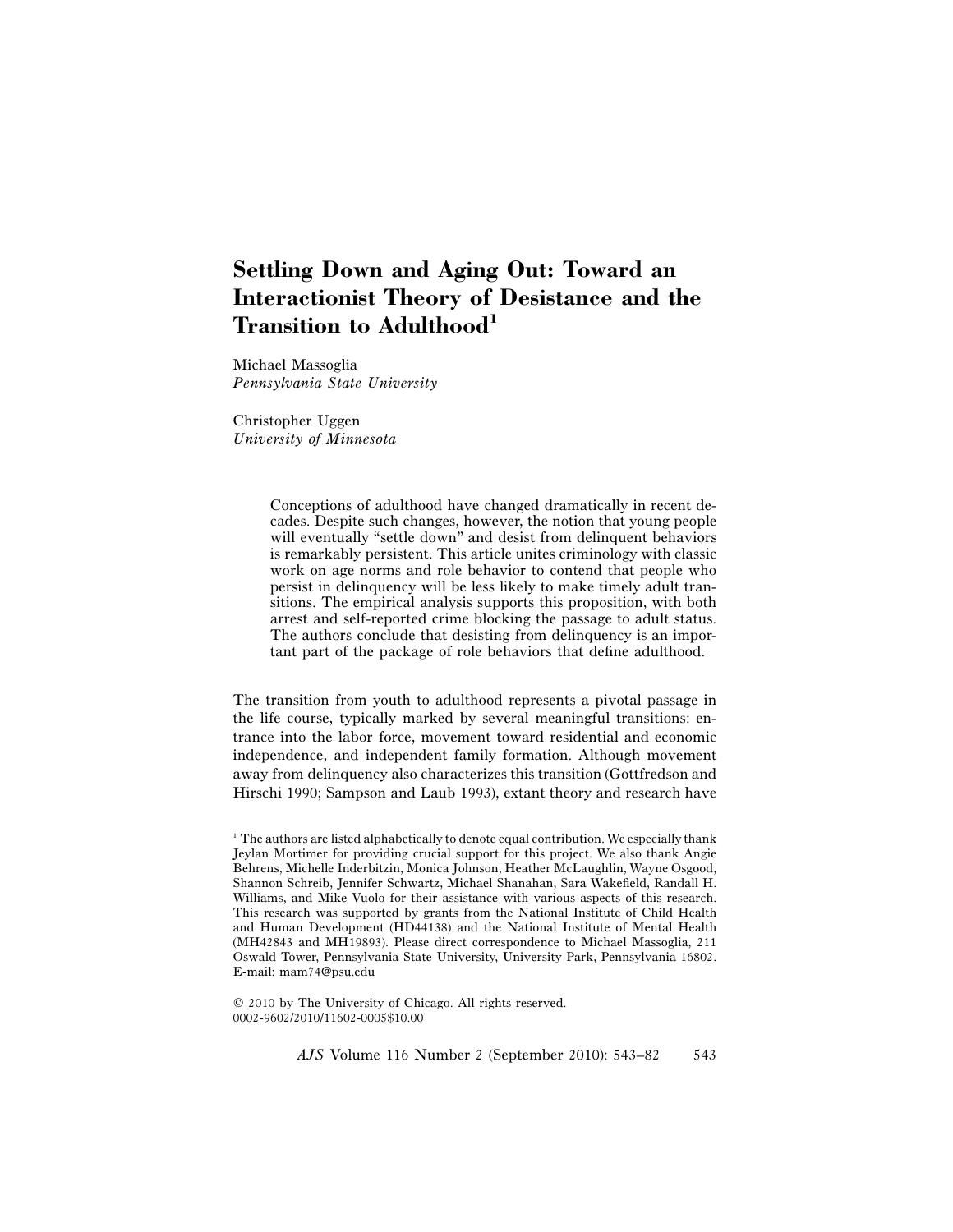yet to consider desistance as a marker of adult status. We here propose and test an interactionist model that emphasizes how delinquency and contact with the justice system shape the transition to adulthood.

Two related lines of research link the movement away from crime to traditional markers of adult status such as employment and marriage: (1) a well-established body of work specifying how these transitions affect crime or desistance (Horney, Osgood, and Marshall 1995; Laub, Nagin, and Sampson 1998; Uggen 2000; Laub and Sampson 2003) and (2) a burgeoning new literature tracing how crime and punishment, in turn, slow transitions to work (Hagan 1991; Western and Beckett 1999; Pager 2003; Western 2006) and family formation (Hagan and Dinovitzer 1999; Western, Lopoo, and McLanahan 2004; Lopoo and Western 2005).

Apart from its effects on other adult transitions, however, desistance from delinquency may itself constitute a dimension or facet of the transition to adulthood. The term *juvenile delinquency* generally refers to law violation committed by persons who have not yet reached the age of majority—typically age 18 or 19 in the contemporary United States. For most criminal offenses, the age-crime curve reaches its peak during the juvenile period (Hirschi and Gottfredson 1983). Although our interest extends beyond adolescence, we deliberately use the term *delinquency* throughout this article to emphasize the historical and cultural link between criminality and youth—and the age-inappropriateness of delinquent behavior in adulthood.

Classic research on age norms (Neugarten, Moore, and Lowe 1965) has shown how widely held beliefs about age-appropriate behaviors guide processes of adult socialization. Consistent with this research, we draw on work from the symbolic interactionist tradition (Mead 1934; Matsueda 1992; Maruna 2001; Giordano, Cernkovich, and Rudolph 2002) to argue that adults who persist in delinquency will recognize the age-inappropriateness of their behavior and internalize the appraisals of others, especially when delinquent behavior is made public through criminal justice system processing. The result of this recognition and internalization is a delayed passage to adult status, both objectively and subjectively.

Although U.S. correctional populations have risen to historically unprecedented levels (U.S. Department of Justice 2009), many people rarely encounter the criminal justice system. How can desistance constitute a facet of the transition to adulthood when some individuals have no criminal history from which to desist? First, a long line of self-report research establishes that almost all adolescents engage in some form of delinquency (Porterfield 1943; Wallerstein and Wyle 1947; Short and Nye 1957; Elliott and Ageton 1980; Gabor 1994) and that rates of both official and selfreported delinquency decline precipitously during the late teens and 20s (Gottfredson and Hirschi 1990; Laub and Sampson 2003). According to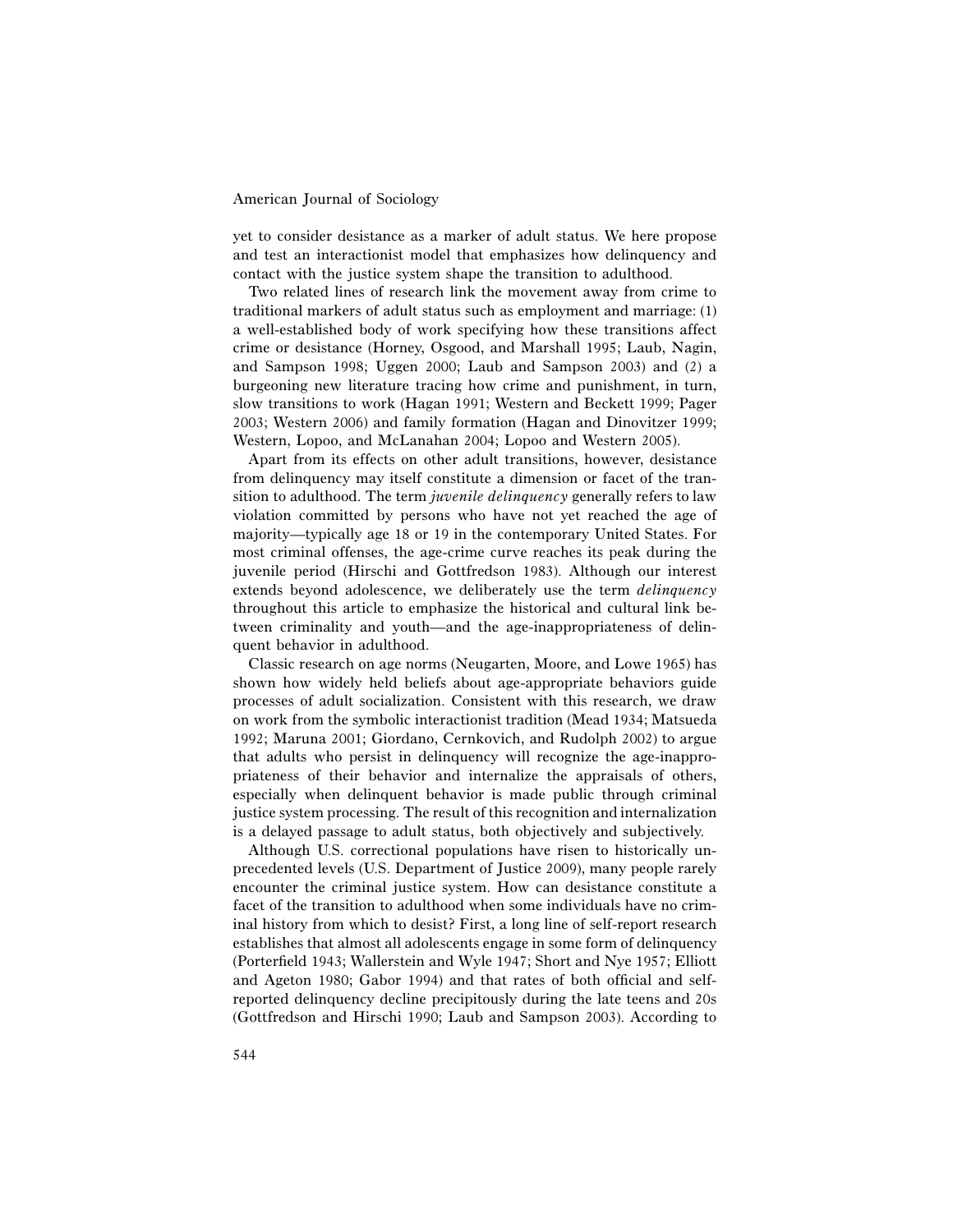the national Monitoring the Future survey, for example, most U.S. high school seniors have used illicit drugs (primarily marijuana) and participated in binge drinking (Johnston et al. 2009). By age 30, however, the vast majority of these young people will have ceased or significantly reduced their illegal substance use and "settled down" into adult work and family roles (Bachman et al. 2002).

Second, as with other markers of adulthood, such as marriage, childbearing, and financial self-sufficiency, desistance alone is neither a necessary nor a sufficient condition for attaining adulthood. It is not any single marker in isolation—for instance, many have children but never marry—but rather a constellation of behaviors that constitutes adult status. We therefore place movement away from crime into the context of these more traditional indicators, examining the extent to which delinquency is embedded in and related to adult status. In doing so, we build on classic and emerging work on the changing nature of adulthood (Rindfuss, Swicegood, and Rosenfeld 1987; Buchman 1989; Furstenberg et al. 2004; Arnett 2007) and criminal punishment as an increasingly common life event in the United States (Pettit and Western 2004).

Before testing these ideas, we first draw connections between criminological work and research on the behavioral and subjective dimensions of adult status. We conceptualize *behavioral* adult status in terms of the events or role behaviors long associated with adulthood, such as marriage and full-time employment (Hogan and Astone 1986; Modell 1989; Goldscheider and Goldscheider 1999). We conceptualize *subjective* adult status as self-perceptions regarding the extent to which people feel like adults (Furstenberg et al. 2004) and whether they feel "on time" or "off time" in making particular transitions (Hogan and Astone 1986). We then specify and test six hypotheses about desistance and adulthood using two longitudinal surveys with repeated measures of behavioral and subjective adult status.

#### AGE NORMS, DELINQUENCY, AND ADULT TRANSITIONS

Age norms are shared prescriptions and proscriptions regulating the timing of life transitions, especially the collective evaluations of when these transitions "should" or "ought to" occur (Marini 1984; Settersten and Mayer 1997). Neugarten et al. (1965) posited that expectations about adulthood and age-appropriateness are deeply embedded in U.S. culture, finding consistent evidence that behaviors deemed appropriate at one life course stage are deemed inappropriate at other stages. A pervasive network of informal social controls and accompanying sanctions thus govern the initiation, continuation, and cessation of social behavior, which is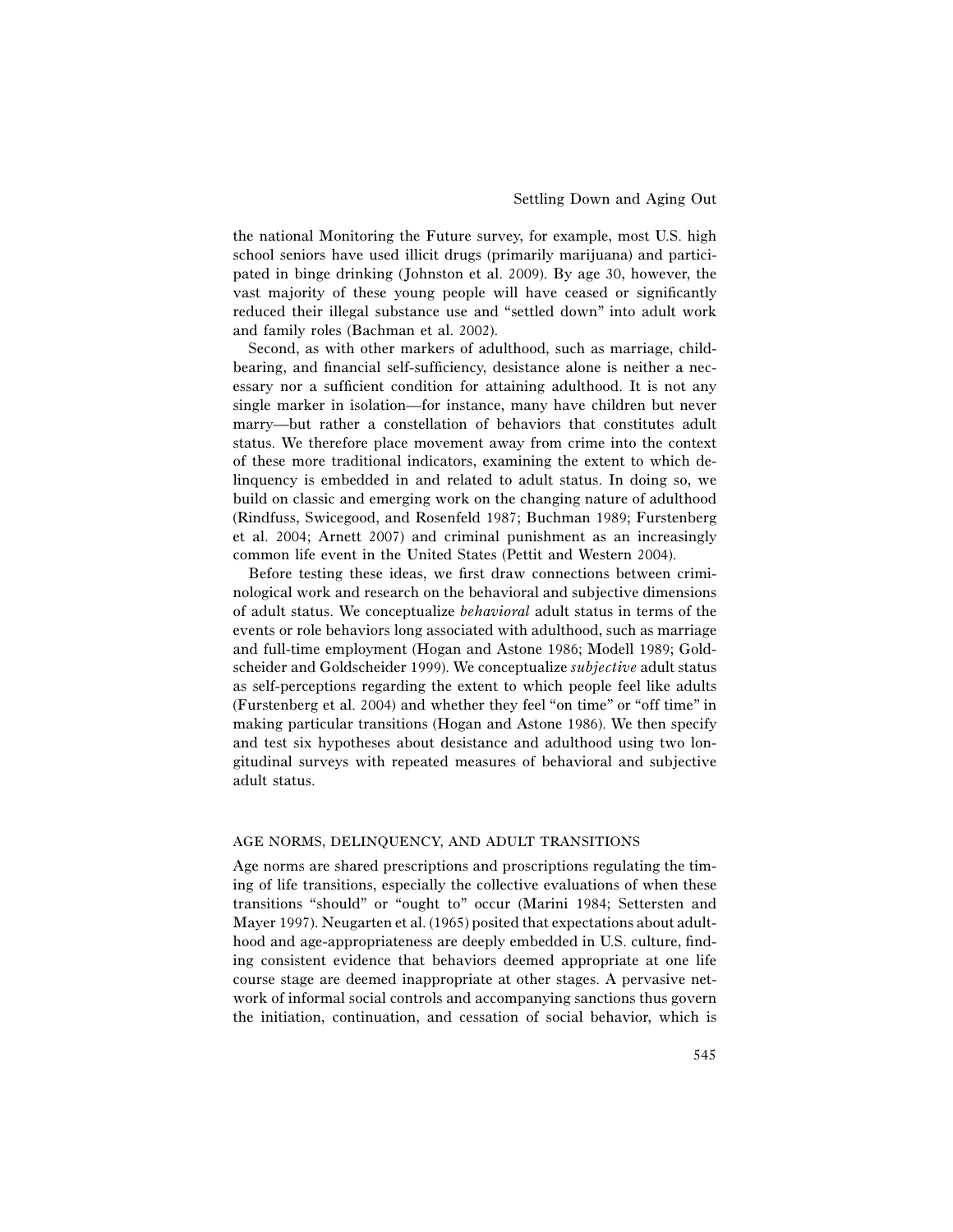internalized as a "social clock" (Neugarten and Hagestad 1976, p. 35) or "normative timetable" (Elder, Johnson, and Crosnoe 2003). This line of research extends beyond the prescriptive ages for adult status markers, such as settling on a career, to include widely shared age *proscriptions* regarding behaviors that range from returning home to live with one's parents (Settersten 1998) to wearing a bikini in public (Neugarten et al. 1965).

Symbolic interactionist theories stressing social and temporal comparisons suggest two processes by which falling off time with respect to the social clock may vitiate adult status. First, interactionist accounts stressing social comparisons (Festinger 1954; Suls, Martin, and Wheeler 2002) would emphasize how those who delay transitions lag behind a key reference group—others their own age. Second, interactionist accounts stressing temporal comparisons (e.g., Fry and Karney 2002) would emphasize how people mark progress relative to earlier points in their own lives. Building on this interactionist tradition, social and temporal and reference comparisons should coalesce around a global assessment about whether one has achieved adult status (Shanahan, Porfeli, and Mortimer 2005; Johnson, Berg, and Sirotzki 2007).

Unquestionably, there is greater differentiation in the timing and sequencing of particular life markers today than in previous decades (Shanahan 2000). Nevertheless, contemporary research continues to find strong consensus about what it means to be an adult. In their analysis of General Social Survey data, Furstenberg et al. (2004) show that 90% of Americans believe that it is important for adults to be financially independent, to complete their education, to work full-time, and to support a family. Moreover, to be considered an adult, the vast majority of Americans think that these markers should be attained by the age of 30. Similarly, Settersten and Hagestad (1996) report that over 75% of their U.S. sample perceive timetables or deadlines for attaining behavioral markers such as getting married and establishing an independent residence. Both classic and emerging research thus suggest that part of becoming an adult is engaging in age-appropriate behavior and attaining life course markers associated with adulthood in a timely fashion.

To date, this line of inquiry has yet to consider age-linked behaviors such as delinquency. If ideas about age-appropriateness extend to crime, a cultural expectation of desistance should parallel cultural expectations about family formation and other transitions. While few have explicitly connected delinquency with adult status, there is some precedent for this idea in the psychological literature on the life course. In an influential series of articles, Jeffrey Arnett suggests that becoming an adult means relinquishing behaviors such as reckless driving that may be "condoned for adolescents but viewed as incompatible with adult status" (1994, p.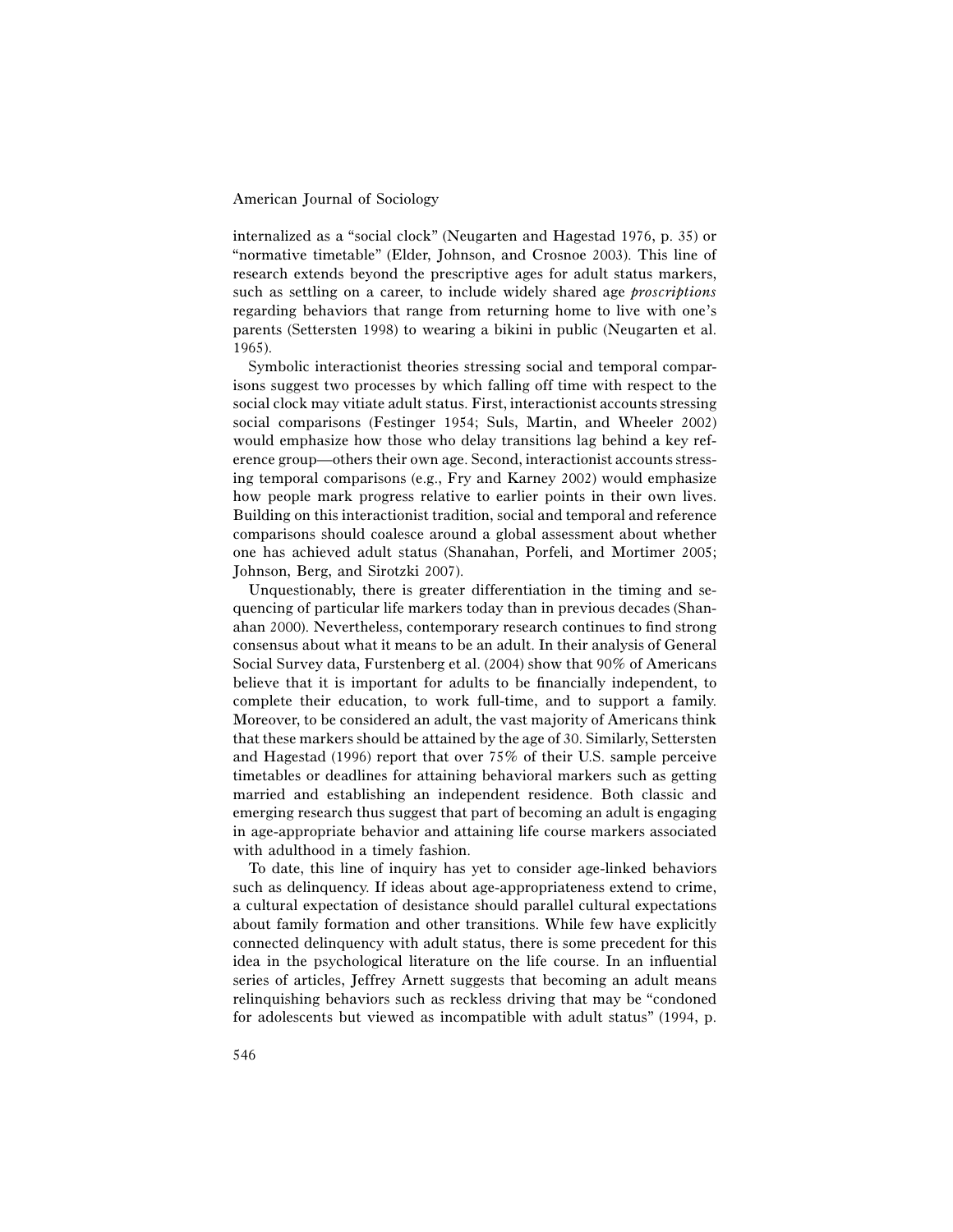218). Using samples of students (1994) or respondents interviewed in public places (1997, 1998, 2003), Arnett finds that both young people and older adults (2001) regard avoiding illicit behaviors such as drunk driving, shoplifting, and vandalism as necessary criteria for a hypothetical person to attain adult status. Such findings do not appear to be limited to the U.S. context, since "norm compliance" is tied to conceptions of adulthood in nations such as Israel (Mayseless and Scharf 2003) and Argentina (Facio and Micocci 2003). Within the United States, this pattern appears to hold across racial and ethnic groups, since African-Americans, Latinos, whites, and Asian Americans all identify crime as incompatible with adult status (Arnett 2003).

Similarly, criminologists have long identified criminality with adolescence and desistance with adult maturation (Goring 1913; Glueck and Glueck 1945). In fact, G. Stanley Hall, whose two-volume treatise *Adolescence* (1904) ushered in the scientific study of child development, was a strong advocate for the separate juvenile court system emerging in the early 20th century (Rothman 1980, p. 210). Since this time, age norms have been formally codified in distinct juvenile and criminal codes. In keeping with these age-based behavioral standards, Greenberg (1977) and Moffitt (1993) have argued that some children and adolescents engage in delinquency precisely to mimic or attain the status accorded young adults. In the contemporary United States, for example, binge drinking is widely considered illegal and age-inappropriate for young adolescents, illegal yet age-appropriate for 20-year-olds, and legal yet age-inappropriate for those over 30 (McMorris and Uggen 2000; Schulenberg and Maggs 2002). Those who violate these and other age norms by persisting in delinquency are thus less likely to feel like adults or to be considered adults by others.<sup>2</sup>

To the extent that desistance is linked to other adult role transitions, a steep rise in criminal punishment may even play some part in a more general societal extension of the adolescent period. Furstenberg et al. (2004) attribute lengthening adolescence to the increased time needed to obtain jobs that support families. Similarly, Arnett (2000) identifies a distinctive "emerging adulthood" life course stage for those 18–25 in societies requiring prolonged periods of education. While most emerging adults thrive on the freedom characterized by this period, Arnett (2007, p. 71) notes that others "find themselves lost" and begin to experience mental health problems and other difficulties. Such problems are especially likely for vulnerable populations, including youths with a history of mental or

<sup>&</sup>lt;sup>2</sup> To take but one illustration, a graduate student told us of a 30-year-old friend dating a man serving time on house arrest for graffiti. Not only did peers view the "tagger" as violating age norms, but his partner was also stigmatized for being involved with someone who had yet to desist from minor deviance.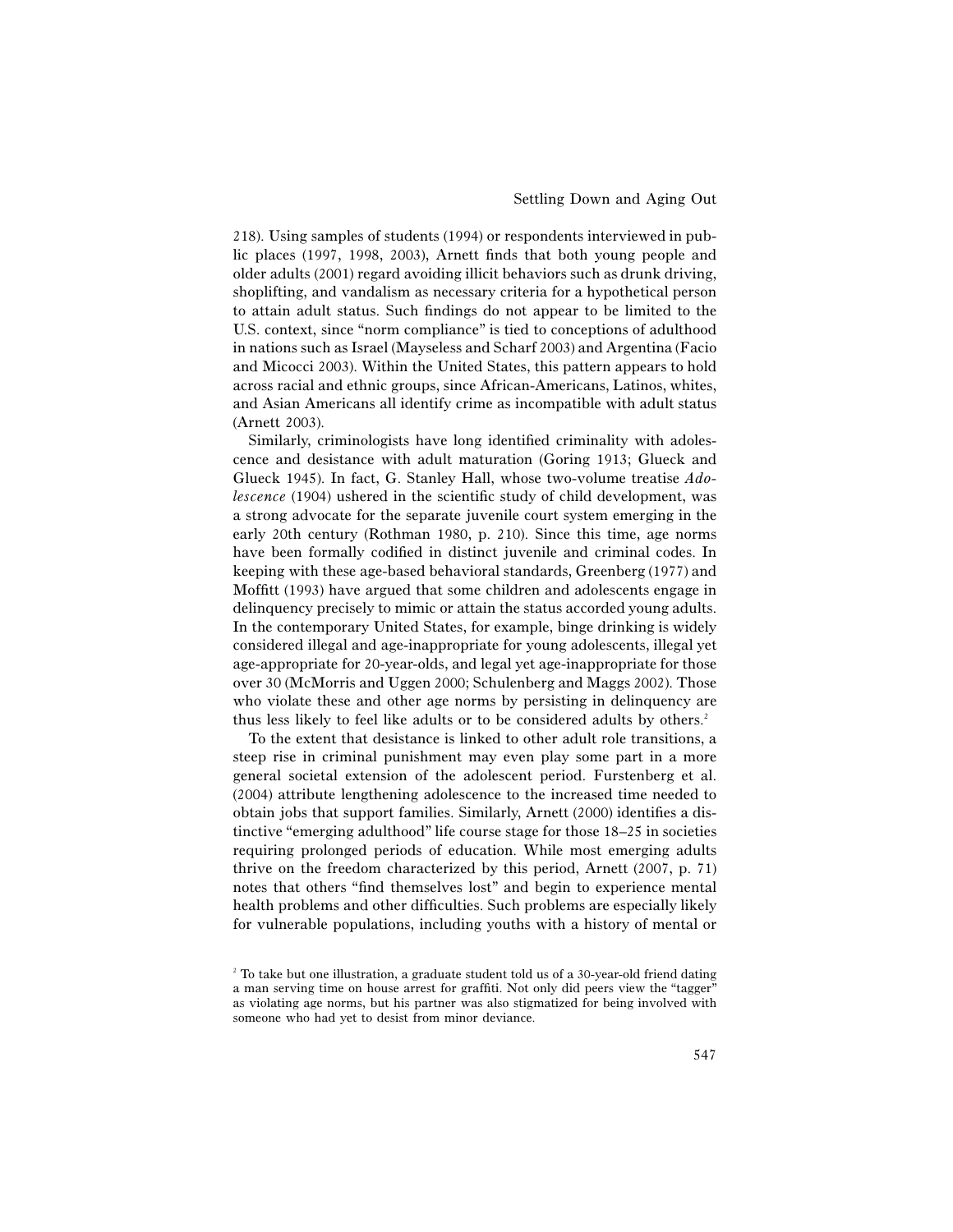physical health problems and those caught up in the justice system (Osgood et al. 2005; Arnett 2007).

Troubled transitions are especially common for those subject to harsh punishment and its attendant effects on life chances and self-perceptions (Uggen, Manza, and Behrens 2004; Western 2006; Wakefield and Uggen 2010). By interrupting schooling and employment, for example, incarceration inhibits financial self-sufficiency and prolongs dependency. The criminal justice system today cuts a wider and deeper swath through the life fortunes of young adults than it did a generation ago: more people are formally marked as criminals, and the long sentences they serve inhibit their future prospects (Pager 2003; Uggen and Wakefield 2005). Over 7.3 million Americans are currently under correctional supervision, up from 1.8 million as recently as 1980 (U.S. Department of Justice 2009).<sup>3</sup> As longer sentences are meted out, young people remain in a dependent status for correspondingly longer periods. Not surprisingly, both prisoners and those self-reporting delinquency (Tanner, Davies, and O'Grady 1999) are off time relative to their age cohort in traversing the behavioral markers of marriage, full-time work, school completion, and independent residency (Western and Pettit 2002; Wakefield and Uggen 2010).

To illustrate the macrolevel association between contact with the justice system and adulthood, figure 1 plots incarceration rates against the percentage of young adults attaining status markers in the United States (the latter adapted from a similar analysis by Furstenberg et al. [2004]). Incarceration trends clearly coincide with rising numbers of young people who have yet to traverse the markers of self-sufficiency, marriage, parenthood, and school completion. Over the last 40 years, imprisonment has increased almost eightfold. At the same time, the number of 25-year-olds attaining all markers has declined significantly: a drop from 1960 levels of about 34% among men and almost 60% among women. Some portion of the latter decline is due to the rise of single-parent families, particularly among persons involved in the justice system, as well as more general trends in fertility and education attainment.

Although young adults across the socioeconomic spectrum are attaining traditional adult markers later than in recent generations, entanglement in the justice system is clearly delaying the adult transition for more Americans today than ever before. While incarceration represents the most invasive criminal sanction, any public justice system processing that similarly dramatizes the consequences of age-inappropriate behavior may affect self-perceptions of adult standing (Tannenbaum 1938; Lemert 1951).

<sup>3</sup> As of December 31, 2007, 4,293,163 adults were under probation supervision, 824,365 were on parole, 1,512,576 were incarcerated in state or federal prisons, and 780,581 were held in local jails (U.S. Department of Justice 2009).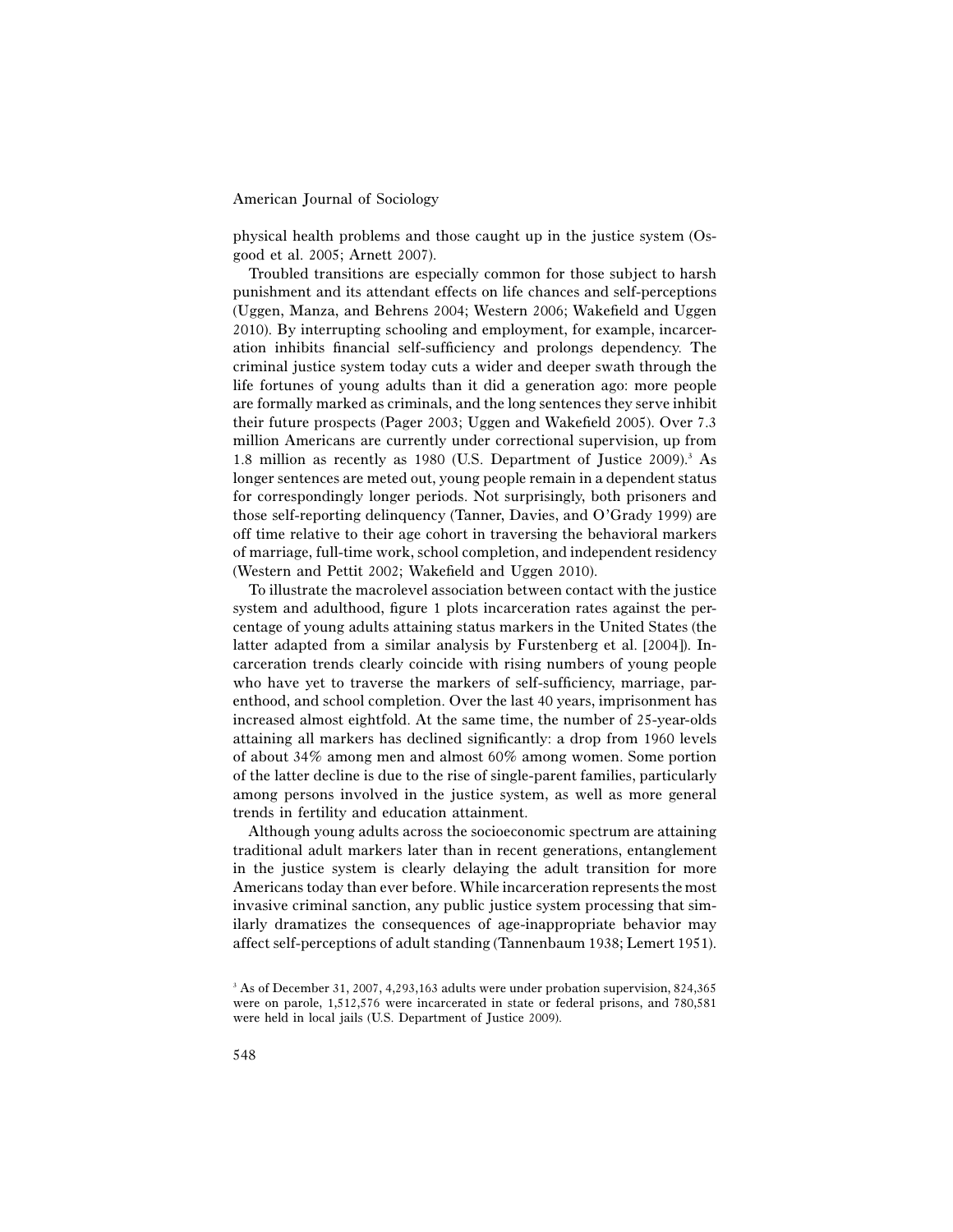Percent of 25-year olds who have Incarceration (in 1000s) 1400 not traversed all adult markers 86% 1200  $74%$ 1000 57% 800 60C 400  $29<sup>°</sup>$ 200 1955 1960 1965 1970 1975 1980 1985 1990 1995 2000 Men Women - Incarceration rates

Settling Down and Aging Out

Fig. 1.—The behavioral transition to adulthood and incarceration, 1955–2000. Complete transitions include attaining financial self-sufficiency, marrying, having a child, and completing education. Men are defined as self-sufficient if they have entered the labor force and have established independent residence. Women are defined as self-sufficient if they have entered the labor force or have established independent residence. Incarceration rates include state and federal prisons (U.S. Department of Justice 2004). Transition data are taken from the U.S Census, Integrated Public Use Microdata Series 1% sample in 1960, 1980, and 2000.

## AN INTERACTIONIST PERSPECTIVE ON DELINQUENCY AND ROLE TRANSITION

We here elaborate and test an interactionist model of delinquency and the transition to adult status, uniting research on conceptions of adulthood (Arnett 2001, 2007; Furstenberg et al. 2004) with work on the life course consequences of crime (Laub and Sampson 2003; Pettit and Western 2004) and desistance (Maruna 2001; Farrall 2002; Bottoms et al. 2004). Before presenting specific hypotheses, we outline our conceptual model.

As noted, researchers are today specifying subjective as well as behavioral dimensions of adult status. The former line of research considers individual perceptions of adulthood, or the extent to which people believe that they are adults (Arnett 1994, 2003; Shanahan et al. 2005; Eliason et al. 2007). For example, those who are married or self-sufficient are more likely to see themselves as adults than those who are unmarried or dependent (Johnson et al. 2007). To link such work to the sociology of crime and punishment and to explain why "desisters" may feel more like adults than "persisters," a conceptual model linking age norms, role behaviors, and self-perceptions is needed.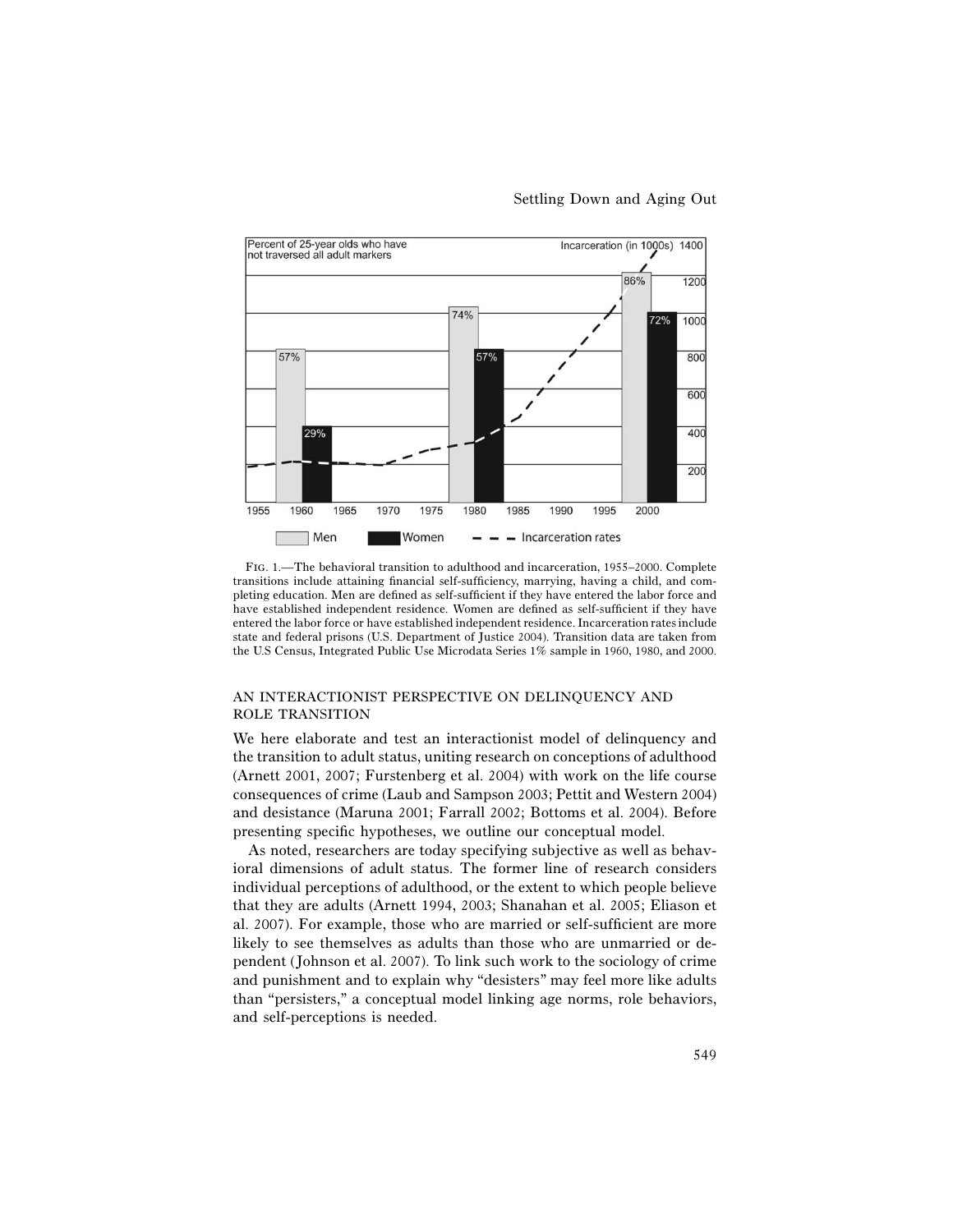A basic societal consensus about the role transitions, responsibilities, and capacities that signify adult status informs individuals' perceptions about whether they "measure up" as adults (Arnett 2001; Furstenberg et al. 2004). Alongside traditional markers such as parenthood and full-time employment, we posit that delinquency—both serious and petty—is central to shared understandings of adult status. We stress petty as well as serious delinquency because the age-inappropriateness of the conduct, rather than its severity, guides feelings of adult status.

In assessing whether and how they measure up as adults, people consider both temporal comparisons, in the form of individual assessments of behavior relative to that of earlier in the life course, and social comparisons, in the form of individual assessments of behavior relative to that of important reference groups. Symbolic interactionist models have long recognized the importance of reference groups and the appraisals of others in shaping behavior and role identity (Blumer 1969; Felson 1985; Matsueda 1992). Developmental criminologists place particular emphasis on peer networks, since peers may supplant the family as the central reference group in adolescence, before the family or workplace rises in salience in adulthood (Warr 1998; Haynie 2001; Giordano et al. 2002; Laub and Sampson 2003; Giordano, Schroeder, and Cernkovich 2007).

From an interactionist perspective, the appraisals of significant others play a large part in determining how people come to see themselves (Kinch 1963). Consistent with Cooley's (1922) notion of the looking glass self (see also Matsueda 1992; Maruna et al. 2004), we suggest that those who persist in delinquency will be less likely to be seen as adults by their reference group (others' appraisals), more likely to perceive that others see them as less than adults (reflected appraisals), and thus more likely to understand themselves as less than adults (self-appraisals).

Structural symbolic interactionist theories provide a more general framework to explain the social psychology of subjective adulthood (Mead 1934; Stryker 1980; Wells and Stryker 1988; Stryker and Burke 2000). By this view, the self is organized into multiple identities corresponding to positions in the social structure. As people accumulate the responsibilities and perform the role behaviors commonly expected of adults, they begin to see themselves as adults in particular domains, such as the home or workplace. The collective adherence to domain-specific roles supports the development of a generalized adult identity that is played out across different situations. Over time and with the accumulation of behavioral transitions and the accompanying role adaptation across different domains, the generalized adult role grows more central to individual identity.

Empirical studies linking subjective perceptions of adulthood to adult role behavior generally support this account. Shanahan et al. (2005), for example, find that family transitions are key predictors of subjective adult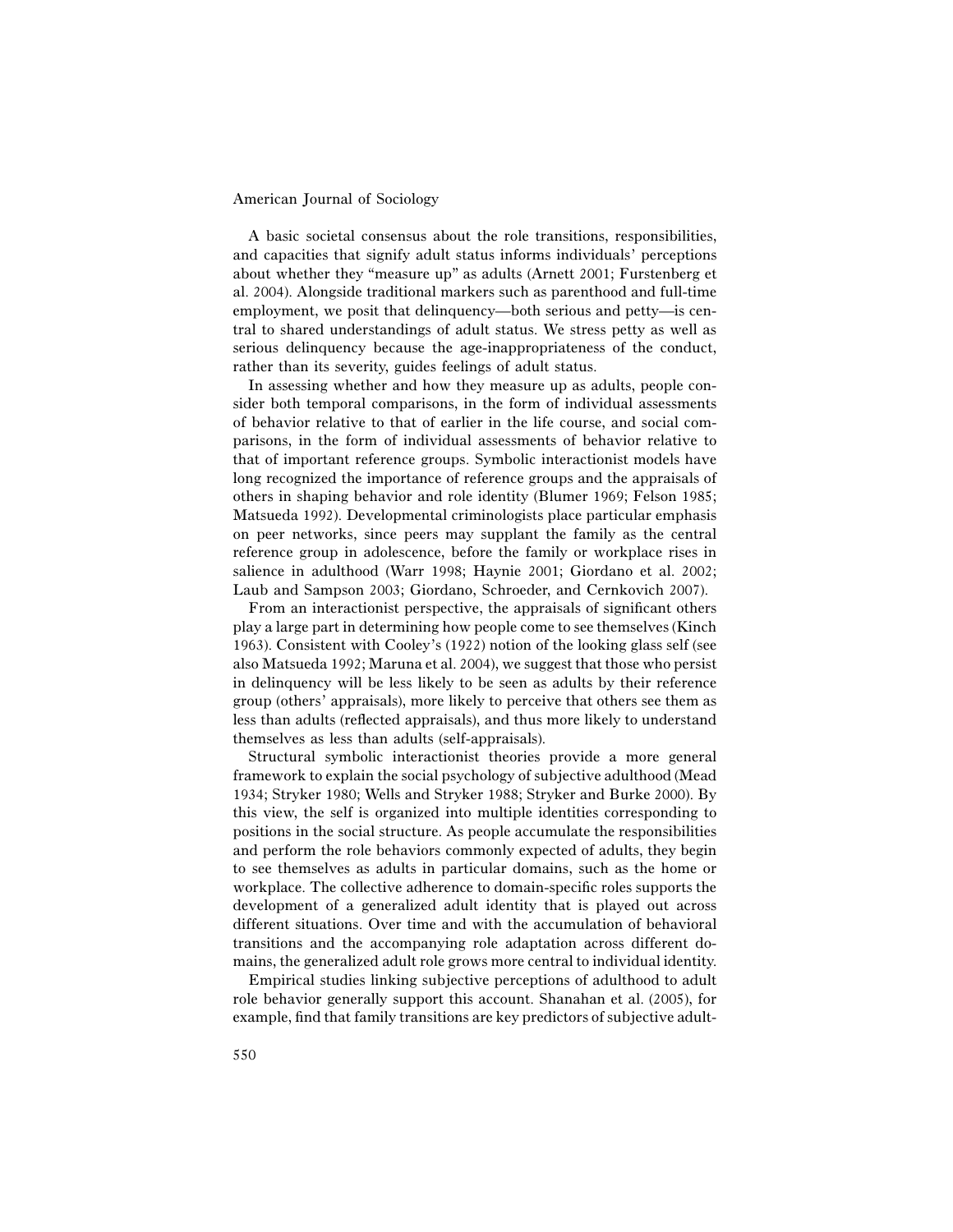hood and that some situations and settings are especially conducive to adult role behavior, such as spending time with colleagues in the workplace. These settings provide reference groups and foster behaviors that increase commitment to adult roles and encourage beliefs and attitudes culturally identified with maturity, thereby influencing perceptions of adult status. For example, accepting responsibility for oneself, achieving financial independence, and making decisions autonomously are associated with both adult role behavior and subjective perceptions of adult status (Greene, Wheatley, and Aldava 1992; Scheer, Unger, and Brown 1996; Arnett 1998).

Both delinquency and official sanctions, however, can disrupt adult role transitions, and those subject to such sanctions are well aware of this fact. In their influential Dover Borstal study, Bottoms and McClintock (1973, p. 381) found incarcerated young men to be prescient in forecasting the problems they would experience in traversing life course markers. Criminal punishment activates labeling processes that handicap offenders in marriage and labor markets (Thornberry 1987; Matsueda 1992; Matsueda and Heimer 1997, p. 178; Pager 2003; Maruna et al. 2004; Western 2006). Symbolic interactionist theories further suggest that "criminal role commitments" (Heimer and Matsueda 1994; Matsueda and Heimer 1997) encourage persistence in delinquent behavior, in part because the relevant reference groups tend to support criminal rather than conforming behavior (Giordano et al. 2002).

The key point is that many forms of delinquency are widely recognized as age-inappropriate for adults, and thus the continuation of such behaviors is inconsistent with adult status. At first blush, the contribution of minor delinquency to our conceptual model may seem counterintuitive. Yet less serious forms of delinquency, such as petty theft or defacing buildings, may be particularly likely to suppress feelings of adult status. It is precisely because of their petty—indeed childish—nature that such peccadilloes diminish feelings of adulthood, even in the absence of a formal response by the justice system. In contrast, more serious criminal acts are likely to invoke criminal sanctions, which themselves have implications for adult status.

With regard to such sanctions, George Herbert Mead (1918, p. 597) contrasted the "reconstructive attitude" of the then-emerging juvenile justice system with the hostile "retribution, repression, and exclusion" of the adult criminal courts (p. 590). For Mead, as for Durkheim ([1893] 1984), only the adult criminal courts were capable of "uniting all members of the community in the emotional solidarity of aggression" (p. 591). The common revulsion against criminality calls out the response of a generalized other—an organized attitude against crime—and thus affirms one's own status as an adult of good standing. By this view, society cannot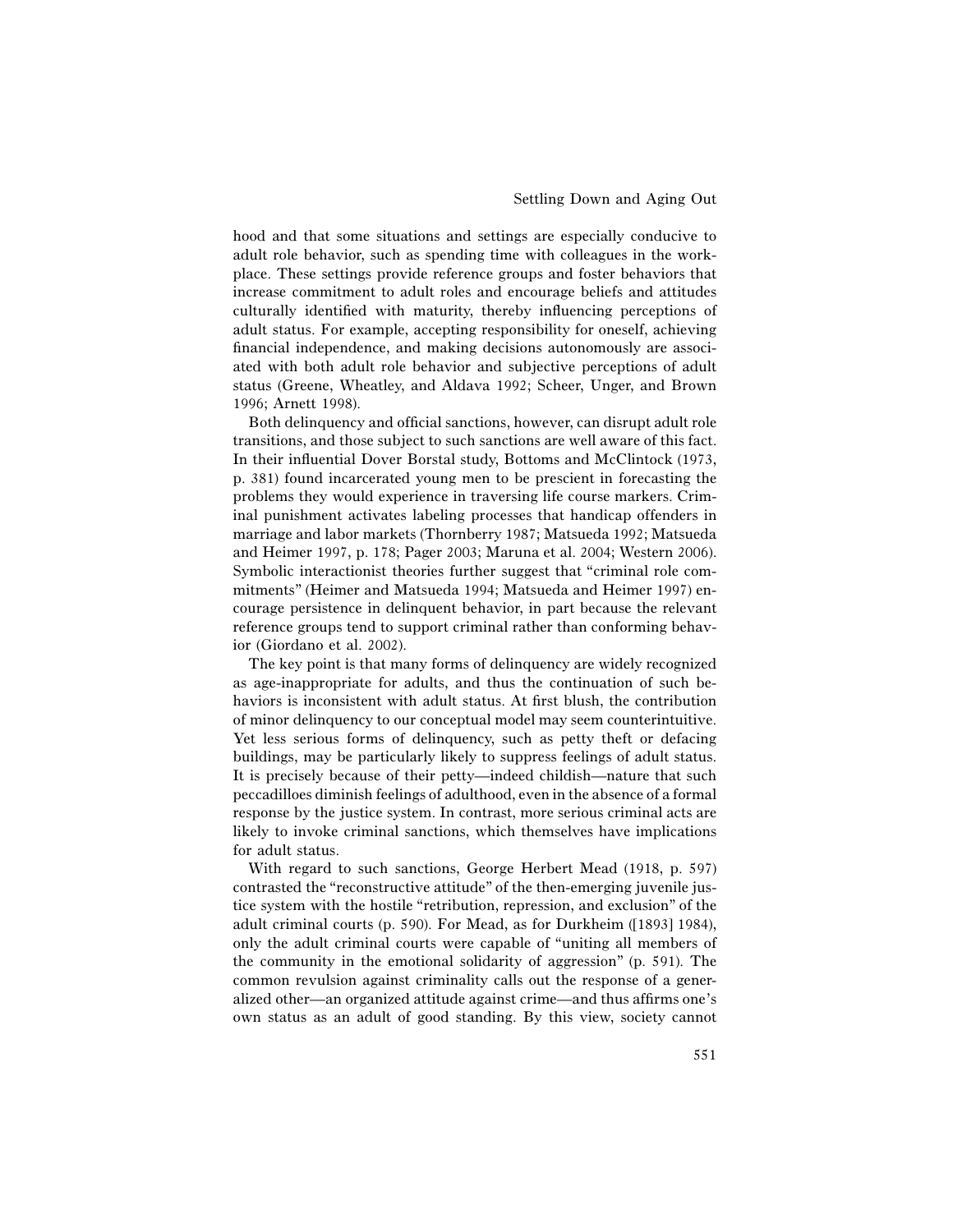treat older criminals with the same understanding and forgiveness accorded "wayward" children, since to do so would diminish social solidarity and shared conceptions of appropriate adult conduct. Indeed, even against the recent tide of "get tough" crime policies, the public supports the notion of a separate juvenile justice system and maintaining different standards for adult and youthful offenders (Mears et al. 2007). Such support for agebased disparate treatment signals widely held conceptions regarding the age-appropriateness of illicit acts.

Given the societal consensus on age-appropriate behavior and the expectations of settling down accompanying aging, persistence in delinquency undermines claims to adult status. A symbolic interactionist model suggests that conventional adult role behavior gradually fosters desistance by increasing commitments and thereby discouraging behaviors that may jeopardize the role. This view is largely consistent with the age-graded social control mechanisms hypothesized by Laub and Sampson (2003). In addition, however, interactionists specify processes of role taking and reflected appraisals (Matsueda 1992) and cognitive and emotional identity transformation (Giordano et al. 2007) as the social psychological mechanisms linking age-graded role behavior and desistance. To the extent that those who persist in crime view themselves from the standpoint of a generalized other—the law-abiding adult citizenry—they will have great difficulty understanding themselves as adults.

Following Lemert's (1951) classic distinction between primary and secondary deviance, Maruna and Farrall (2004) have distinguished between primary and secondary desistance. Whereas primary desistance involves any lull or gap in offending, secondary desistance involves "the movement from the behaviour of non-offending to the assumption of the role or identity of a 'changed person'" (Maruna, Immarigeon, and LeBel 2004, p. 19). As Meisenhelder (1982) describes the interactive process of desistance, "individuals convince themselves that they have convinced others to view them as conventional members of the community" (p. 138). By voluntarily forgoing delinquent opportunities, desisters also signal to potential spouses and employers that it is safe to build them into their future plans in an orderly and effective manner. The less delinquency and uncertainty in their lives, the more society can make use of young adults (Goffman 1967, p. 174). In contrast, youths who have yet to desist from crime lack the stability and continuity desired for social organization. To be sure, many adults seek excitement or "action" in disciplined or attenuated forms. Organized sports and legal gambling, for example, fall within a socially approved range of respectable adult leisure activities (Berger 1962). Nevertheless, the transition from "hell-raiser to family man" (or family woman) is one of identity change over the life cycle: adults are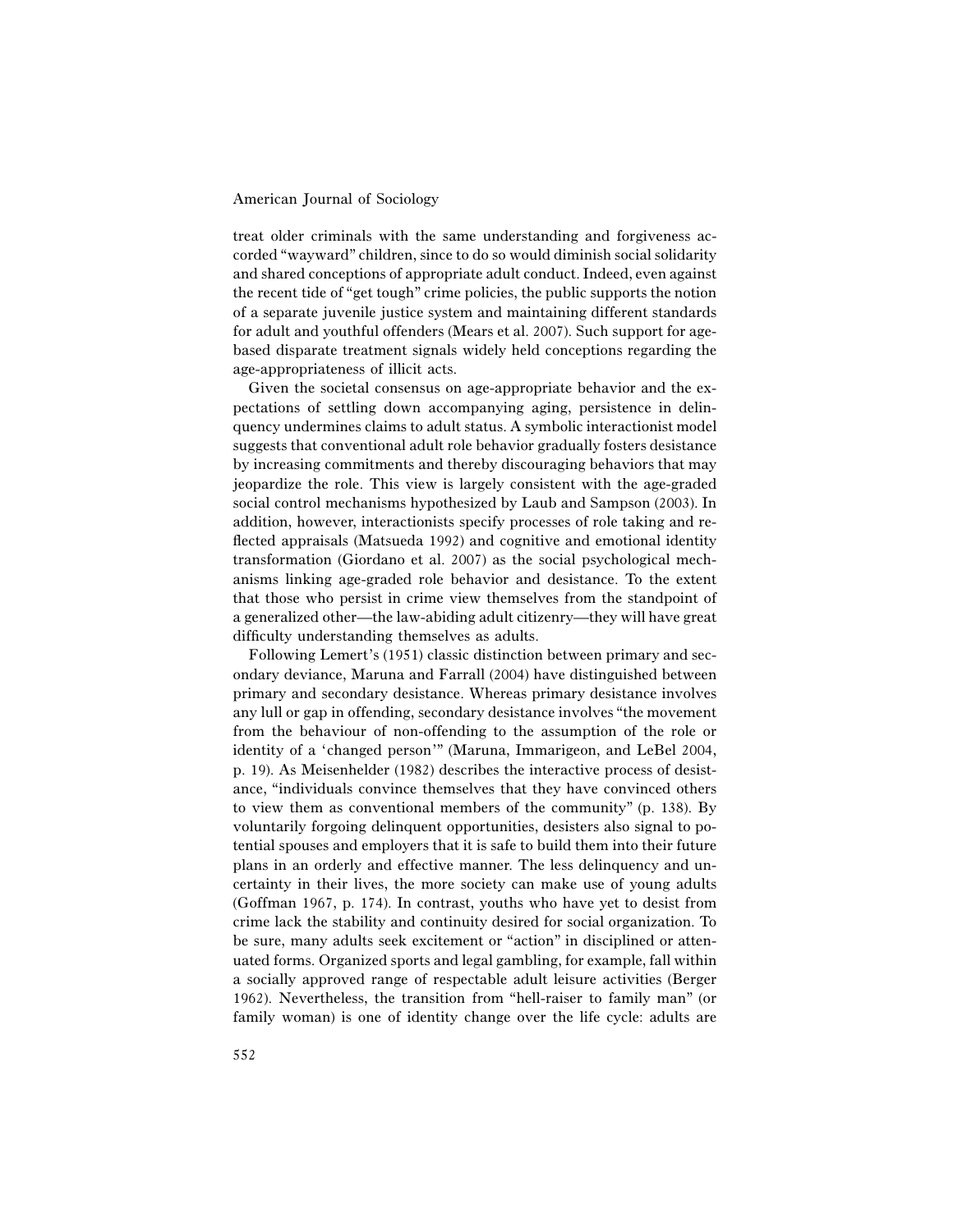expected to settle down to fulfill the roles of spouse, parent, and provider (Hill 1974, p. 190).

The failure to desist also triggers sanctions that increase in severity with age, further impeding the behavioral and subjective transition to adulthood. Such punishment should affect self-conceptions of adult status, independent of the effect of criminal persistence. In his classic study of prison life, Sykes (1958) observed how incarceration reduces prisoners to "the weak, helpless dependent status of childhood" (p. 75). By making age-inappropriateness public, even less intensive sanctions such as arrest, jail stays, and probation impose a stigma that vitiates claims to adult status. As Erikson (1962) has noted, some societies consider deviance to be a natural mode of behavior for the young, with defined ceremonies to mark the transition from delinquent youth to law-abiding adult. In the contemporary United States, there are no such institutional means to remove the stigma of a criminal label and, hence, to clear passage to adult status (Becker 1963; Goffman 1963; Pager 2003). Those who persist in delinquency and those publicly identified as delinquent should therefore be least likely to think of themselves as adults.

## HYPOTHESES

On the basis of prior research and an interactionist understanding of the adult transition, we develop six hypotheses to test our conceptual model. Our first hypothesis predicts the same general pattern of association noted by Sampson and Laub (1993), Maruna (2001), Giordano et al. (2002, 2007), Laub and Sampson (2003), and other criminologists: desistance is associated with transitions to full-time employment and marriage, as well as other adult markers, such as having children and achieving financial independence. To test this idea, we undertake a latent class analysis (Mc-Cutcheon 1987) of the transition to adulthood, assessing whether the data support a model that places desistance alongside other behavioral markers. This empirically locates patterns of desistance alongside more traditional markers of adult status without imposing any a priori structure as to the patterns of association on the data. The relative support for various model specifications will help show whether desistance is associated with or independent of other adult markers, just as the data reveal whether having a child is associated with or independent of marriage. Given the increasing individualization of the adult transition, we expect at least three classes to emerge. In particular, we expect that having children may be associated with successful socioeconomic transitions for some and problematic transitions for others.

Hypothesis 1: Desistance and other behavioral markers of adult-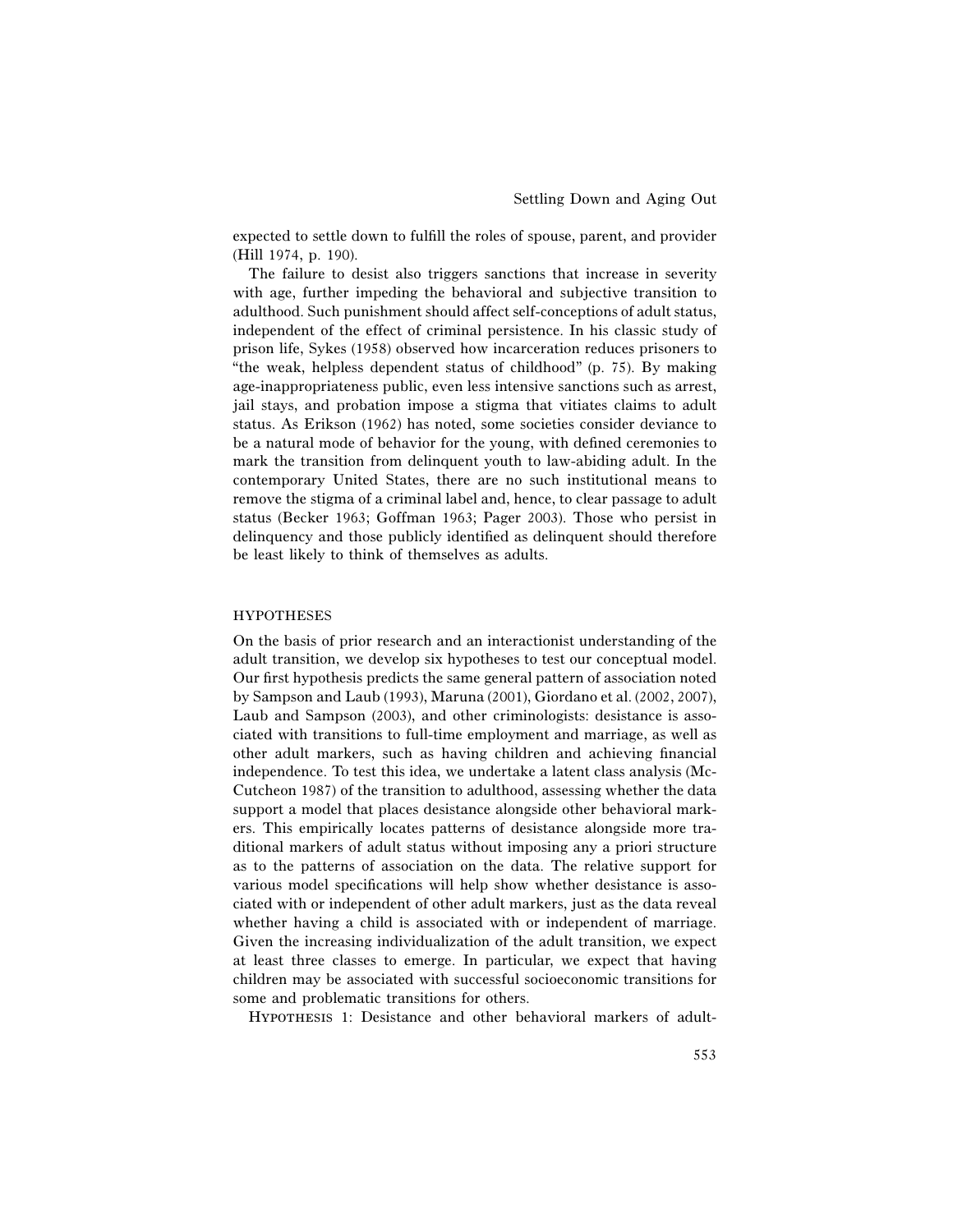hood.—*Desistance from delinquency will be positively associated with other behavioral markers of adulthood, such that a latent class model that includes desistance, family formation, childbearing, school completion, and financial self-sufficiency will be supported by the data.*

Hypothesis 2 examines a mechanism suggested by symbolic interactionist theory, linking social expectations about the age-appropriateness of role behavior to respondents' actual performance in such roles. We anticipate that performing roles associated with conforming activities, such as spending time with one's children, working, or voting, will evoke self-appraisals of adult status. In contrast, because of the widely held societal views of the age-inappropriateness of such behavior, engaging in delinquency will retard feelings of adult status.

Hypothesis 2: Delinquent activities, conforming activities, and the subjective transition to adulthood.—*Given the strong societal consensus around age-appropriate behavior and adult status, individuals will feel less like adults while engaged in delinquent activities and more like adults when engaged in conforming activities.*

Entanglement in the justice system often disrupts the timely and orderly attainment of school, work, and family markers of adulthood. Hypothesis 3 extends the age norms literature (Neugarten et al. 1965) to propose that this disruption similarly affects subjective perceptions of timely attainment. This hypothesis addresses the relationship between justice system contact and domain-specific adult self-appraisals—measured as being on time or off time in the passage of various markers of adulthood. Those arrested will be more likely to report being off time with regard to socioeconomic transitions, family transitions, and other adult role behavior.

Hypothesis 3: Arrest and the timing of adult markers in specific domains.—*People who have been recently arrested will be less likely to appraise themselves as being on time in attaining the behavioral markers of adulthood than people who have not been recently arrested.*

Arrest represents an application of formal social control, publicly labeling behavior as delinquent and, we suggest, age-inappropriate. According to labeling and symbolic interactionist conceptions of punitive justice, such sanctions mark individual rule violators as outsiders, unfit to stand "shoulder to shoulder" with their fellow citizens (Mead 1918; Becker 1963). Given the importance of the appraisals of reference groups, the fourth hypothesis predicts that arrestees will be less likely to appraise themselves as adults.

Hypothesis 4: Arrest and the subjective transition.—*People who have recently been arrested will be less likely to report "feeling like an adult most of the time" than people who have not been recently arrested.*

While desistance is generally conceptualized as an individual-level phenomenon, people also measure their behavior against that of the gener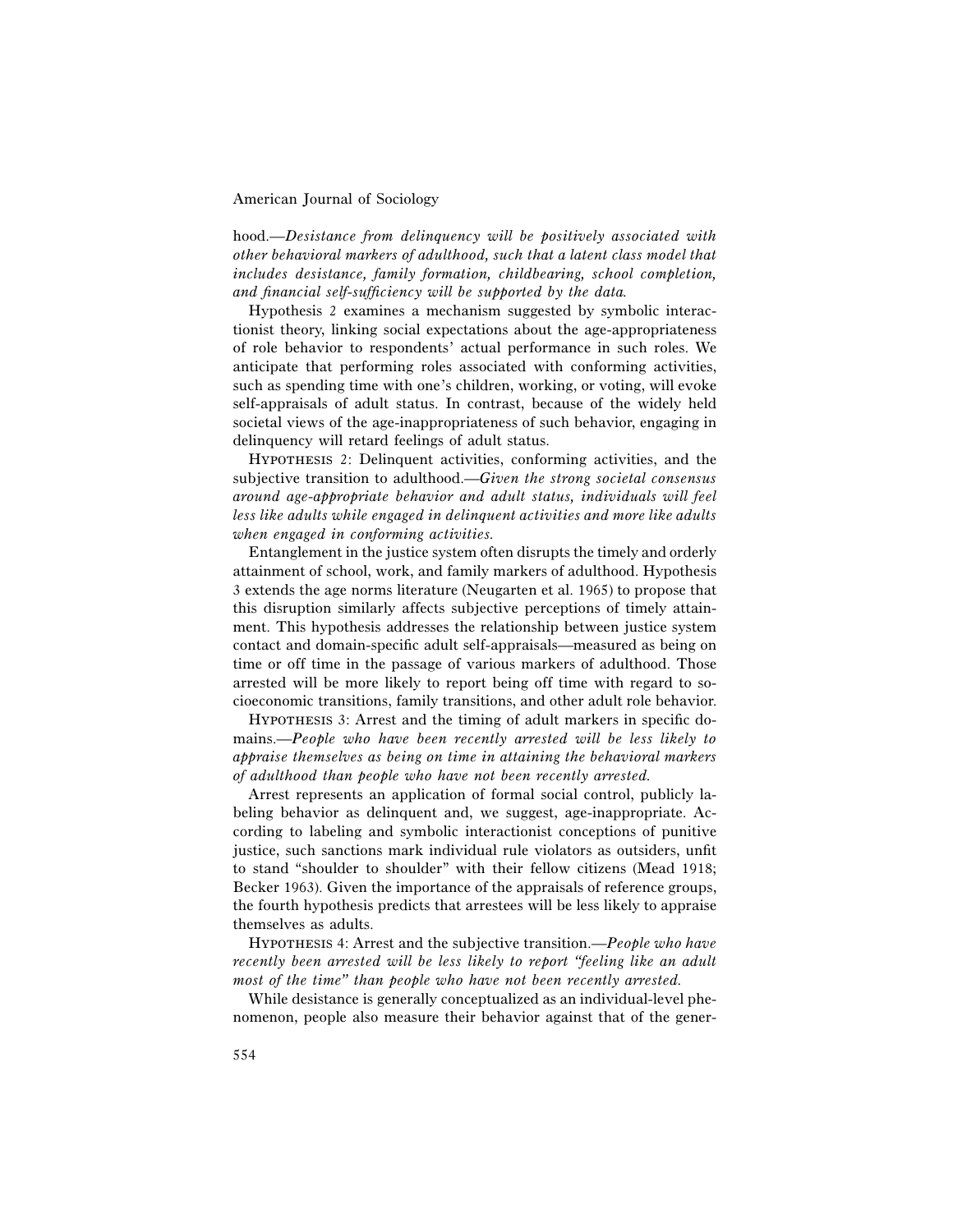alized other (Warr 1998; Maruna 2001). Of course, desistance may imply something quite different for those living in high-crime neighborhoods than for those living in low-crime neighborhoods or in an ideal-typical "society of saints" (Durkheim [1895] 1982). In addition to assessing desistance in terms of absolute levels or thresholds, we therefore also consider desistance relative to friends and others. This hypothesis is rooted in the symbolic interactionist emphasis on reference groups and social comparisons and the criminological emphasis on peers in the etiology of delinquency (e.g., Warr 1998). Hypothesis 5 predicts that those who believe that they are less delinquent than others in their reference group will be more likely to view themselves as adults.

Hypothesis 5: Relative desistance and reference groups.—*People who believe that they now commit less delinquency than others their age will feel more like adults than people who believe that they are committing delinquency as much as or more than others their age.*

Our sixth hypothesis links people's judgments of their own desistance with their judgments about whether they are adults. This "subjective desistance" hypothesis is perhaps most central to the symbolic interactionist model, rooted in classic work on temporal comparisons, contemporary "narrative" theories of desistance (Maruna 2001), and widely held views on age-appropriate behavior. Individuals who have moderated their delinquent behavior should be more likely to self-appraise as adults than individuals whose delinquency has increased or remained stable. Even if perceptions about desistance are erroneous or inconsistent with measured behavior, our model predicts a strong tie between an internalized selfimage as a desister and an internalized self-image as an adult.

Hypothesis 6: Subjective desistance and adult status.—*People who report committing less delinquency than they did five years ago will feel more like adults than people who report committing delinquency as much as or more than they did five years ago.*

## DESIGN STRATEGY: DATA AND MEASURES

#### Evaluating the Hypotheses

To evaluate hypothesis 1, we will test a model of the transition to adulthood that includes desistance among more traditional behavioral markers of adult status. For this portion of the analysis we use latent class techniques (Lazarsfeld and Henry 1968; McCutcheon 1987; Clogg 1995) to ask whether the covariation between desistance and other transition markers is due to their mutual relationship to an unobserved or latent "behavioral adulthood" construct.

The next two hypotheses are premised on the idea that behaviors linked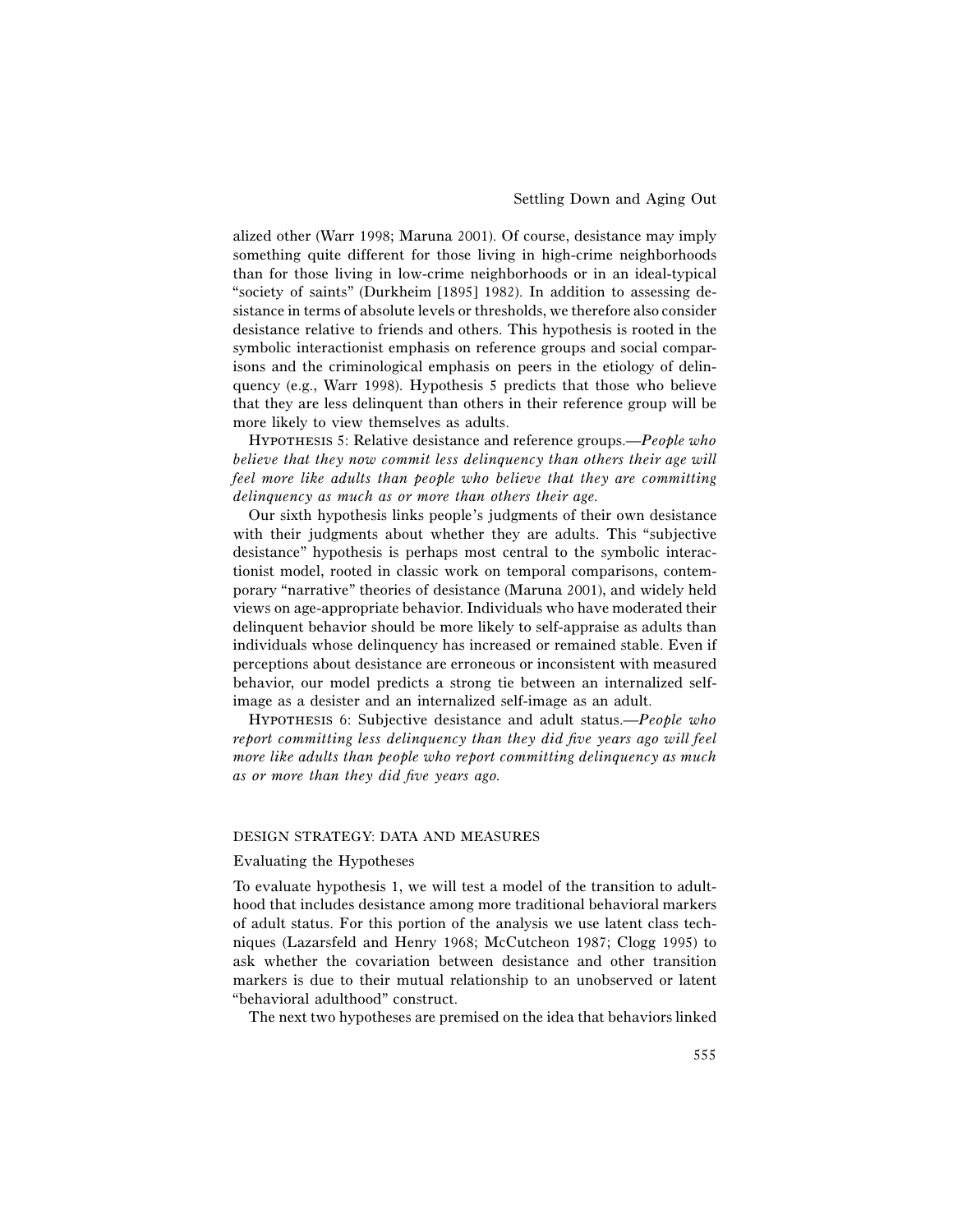to roles such as parent and spouse intensify feelings of adult status, whereas behaviors linked to delinquent roles diminish these feelings. To bring some evidence to bear on hypothesis 2, we use self-reported survey data to compare whether respondents feel more or less like adults while they are engaged in various delinquent and conforming activities. To test hypothesis 3, we compare the extent to which arrestees and nonarrestees feel off time in traversing the markers of adulthood. These self-appraisals offer a direct test of key predictions from interactionist theory.

Our final hypotheses specify the effects of three conceptualizations of delinquency and desistance on subjective feelings of adult status. Hypothesis 4 considers arrest, hypothesis 5 assesses "reference group desistance" based on social comparisons, and hypothesis 6 tests "subjective desistance" based on respondents' temporal comparisons with themselves five years ago. In each case, we estimate the effects of delinquency and desistance on subjective adulthood before and after adjusting for the effects of transition markers such as work and marriage.

Even after statistically controlling for the effects of behavioral transition markers, however, it is possible that the observed effects of desistance on subjective adulthood are spurious as a result of a common or correlated cause. In particular, we are concerned with underlying differences across respondents in unmeasured factors, such as intelligence or ambition, which influence both the decision to desist and adult self-conceptions. Moffitt's (1993) influential developmental taxonomy, for example, might suggest stability in both delinquency and subjective adulthood among "life course persistent" offenders. We therefore introduce a *lagged* measure of perceived adult status in our final models. By statistically controlling for a prior sense of oneself as an adult, this model provides a variant of the static score or conditional change regression (Finkel 1995, pp. 6–11). The resulting estimates offer a more stringent test of desistance effects on subjective adulthood because they adjust for the influence of stable and unmeasured person-specific differences affecting both desistance and self-appraisals of adult status. Such models also help address concerns about potential social desirability effects and other biases: because we use a lagged measure to capture change in adult perceptions, the effects of stable person-specific response biases should be minimized.

## Data and Measures

Our primary data source is the Youth Development Study or YDS (Mortimer 2003), supplemented with the National Longitudinal Study of Adolescent Health (see the appendix) and a small sample of interviews with convicted felons, collected as part of a project on criminal sanctions and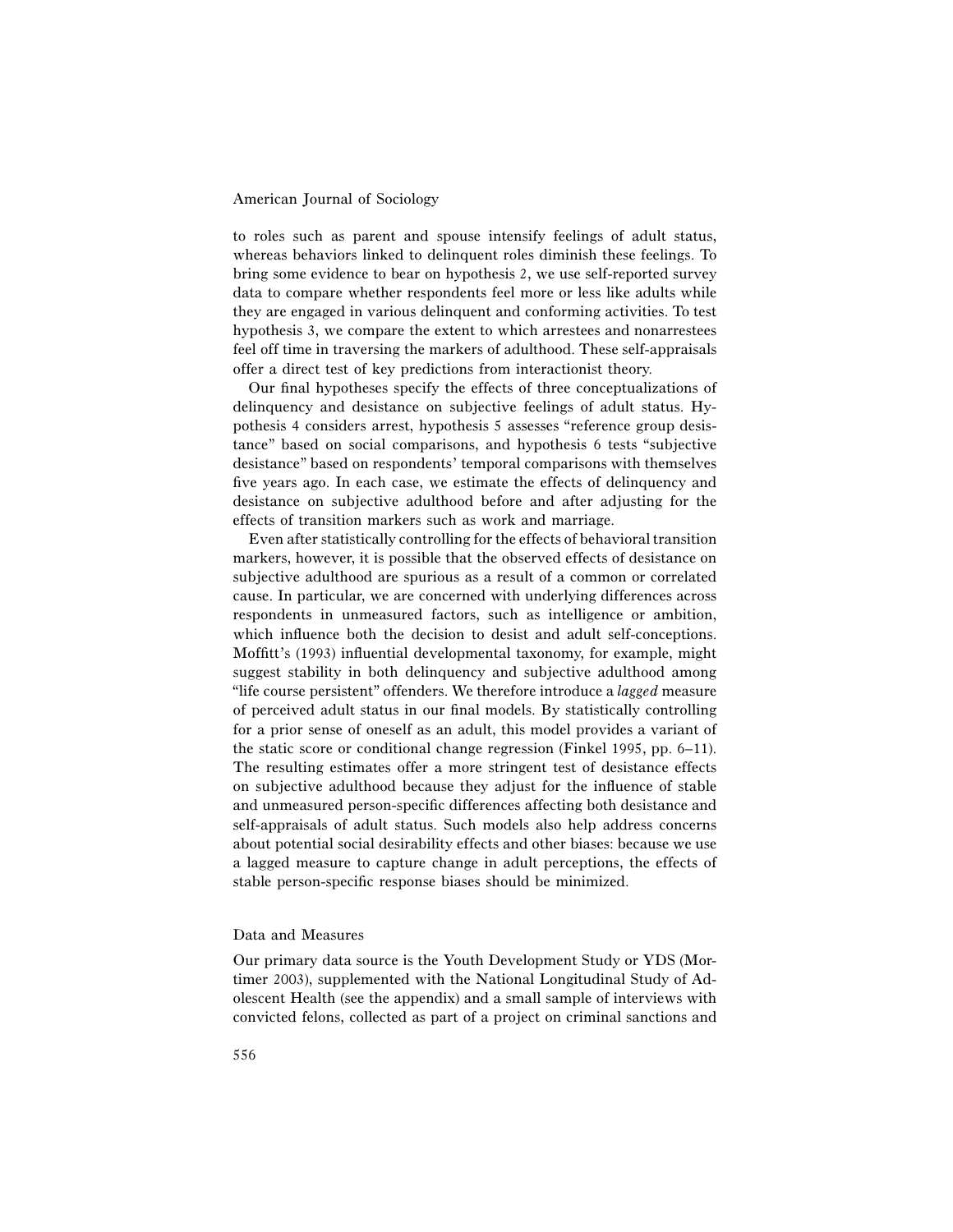civic participation.4 The YDS is a longitudinal survey of 1,000 young people who attended St. Paul, Minnesota, public schools in the 1980s. Since 1988, when respondents were high school freshmen, they have reported information about their school, work, and family activities, civic participation, and delinquent involvement. In 2002, when most respondents were 29–30 years old, we added a battery of questions developed to test the preceding hypotheses on desistance, self-appraisals, normative age expectations, and the transition to adulthood.

Descriptive statistics are presented in table 1. Approximately 75% of the sample is white and 43% is male. By 2002, 45% of the respondents were married and 55% had children. The sample size for most analyses presented below is 708. The panel remains generally representative of the St. Paul cohort from which it was drawn, although attrition has been somewhat greater among racial minorities and less advantaged respondents (see Mortimer [2003, pp. 37–43] for details on panel attrition). More specifically, the sample remains substantively similar to that of the first wave of data collection across key indicators, including socioeconomic background, mental health, substance use, and achievement (p. 39).

Our measures of behavioral markers of adulthood include marriage, educational attainment, employment status, and whether respondents have children, all taken in 2002. Given debates around the conceptualization and measurement of desistance (Bottoms et al. 2004; Maruna and Farrall 2004; Massoglia 2006), we assess delinquency and desistance four different ways: behavioral self-reports, official contact with the justice system, behavior relative to peers, and behavior relative to earlier in the life course. We then judge the collective weight of the evidence bearing on our hypotheses rather than basing conclusions on any single measure. To assess behavioral change in self-reported delinquency in our latent class analysis, we examine prior and contemporaneous information on drunken driving, theft, and violence. To test hypotheses 3 and 4, we use self-reported arrest data from 2000–2002, the time intervening between our subjective adulthood measures and self-appraisals. To examine hypotheses about relative and subjective desistance, we crafted items asking respondents to compare their behavior to that of others their age and to the levels they displayed five years ago. These measures were specifically

<sup>4</sup> The 33 interviews were carried out at two state penitentiaries and an urban community corrections office in 1991. Prisoners were recruited by placing an invitation in the daily announcements. Inmates then sent a response (or "kite form") to a staff contact person for scheduling. Probationers and parolees were recruited by a posted invitation. The interviews lasted from 45 to 90 minutes and were recorded and transcribed. To protect participants' confidentiality, we use pseudonyms when quoting from the transcripts. All major offense categories were represented among the interviewees, and all had been convicted of serious index offenses (see Manza and Uggen [2006] for details).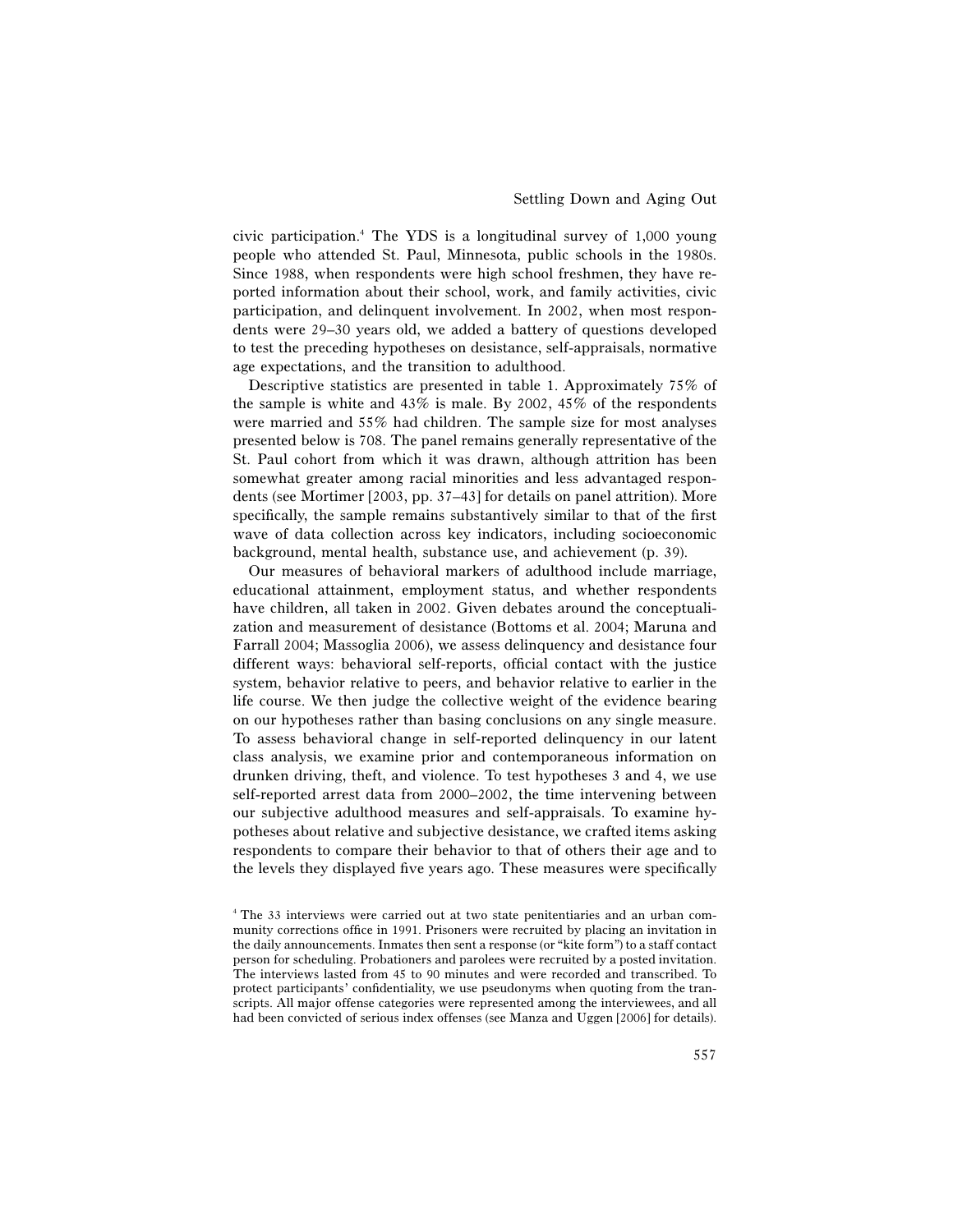| Variable                             | Description                                                           | Coding                         | Mean $(\%)$ SD  |                 |
|--------------------------------------|-----------------------------------------------------------------------|--------------------------------|-----------------|-----------------|
| Ascribed characteristics:            |                                                                       |                                |                 |                 |
|                                      | Self-reported sex                                                     | $0 =$ female, $1 =$ male       |                 | 49              |
|                                      | Self-reported race                                                    | $0 =$ other, $1 =$ white       | 75              | 43              |
| Behavioral adult transitions (2002): |                                                                       |                                |                 |                 |
|                                      | Presence of children                                                  | $0 = no$ , $1 = yes$           | 55              | $\overline{50}$ |
|                                      | Marital status                                                        | $0 = no$ , $1 = yes$           |                 | 50              |
| Educational attainment               | Postsecondary degree (AA or higher)                                   | $0 = no$ , $1 = yes$           | 39              | 48              |
|                                      | Respondent and/or partner responsible for all of $0 = no$ , $1 = yes$ |                                |                 | 45              |
|                                      | their living costs                                                    |                                |                 |                 |
|                                      | Participation in 2000 election                                        | $0 = no$ , $1 = yes$           | 67              | 47              |
|                                      | No crime (drunk driving, shoplifting, or simple                       | $0 = no$ , $1 = yes$           | 20              | $rac{4}{5}$     |
|                                      | assault) before 1998 or during 1999-2000                              |                                |                 |                 |
| Desist …………………………………                 | Crime prior to 1998 but not during 1999-2000                          | $0 = no$ , $1 = yes$           | 43              | $\ddot{ }$      |
|                                      | Crime both prior to 1998 and 1999-2000                                | $0 = no$ , $1 = yes$           | 36              | $\frac{8}{3}$   |
| Deviance (1999–2002):                |                                                                       |                                |                 |                 |
|                                      | Arrested in 2000, 2001, or 2002                                       | $0 = no$ , $1 = yes$           |                 | 22              |
|                                      | Compared to others your age, do you do less,                          | $0 =$ same or more, $1 =$ less | 60              | 49              |
|                                      | more, or about the same amount of partying,                           |                                |                 |                 |
|                                      | breaking work rules, or breaking other rules                          |                                |                 |                 |
|                                      | (such as drunk driving)?                                              |                                |                 |                 |
| Subjective desistance                | Compared to five years ago, do you do more,                           | $0 =$ same or more, $1 =$ less | 75              | 43              |
|                                      | less, or about the same amount of partying,                           |                                |                 |                 |
|                                      | breaking work rules, or breaking other rules?                         |                                |                 |                 |
| Subjective adulthood (1999, 2002):   |                                                                       |                                |                 |                 |
|                                      |                                                                       | $0 = no$ , $1 = yes$           | $\overline{71}$ | 45              |

 $\begin{minipage}{.4\linewidth} \textbf{TABLE 1} \\ \textbf{DescartIVE} \\ \textbf{STATISTICS} \end{minipage}$ Descriptive Statistics TABLE 1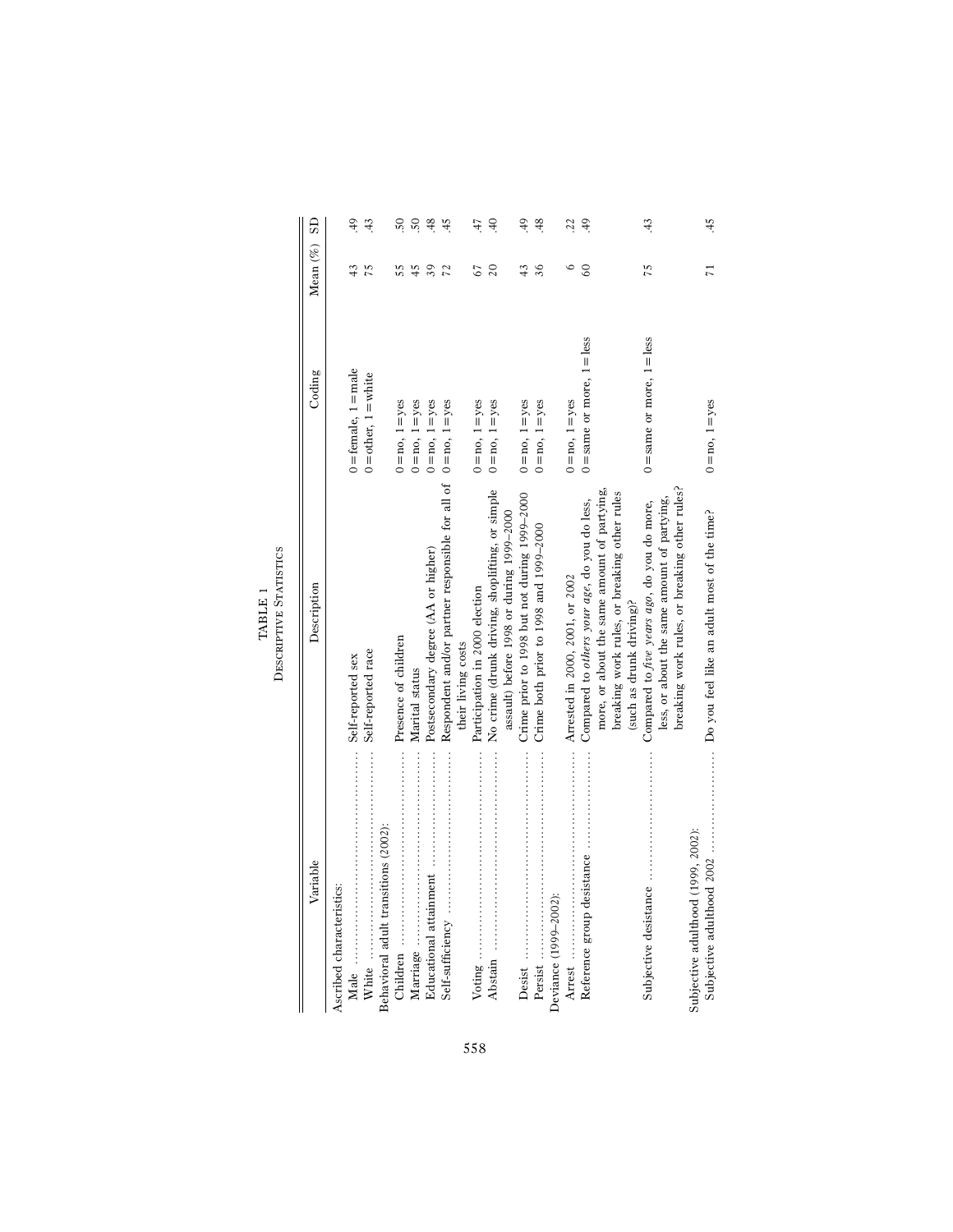| When I limit my drinking because I am driving $0 = no$ , $1 = yes$<br>When I am with my child/children?<br>When doing volunteer work?<br>or a "designated driver"?<br>Complete school?<br>Start a career?<br>When I vote?<br>ferent situations Please indicate if you<br>$\text{tions}^{\text{2p}}$<br>"People feel more or less like an adult in dif-<br>"Do you feel early, on time, or late for each<br>feel like an adult in the following situa-<br>Subjective adulthood by domain (2002): | Missing dummy                        |                    | $0 = no$ , $1 = yes$<br>$0 = no$ , $1 = yes$                                                 | 58<br>15              | 45<br>35.           |
|-------------------------------------------------------------------------------------------------------------------------------------------------------------------------------------------------------------------------------------------------------------------------------------------------------------------------------------------------------------------------------------------------------------------------------------------------------------------------------------------------|--------------------------------------|--------------------|----------------------------------------------------------------------------------------------|-----------------------|---------------------|
|                                                                                                                                                                                                                                                                                                                                                                                                                                                                                                 | Subjective adult transitions (2002): |                    | $0 =$ off time: very early or very<br>late; $1 =$ right on time or<br>slightly early or late |                       |                     |
|                                                                                                                                                                                                                                                                                                                                                                                                                                                                                                 |                                      |                    | $0 = off$ , $1 = on time$<br>$0 = off$ , $1 = on time$                                       | 68<br>$\overline{64}$ | $\frac{8}{3}$<br>47 |
|                                                                                                                                                                                                                                                                                                                                                                                                                                                                                                 |                                      |                    | $0 = off$ , $1 = on time$                                                                    | 68                    | $\overline{46}$     |
|                                                                                                                                                                                                                                                                                                                                                                                                                                                                                                 |                                      |                    | $0 = off$ , $1 = on time$                                                                    | 69                    | $\frac{46}{5}$      |
|                                                                                                                                                                                                                                                                                                                                                                                                                                                                                                 |                                      |                    | $0 = off$ , $1 = on time$                                                                    | $\frac{5}{2}$         | 43                  |
|                                                                                                                                                                                                                                                                                                                                                                                                                                                                                                 |                                      |                    | $0 = off$ , $1 = on time$                                                                    |                       | $rac{4}{5}$         |
|                                                                                                                                                                                                                                                                                                                                                                                                                                                                                                 |                                      |                    |                                                                                              |                       |                     |
|                                                                                                                                                                                                                                                                                                                                                                                                                                                                                                 |                                      |                    | 0 = not at all or somewhat like<br>an adult; 1 = entirely like an                            |                       |                     |
|                                                                                                                                                                                                                                                                                                                                                                                                                                                                                                 |                                      |                    | adult                                                                                        |                       |                     |
|                                                                                                                                                                                                                                                                                                                                                                                                                                                                                                 |                                      |                    | $0 = no$ , $1 = yes$                                                                         |                       | .27                 |
|                                                                                                                                                                                                                                                                                                                                                                                                                                                                                                 |                                      |                    | $0 = no$ , $1 = yes$                                                                         | 75                    | 43                  |
|                                                                                                                                                                                                                                                                                                                                                                                                                                                                                                 |                                      |                    | $0 = no$ , $1 = yes$                                                                         | 69                    | 46                  |
|                                                                                                                                                                                                                                                                                                                                                                                                                                                                                                 |                                      |                    |                                                                                              |                       | 34                  |
|                                                                                                                                                                                                                                                                                                                                                                                                                                                                                                 |                                      | When I am at work? | $0 = no$ , $1 = yes$                                                                         | 80                    | $\frac{1}{4}$       |
| When I do something I know is wrong?                                                                                                                                                                                                                                                                                                                                                                                                                                                            |                                      |                    | $0 = no$ , $1 = yes$                                                                         | 36                    | 48                  |
| When I do something against the law?                                                                                                                                                                                                                                                                                                                                                                                                                                                            |                                      |                    | $0 = no$ , $1 = yes$                                                                         | 23                    | 42                  |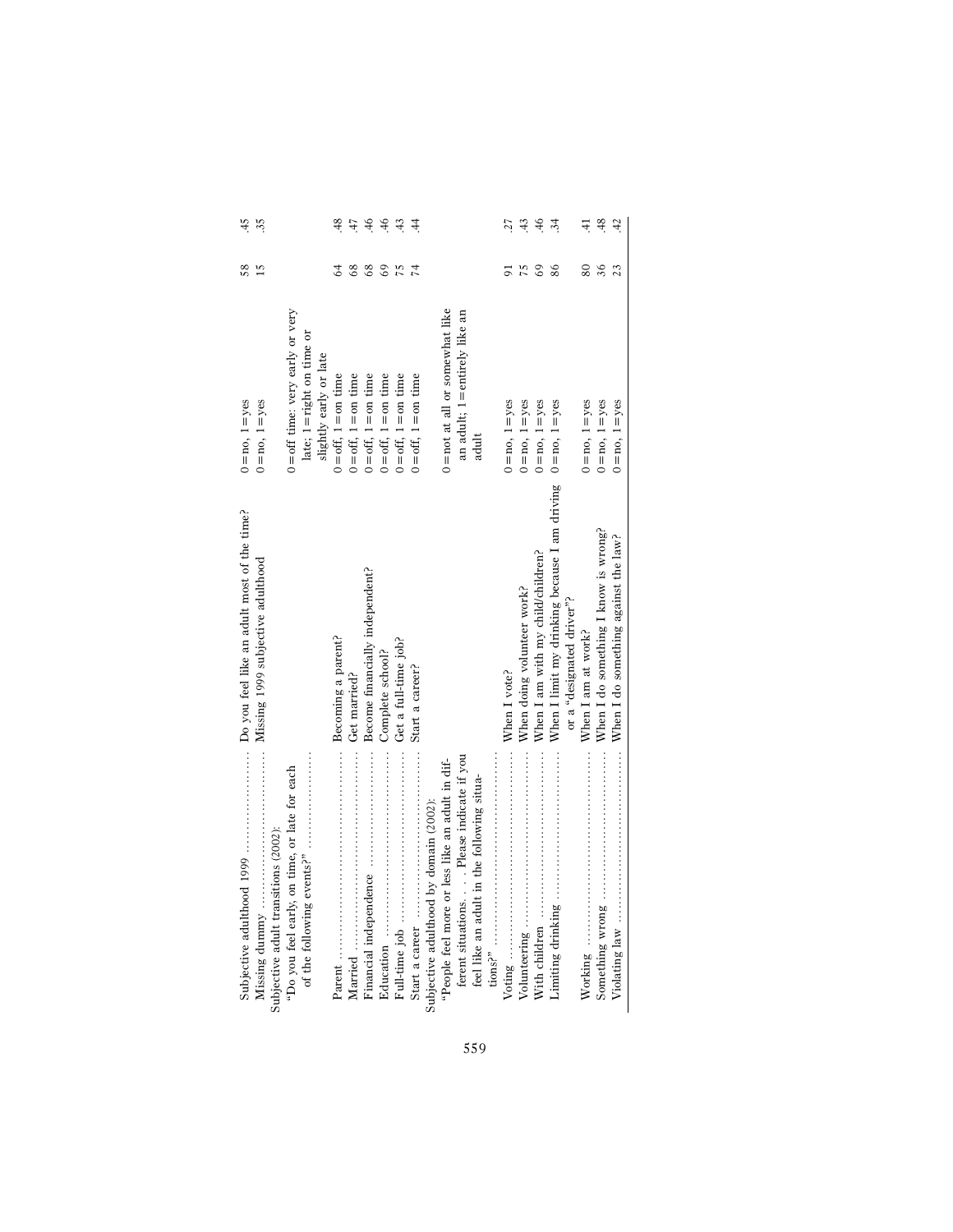designed to tap the hypothesized temporal and social comparisons with peers and reference groups.

To test hypothesis 2 about delinquency and subjective adulthood, we use domain-specific questions regarding illicit and conforming behaviors. Respondents reported whether they feel more or less like an adult while hanging out with friends, caring for children, voting, and doing something against the law. Our outcomes for testing hypothesis 3 are self-reported perceptions of the timeliness of reaching behavioral markers of adulthood. We test whether arrest decreases the likelihood that respondents feel on time with respect to parenthood, marriage, financial independence, school completion, and the attainment of a full-time job and career.

Finally, our key outcome for testing hypotheses 4, 5, and 6 is a global measure of subjective adult status, taken in 2002. This item is a selfappraisal of whether respondents "feel like an adult" most of the time, paralleling Arnett's (1998) "personal conception" indicator and other research on the subjective transition (Shanahan et al. 2005). To test how delinquent and conforming activities alter subjective perceptions, we exploit the longitudinal YDS design, incorporating a lagged subjective adulthood measure in our multivariate models. That is, we estimate the effect of delinquency and desistance from 1999 to 2001 on whether one feels like an adult in 2002 while statistically controlling for earlier subjective feelings of adulthood. For arrest, these models take the form

$$
\log \left[\frac{\text{prob}(\text{Adult}_{i_{2002}}=1)}{\text{prob}(\text{Adult}_{i_{2002}}=0)}\right] = \alpha + \beta_1 \text{Arrest}_{i_{2000-2002}} + \beta_2 \text{Adult}_{i_{1999}}
$$

$$
+\cdots+\beta_k X_{i2002},\qquad \qquad (1)
$$

where *i* represents individual respondents, Adult indicates the probability of feeling like an adult in 2002 and the lagged measure taken in 1999, Arrest represents an arrest occurring between 2000 and 2002,  $\beta$  signifies the effect of the independent variables, *X* denotes other explanatory variables, and  $\alpha$  represents a constant term.<sup>5</sup>

In sum, the YDS is a rich longitudinal data set that tracks changes in delinquency and the behavioral and subjective transition to adulthood. Because the questionnaire items were tailored to our hypotheses, these data are well suited for testing the proposition that desistance is a separate facet of the adult transition. In addition, we report two supplementary analyses based on a nationally representative survey (Add Health) and a

<sup>&</sup>lt;sup>5</sup> Supplemental analysis, available by request, shows consistent results under a dichotomous probit specification and in models treating adult status as a scale ranging from "not at all like an adult" to "feeling like an adult all the time."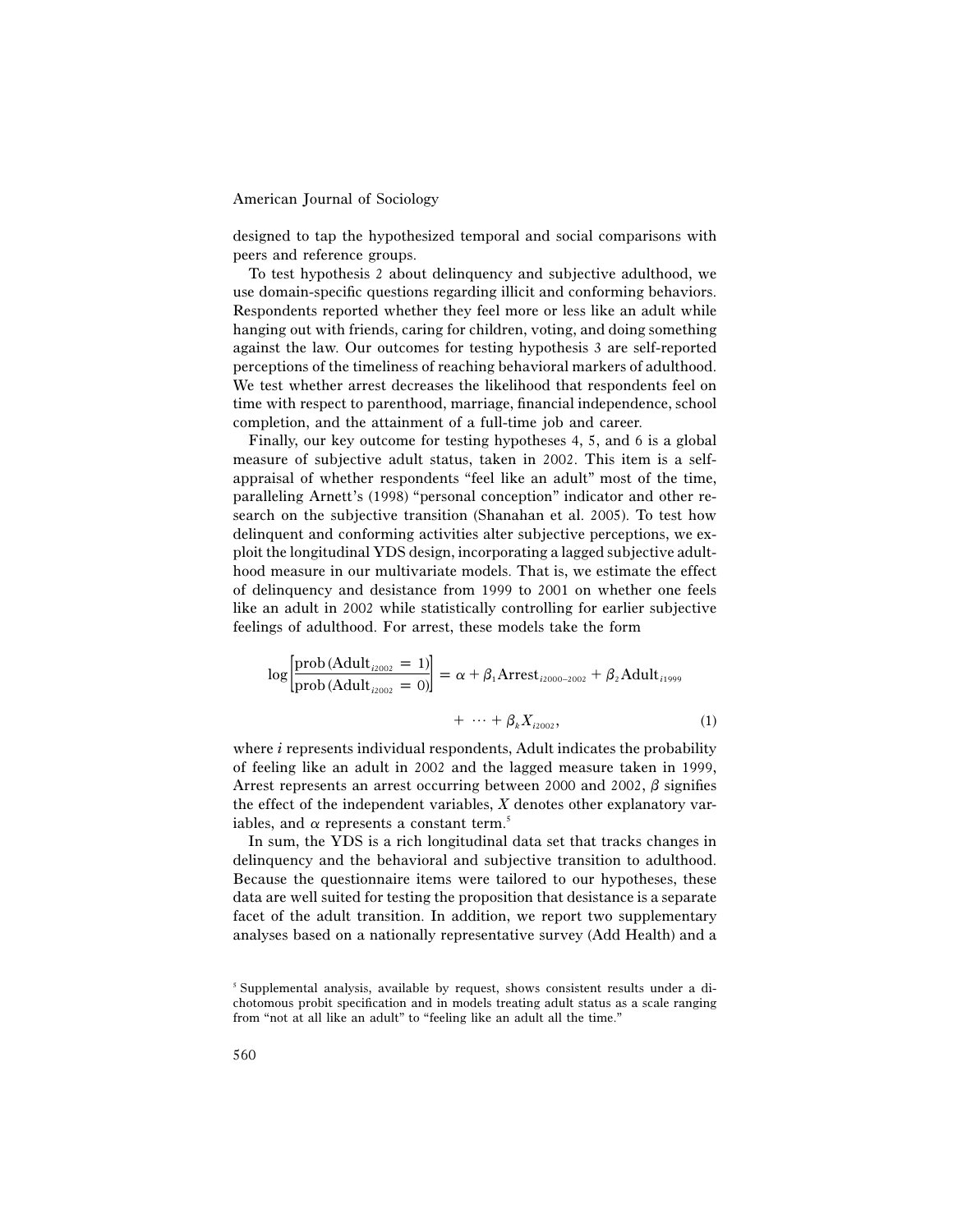smaller set of semistructured interviews with persons in prison or under community supervision.

#### RESULTS

To assess our first hypothesis on behavioral markers, we use latent class analysis to model the behavioral transition to adulthood. This latent class analysis has two main functions. The first is to use patterns of covariation among the observed indicators to test whether the data support a model that includes desistance along with other behavioral markers of adult status. The second is to cluster individuals into classes or groups based on their transition patterns. Latent class techniques thus tell us whether the data are consistent with including desistance as a facet of the transition to adulthood, the number of distinctive patterns of transition behavior evident in the data, and the specific probabilities associated with traversing each of the markers in each class. For these models, we measure adult roles using indicator variables for having a child, being married, earning a postsecondary degree, and achieving financial self-sufficiency.

For the latent class analysis, we sought a simple behavioral measure of common delinquency to parallel the marital, employment, and other behavioral indicators in the model. This measure indicates the persistence (or, for a handful of cases, the initial onset) of delinquent involvement, desistance, and stable abstinence based on self-reported violence, property crime, and substance use.6 To be classified as a desister for this analysis, respondents must have participated in at least some of these activities prior to 1998 (when they were in their mid-20s) but abstained from at least 1999 to 2000. We specified models with one to five latent classes, finding that the three-class model shown in table 2 best fits the data (McCutcheon 1987; Dayton 1998). All fit statistics support a specification that includes delinquency among other facets of the transition to adulthood, consistent with hypothesis 1.

The model suggests that the behavioral transition to adulthood can be summarized by three patterns, which we identify as *multifaceted*, *socioeconomic*, and *problematic* transitions. Approximately 31% of the population from which the sample was drawn make up the multifaceted transition group. They are most likely to have desisted from our delinquency items (probability  $= .53$ ), to be married (.90), and to have become self-sufficient (.90). They also report a high probability of having children

<sup>6</sup> Driving while intoxicated ("driv[ing] a car after having too much to drink"), shoplifting ("taking something from a store without paying for it"), and simple assault ("hitting or threatening to hit").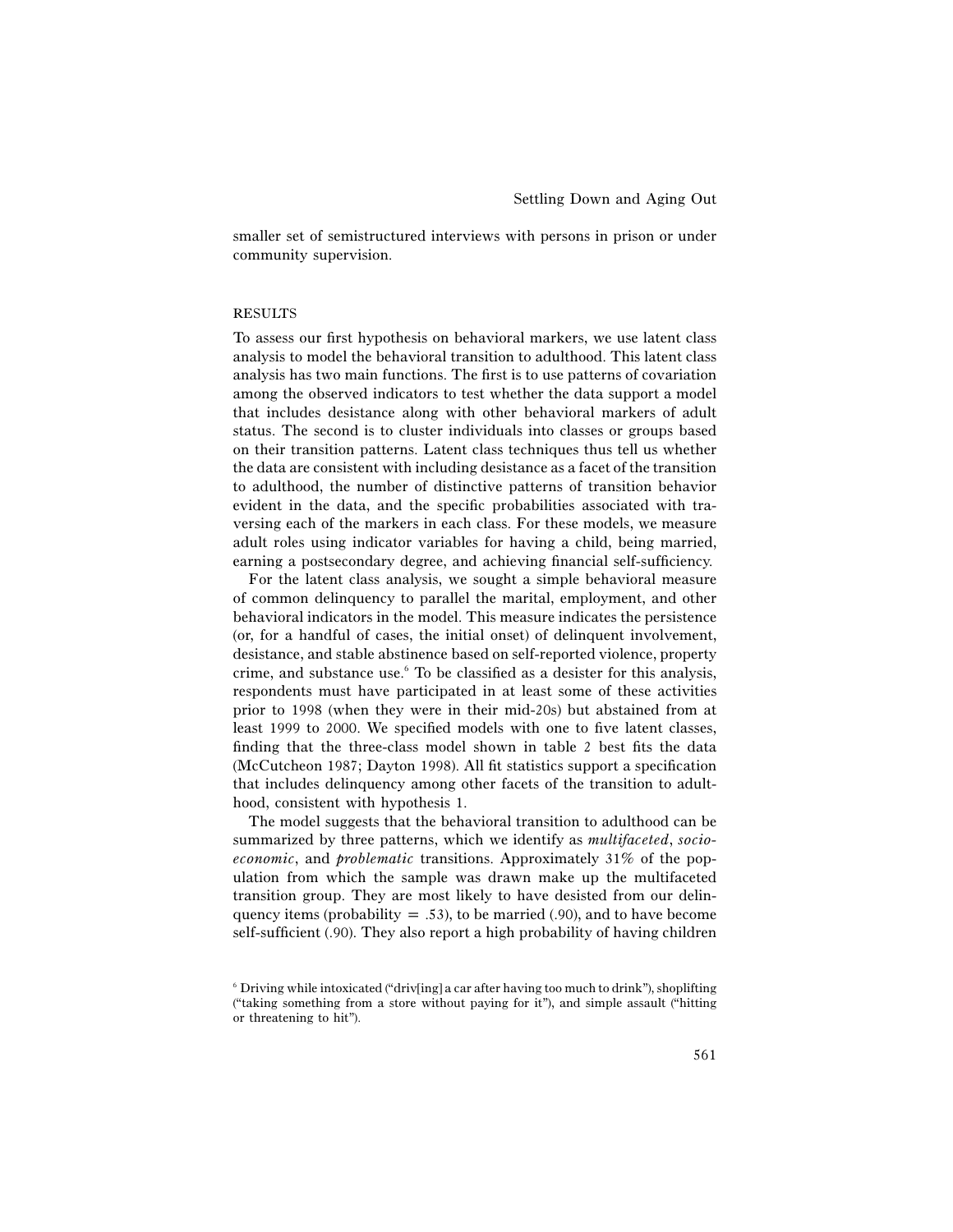TABLE 2 Behavioral Desistance and the Latent Structure of the Transition to ADULTHOOD

| <b>TYPE OF BEHAVIORAL</b>  |                 | <b>CONDITIONAL PROBABILITIES</b> |               |             |  |  |
|----------------------------|-----------------|----------------------------------|---------------|-------------|--|--|
| TRANSITION                 | <b>RESPONSE</b> | Multifaceted                     | Socioeconomic | Problematic |  |  |
| $Children$                 | No              | .281                             | .989          | .267        |  |  |
|                            | <b>Yes</b>      | .719                             | .010          | .733        |  |  |
| Marriage                   | No              | .101                             | .884          | .876        |  |  |
|                            | Yes             | .898                             | .116          | .123        |  |  |
| Educational attainment     | No.             | .400                             | .195          | .674        |  |  |
|                            | Yes             | .600                             | .805          | .326        |  |  |
| Self-sufficient            | No              | .099                             | .257          | .351        |  |  |
|                            | Yes             | .901                             | .742          | .649        |  |  |
| Desistance:                |                 |                                  |               |             |  |  |
| Abstain                    | <b>Yes</b>      | .204                             | .184          | .199        |  |  |
| Desist                     | Yes             | .532                             | .478          | .264        |  |  |
| Persist                    | <b>Yes</b>      | .264                             | .337          | .537        |  |  |
| Latent class probabilities |                 | .306                             | .456          | .237        |  |  |

NOTE.  $-N = 648$ ;  $\chi^2 = 37$ ,  $df = 27$ ; index of dissimilarity = .075. Desistance is measured on the basis of three offenses: driving while intoxicated ("driv[ing] a car after having too much to drink" on multiple occasions), shoplifting ("taking something from a store without paying for it"), and simple assault ("hitting or threatening to hit").

and earning a postsecondary degree. In sum, they appear to have made a multifaceted or complete behavioral transition.

A larger group, constituting 46% of the population, appears to have made successful education and employment transitions while avoiding marriage and childbearing. We identify this pattern as indicating a socioeconomic transition. Members of this group are much more likely to desist (.48) than to persist in delinquency (.34), and they are more likely to have attained a postsecondary degree than those in the other latent classes. In contrast to the multifaceted group, few have married or had children. Nevertheless, their socioeconomic behavior and their desistance over the past three years clearly signal a successful transition to adult roles.

The final latent class, constituting approximately 24% of the population, may indicate a problematic transition. This group shows the lowest levels of degree completion (.33) and financial self-sufficiency (.65), the highest rates of persistence in delinquency (.54), and the lowest probability of desistance (.26). While they also report low rates of marriage (.12), they are approximately as likely as those making multifaceted transitions to be parents (.73). Aside from childbearing, members of this class have yet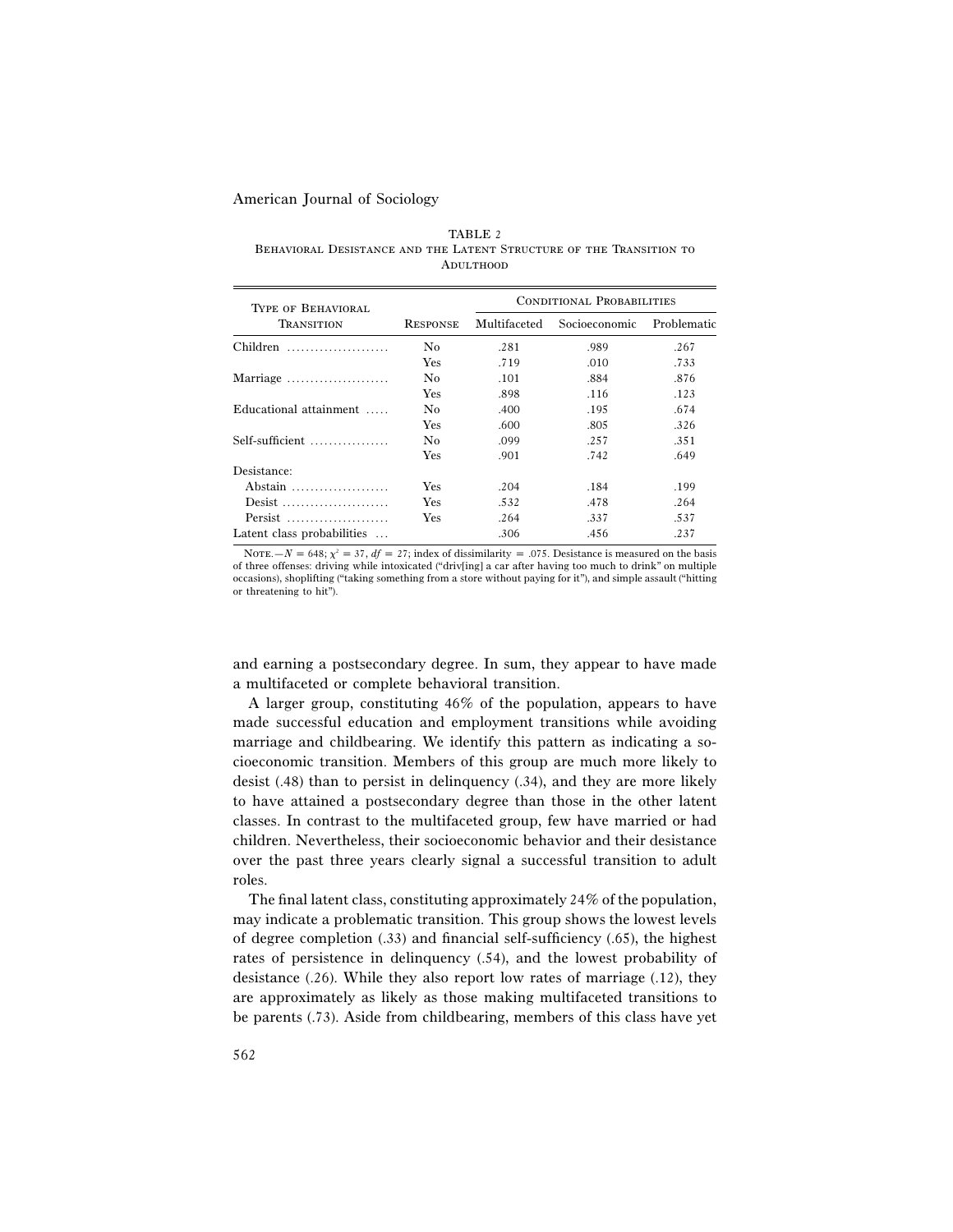to transition into roles associated with adult status. In keeping with hypothesis 1, they are unlikely to have desisted from delinquency.<sup>7</sup>

If models that include desistance among the other markers had provided a poor fit to the data, it would have provided evidence against our first hypothesis that desistance is a facet of the transition to adulthood. Instead, however, we find that including desistance from common delinquency among other adult markers is consistent with these data. Those who fail to move away from delinquency are far and away the least likely to have made other adult transitions. Moreover, because rates of abstention are similar across the three classes (.18–.20), this pattern is unlikely to be accounted for by stable differences between abstainers who never participated in delinquency and others who had some history of delinquent behavior. Having modeled how desistance covaries with other behavioral markers, we now consider how delinquent and conforming activities influence perceptions of adult status.

Figure 2 shows the relationship between participation in delinquency and feeling like an adult in different domains. Consistent with hypothesis 2, behaviors associated with performing adult roles as parents, workers, volunteers, and law-abiding citizens—the latter measured by limiting drinking and serving as a designated driver—are much more strongly associated with adult status than illegal or even unethical behaviors. For example, a clear majority of respondents feel like adults when voting, working, and spending time with children, but only 39% feel like adults when violating the law and 36% when doing things they know are wrong. This pattern supports the interactionist view that behaviors supporting parent or worker roles intensify feelings of adult status, whereas behaviors linked to roles such as law violator diminish such feelings. To the extent that the YDS sample represents a cross section of U.S. society, figure 2 also helps establish the views of the generalized other and potential reference groups with regard to the age-appropriateness of delinquency and conformity.

Hypothesis 3 returns to behavioral indicators of adult status and delinquency, in this case self-reported arrest. Figure 3 shows the percentage of respondents who believe they are on time in attaining each marker, comparing those who had been arrested in the past three years with nonarrestees. As hypothesized, the recently arrested are significantly less likely to believe that they are making timely progress in five of the six domains: marriage, schooling, employment, financial independence, and the start of a career. Having children is the only marker in which we

<sup>7</sup> Latent class models were also estimated separately for men and women. The results (available by request) are substantively similar to the full sample results presented in table 2.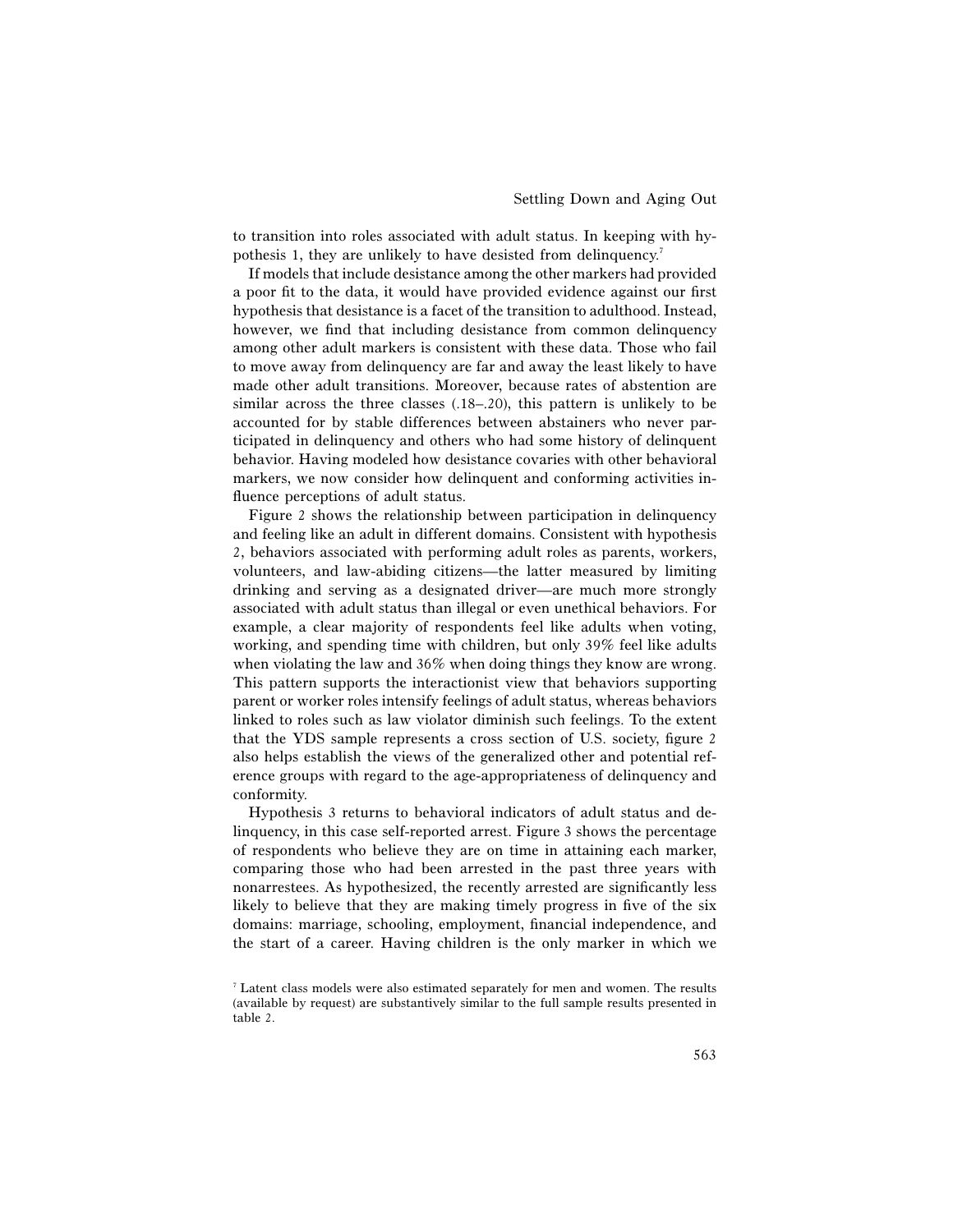

Fig. 2.—Feelings of adulthood when engaged in each behavior. Percentages reflect those who report participation in each behavior (e.g., the time with children indicator reflects only those with children). The comparable percentages for the full sample are 81% for voting, 67% for limiting drinking, 72% for working, 46% for volunteering, 39% for spending time with children, 31% for doing something wrong, and 23% for violating the law.

failed to detect a significant difference. Strikingly, only 44% of recent arrestees feel on time with regard to completing their educations, relative to 70% of the nonarrestees.<sup>8</sup>

While the preceding analysis provides evidence linking delinquency to widely shared conceptions of adulthood, it does not explicitly tap respondents' subjective sense of adult status. We next examine how delinquency is linked to a global self-appraisal of adult status. Each set of models incorporates demographic factors, behavioral markers, and lagged mirror measures of adult status taken prior to measures of delinquency and desistance. This lagged variable helps adjust for the effects of enduring differences across persons in stable characteristics such as impulsiveness or criminal propensity over the life course. We consider the effects of arrest in table 3 and the effects of reference group desistance and subjective desistance in table 4.

Estimates from logistic regressions of subjective adulthood on arrest are shown in table 3. Model 1 reveals a strong bivariate association, with

<sup>&</sup>lt;sup>8</sup> We also estimated multivariate logistic regression models to adjust the estimated effects of arrest on feeling on time in each domain for race and gender (not shown; available by request). The results echo the bivariate comparison above, although the financial independence model is no longer statistically significant ( $P = .13$ ).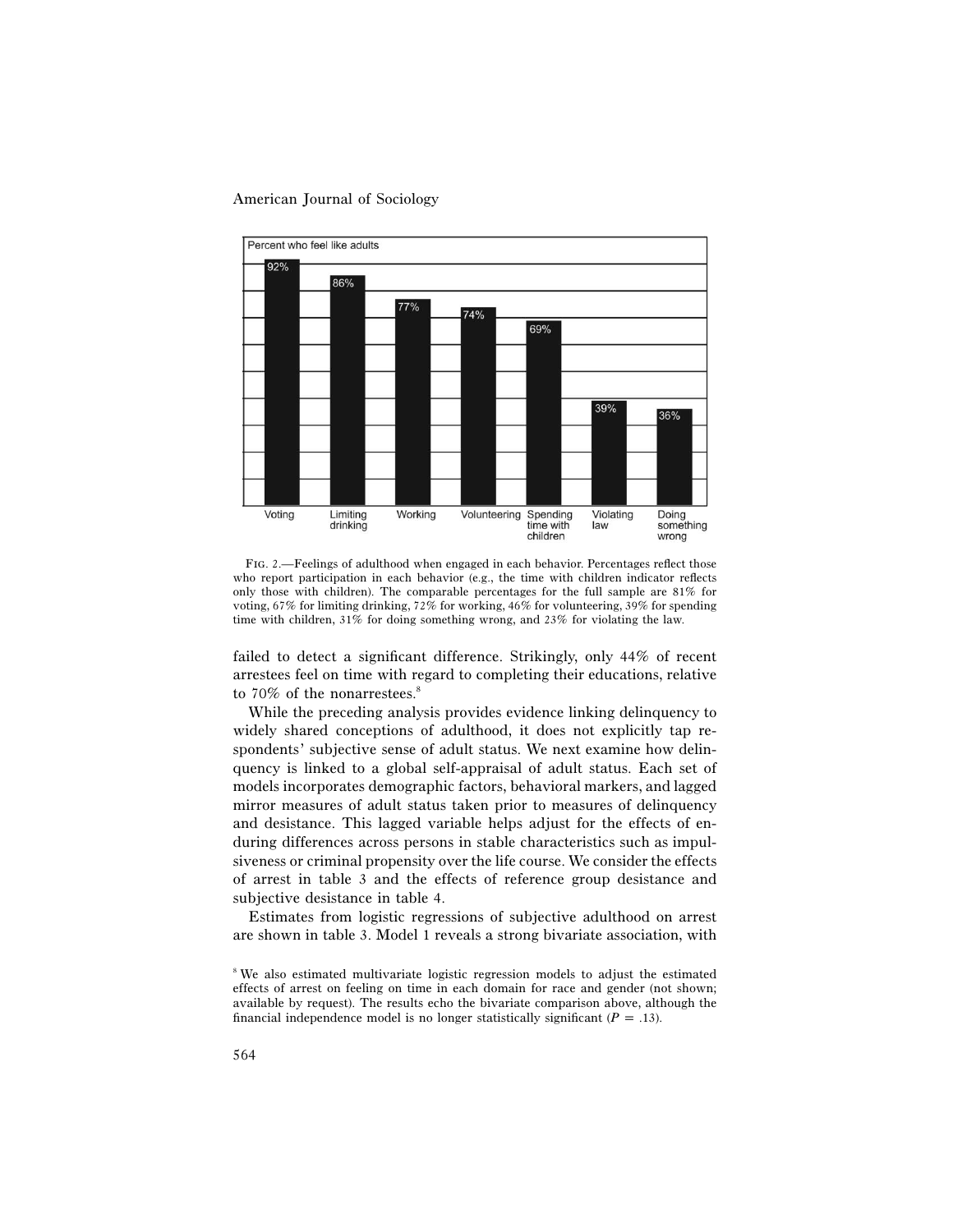

# Settling Down and Aging Out

Fig. 3.—Percentage reporting feeling on time by arrest status. Respondents were asked to report whether they felt they were on time for each behavioral marker. Response categories ranged from very early to on time to very late. Each outcome is coded 1 for on time and 0 for early or late in the attainment of these markers.  $*P < .05$ .

arrestees being about 74% less likely to report feeling like an adult  $(e^{-1.362}) = .26$ . Model 2 shows the basic relationships between background indicators, behavioral markers such as marriage and employment, and subjective adult status. We find no significant racial differences but sizable gender differences in subjective adulthood. On average, married respondents are more likely to feel like adults and those with higher levels of educational attainment are less likely to feel like adults.<sup>9</sup> Model 3 folds in other adult markers, attaining financial self-sufficiency and having children, using items mirroring those in the latent class analysis. Having children and attaining self-sufficiency, both positively associated with subjective adult status, reduce the effects of marriage and education to nonsignificance in model 3. Next, model 4 incorporates voting, an adult role behavior seldom considered in life course research, as well as the lagged

<sup>9</sup> Further investigation revealed that those with postsecondary degrees are more likely to aspire to further schooling, which may account for the negative effect of education on the subjective adulthood measure.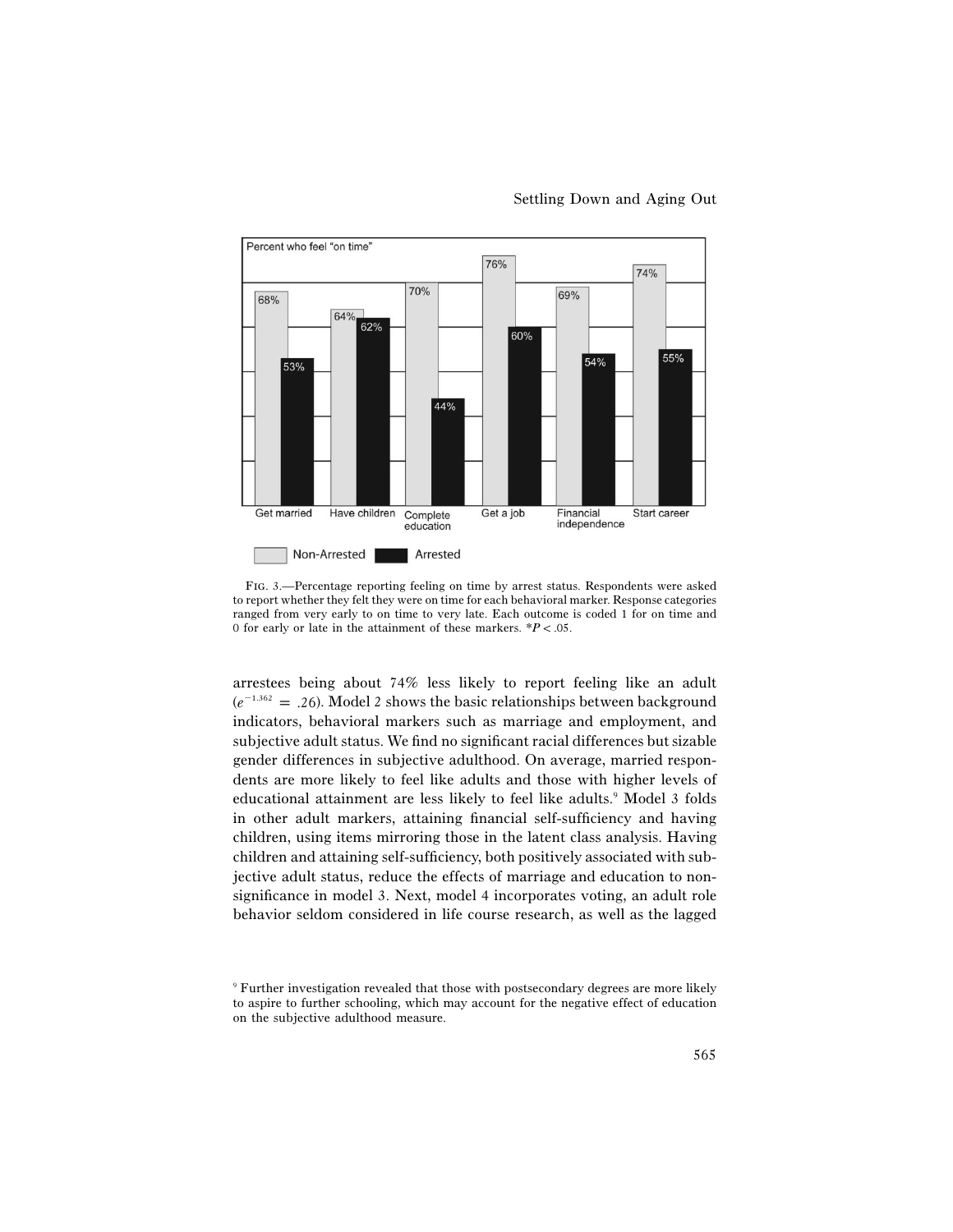TABLE 3 Arrest and Subjective Adult Status: Logistic Regression Estimates

| Variable                                                | Model 1     | Model 2    | Model 3   | Model 4    | Model 5     |
|---------------------------------------------------------|-------------|------------|-----------|------------|-------------|
| Arrest $(1 = \text{arrest in } 2000-$                   | $-1.362***$ |            |           |            | $-1.528***$ |
| $2002)$                                                 | (.337)      |            |           |            | (.404)      |
| Male $\ldots \ldots \ldots \ldots \ldots \ldots \ldots$ |             | $-.574***$ | $-473**$  | $-.420*$   | $-.291$     |
|                                                         |             | (.169)     | (.173)    | (.194)     | (.199)      |
| White                                                   |             | $-.080$    | .079      | .031       | .026        |
|                                                         |             | (.197)     | (.205)    | (.232)     | (.237)      |
| Marriage $\dots\dots\dots\dots\dots\dots\dots$          |             | $.468**$   | .079      | .089       | .016        |
|                                                         |             | (.173)     | (.193)    | (.213)     | (.216)      |
| Educational attainment                                  |             | $-.364*$   | $-.156$   | $-.134$    | $-.209$     |
|                                                         |             | (.173)     | (.183)    | (.211)     | (.215)      |
| Self-sufficiency                                        |             |            | $.405*$   | $.436*$    | $.424*$     |
|                                                         |             |            | (.192)    | (.216)     | (.219)      |
| Children                                                |             |            | $.866***$ | $.748***$  | $.867***$   |
|                                                         |             |            | (.197)    | (.219)     | (.224)      |
| Voting                                                  |             |            |           | $.464*$    | $.494**$    |
|                                                         |             |            |           | (.217)     | (.221)      |
| Prior adult status $(1999)$                             |             |            |           | $2.222***$ | $2.205***$  |
|                                                         |             |            |           | (.219)     | (.221)      |
| Missing dummy for prior                                 |             |            |           | .071       | .162        |
| adult status                                            |             |            |           | (.271)     | (.277)      |
| Intercept $\dots\dots\dots\dots\dots\dots\dots$         | $999***$    | $715**$    | $-.296$   | $-1.075**$ | $-.971*$    |
|                                                         | (.087)      | (.306)     | (.326)    | (.400)     | (.502)      |
| $-2 \log$ likelihood                                    | 831.94      | 825.93     | 802.82    | 677.14     | 662.47      |

NOTE. $-N = 708$ . Numbers in parentheses are SEs.

 $*$   $P < .05$ .

\*\*  $P < .01$ .

\*\*\*  $P < .001$ .

measure of adult status. Both voting and, not surprisingly, prior subjective adult status are strong positive predictors of subjective adulthood.10

Finally, model 5 of table 3 incorporates each of the behavioral markers and a measure of arrest in the three years intervening between the subjective adulthood measures. Consistent with hypothesis 4, arrest reduces the probability of feeling like an adult by approximately 78%  $(e^{-1.528} =$ .22). Including arrest in the model reduces the effect of gender to nonsignificance, suggesting that young men's greater likelihood of arrest partially explains why they are less likely to feel like adults than young women. With the exception of the lagged measure of adult status, the arrest coefficient is as large as any other predictor in the final model. The results in table 3 thus provide strong evidence that arrest retards subjec-

<sup>&</sup>lt;sup>10</sup> Including the lagged dependent adult status measure reduces the sample size by approximately 100 cases. We therefore imputed values for prior subjective adulthood for these cases and add a missing values indicator variable (Little and Rubin 1987), which does not approach standard significance levels. The results shown are consistent with those obtained using listwise deletion on the smaller sample and those based on alternative imputation methods. The results were also substantively similar when using a self-reported delinquency scale rather than arrest and in ordinary least squares regression models that treat adult status as a five-point continuum.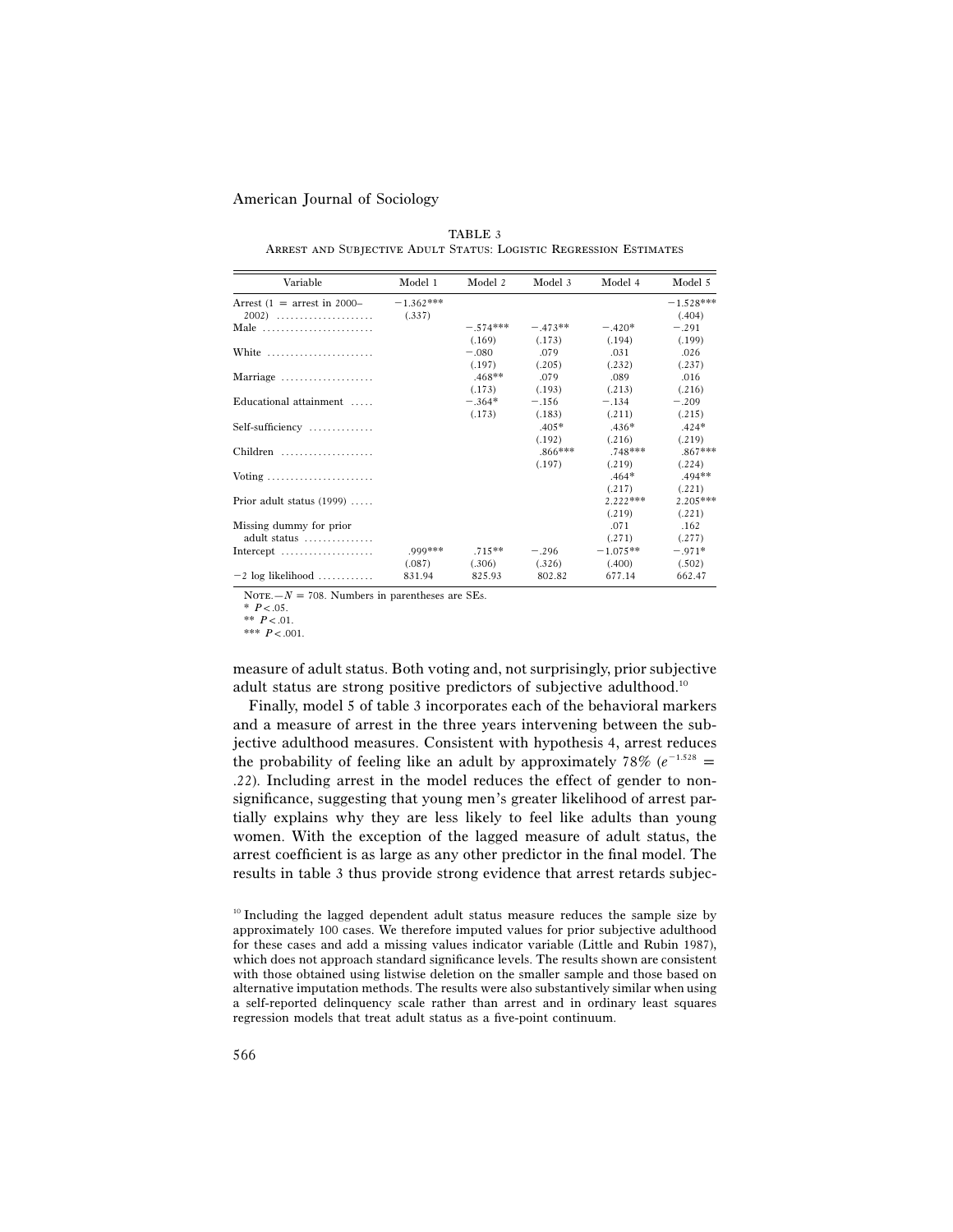#### Settling Down and Aging Out

#### TABLE 4

Reference Group Desistance, Subjective Desistance, and Subjective Adult STATUS: LOGISTIC REGRESSION ESTIMATES

| Variable                                             | Model 1   | Model 2     | Model 3   | Model 4     | Model 5     |
|------------------------------------------------------|-----------|-------------|-----------|-------------|-------------|
| Reference group desistance                           | $.472**$  | .245        |           |             | .096        |
|                                                      | (.168)    | (.200)      |           |             | (.215)      |
| Subjective desistance                                |           |             | $.626***$ | $.557**$    | $.518**$    |
|                                                      |           |             | (.183)    | (.221)      | (.235)      |
| Arrest $(1 = \text{arrest in } 2000-$                |           | $-1.491***$ |           | $-1.552***$ | $-1.537***$ |
| $2002)$                                              |           | (.406)      |           | (.406)      | (.408)      |
| Male                                                 |           | $-.304$     |           | $-.236$     | $-.238$     |
|                                                      |           | (.199)      |           | (.202)      | (.202)      |
| White                                                |           | .035        |           | .015        | .023        |
|                                                      |           | (.237)      |           | (.238)      | (.239)      |
| Marriage $\dots\dots\dots\dots\dots\dots\dots\dots$  |           | $-.013$     |           | $-.040$     | .049        |
|                                                      |           | (.219)      |           | (.218)      | (.220)      |
| Educational attainment                               |           | $-.187$     |           | $-.207$     | $-.201$     |
|                                                      |           | (.215)      |           | (.216)      | (.216)      |
| Self-sufficiency                                     |           | $.407*$     |           | $.402*$     | $.405*$     |
|                                                      |           | (.218)      |           | (.219)      | (.219)      |
|                                                      |           | $.860***$   |           | $.823***$   | $.817***$   |
|                                                      |           | (.225)      |           | (.225)      | (.226)      |
| Voting                                               |           | $.521**$    |           | $.451*$     | $.452*$     |
|                                                      |           | (.221)      |           | (.222)      | (.223)      |
| Prior adult status $(1999)$                          |           | $2.171***$  |           | $2.223***$  | $2.226***$  |
|                                                      |           | (.220)      |           | (.224)      | (.224)      |
| Missing dummy for prior adult                        |           | .157        |           | .091        | .084        |
| status                                               |           | (.278)      |           | (.281)      | (.280)      |
| Intercept $\dots\dots\dots\dots\dots\dots\dots\dots$ | $.630***$ | $-1.082**$  | $.457***$ | $-1.247***$ | $-1.268***$ |
|                                                      | (.125)    | (.415)      | (.154)    | (.426)      | (.426)      |
| $-2 \log$ likelihood                                 | 841.72    | 663.78      | 837.04    | 656.12      | 655.47      |

NOTE.  $-N = 708$ . Numbers in parentheses are SEs. Reference group desistance: Do you do less (*a*) partying, (*b*) stealing from work, (*c*) other acts (such as driving after having too much to drink) than friends your age? Subjective desistance: Do you do less (*a*) partying, (*b*) stealing from work, (*c*) other acts (such as driving after having too much to drink) than you did five years ago?

 $*$   $P < .05$ .

 $*$   $P < .01$ .

\*\*\*  $P < .001$ .

tive adulthood, even net of behavioral transition markers, background factors, and prior feelings of adult status.

Having established a link between arrest and subjective adulthood, table 4 considers the two conceptions of desistance suggested by our symbolic interactionist model and narrative accounts of desistance (Maruna 2001), as specified in hypotheses 5 and 6. Reference group desistance refers to committing less delinquency than one's peers of the same age, and subjective desistance refers to committing less delinquency than one had committed five years previously. Model 1 shows a significant correlation between reference group desistance and subjective adult status. Those who report doing less delinquency than others their age are about 60% more likely to report feeling like adults than those who report doing at least as much delinquency as their cohorts ( $e^{472}$  = 1.60). In model 2, however, this relationship is rendered nonsignificant with the inclusion of a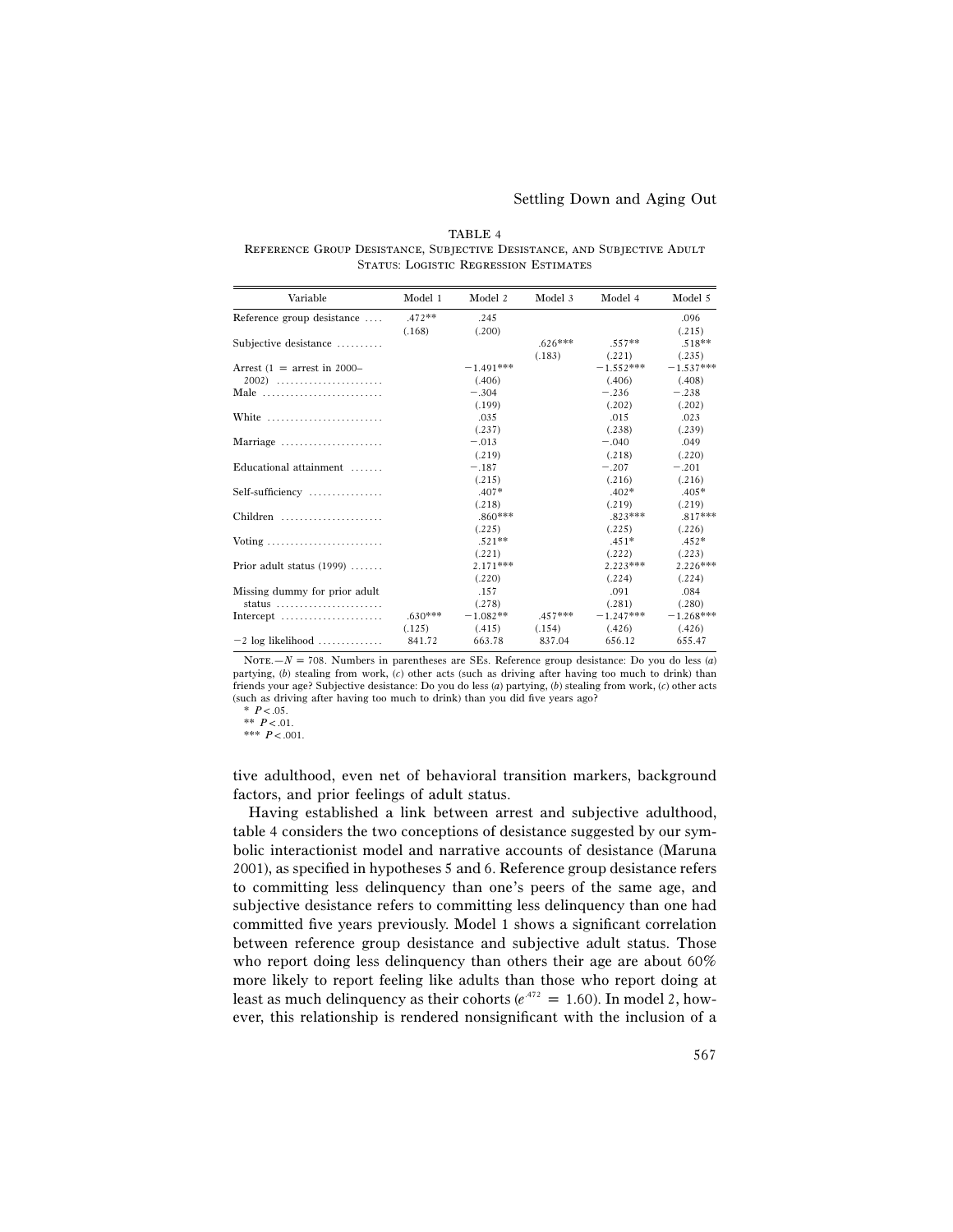lagged indicator of adult status, voting, and other markers. As in table 3, the negative effect of arrest remains statistically significant and large in magnitude.

In table 4, model 3, we introduce our final delinquency indicator, subjective desistance. This measure taps whether respondents report committing less delinquency than they did five years ago. Model 3 shows that those who believe that they are desisting are almost twice as likely to see themselves as adults as others ( $e^{626} = 1.87$ ). In contrast to reference group desistance, subjective desistance remains statistically significant when a lagged subjective indicator and the behavioral markers are introduced in model 4. Those reporting subjective desistance are significantly more likely to feel like adults, whereas those who are arrested are significantly less likely to feel like adults. As in the preceding models, attaining financial independence, voting, and having children are all linked to subjective adulthood. Finally, model 5 of table 4 includes all three delinquency measures. Although some precision may be lost because of collinearity across our multiple measures of delinquency and desistance, the results are again consistent with the preceding analyses. Arrest and subjective desistance predict subjective adulthood, with effects approximating or exceeding those of established markers such as marriage and employment.

To test the robustness of these findings, we undertook a supplementary analysis using the National Longitudinal Study of Adolescent Health (Add Health) in the appendix. In all cases, the Add Health results support the findings above. We emphasize the YDS analysis, however, because repeated subjective adulthood measures are needed for our lagged dependent variable approach to modeling individual change and because the subjective and reference group desistance items are available only in the YDS. The Add Health analysis nevertheless helps confirm that the patterns observed in our Minnesota data may be generalized to a representative national sample. The appendix shows that both serious and minor forms of delinquency are associated with diminished subjective adulthood in Add Health. Given the age structure of Add Health, we also tested for age effects in the relationship between offending and adult status. As the sample ages, delinquency becomes increasingly inconsistent with feelings of adult status, in keeping with our interactionist model and the YDS results (not shown; available from authors). $11$ 

 $11$  Our primary concern is to establish a link between delinquency and subjective adulthood in the general population, but we also undertook an examination of a subsample of more serious offenders using Add Health data. The results of these analyses strongly support the patterns shown in tables 2 and 3 and appendix table A1. When we restrict the full models shown in the appendix to the most delinquent 25% of the sample, the relationship between delinquency and adult status remains statistically significant for all four offending measures. Moreover, there is considerable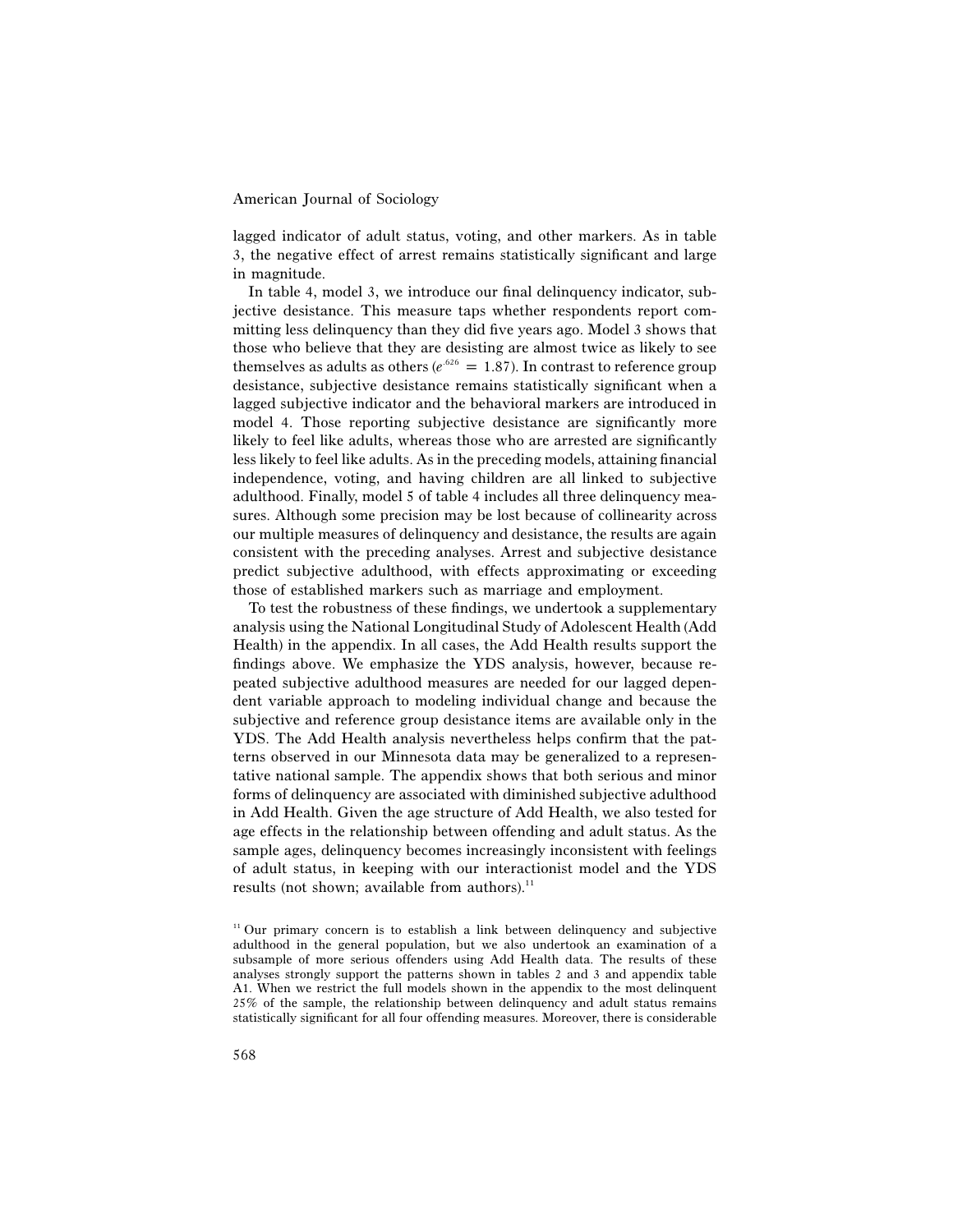# INTERVIEW DATA

While the relationships observed in both the YDS and Add Health surveys are consistent with an interactionist account, no survey can speak to the hypothesized mechanisms implied by this framework. To elaborate these results among those with more intensive involvement in the adult criminal justice system, we draw on the semistructured interviews with Minnesota felons described in note 4. Consistent with our conceptual model and the preceding analysis, interview participants clearly recognize the appraisals of others and the stigma associated with age-inappropriate delinquent behavior. Moreover, many linked movement away from crime to the process of becoming an adult, both behaviorally and subjectively. Their accounts are largely consistent with the interactionist model and our quantitative findings. For example, Michael, an African-American probationer in his 20s, is acutely sensitive to the appraisals of others in recounting how a new robbery charge jeopardizes his standing as an adult in his neighborhood:

[I] caught a brand new case like three days ago, for narcotics. Now I've got to go to trial with that. . . . For real. I'm about 25 now, and I need a decent family, decent job, car, going to work every day. I want to be there [in my neighborhood] so people would know, "Hey, man, [Mike's] doing something, going to work every day, family going to church. He was out there wild, look at him now, he's changed."

For Michael, part of becoming an adult is "doing something" to attain the behavioral markers of adulthood, such as "going to work every day." Also embedded in Michael's idea of adulthood, however, is moderating his "wild" earlier behavior, desisting from delinquency, and having a "decent" family (see, e.g., Anderson 1999). Michael's account is consistent with our survey results on moving away from delinquency—and forward with other life plans—during the passage to adulthood. Scott, another probationer in his mid-20s, also pointed to his neighbors in distinguishing a "progression" toward adulthood from the simple passage of time:

You see the same alcoholic that you grew up with, or you seen drinking on the corner or you seen drinking around, or the same guy that used to be the best thief, that could steal anything, he's still doing it . . . the same girls, they've grown older, and they're doing the same things, you know? Then you got some people that . . . had the proper upbringing and the

evidence that the effect of deviance on adult identity becomes stronger among more serious offenders. When the analysis is restricted to the most delinquent 8% of the sample, the magnitude of the coefficient for general delinquency is approximately 25% greater, and the coefficients for theft (65%) and breaking and entering (57%) were also substantially larger (not shown; available from the authors).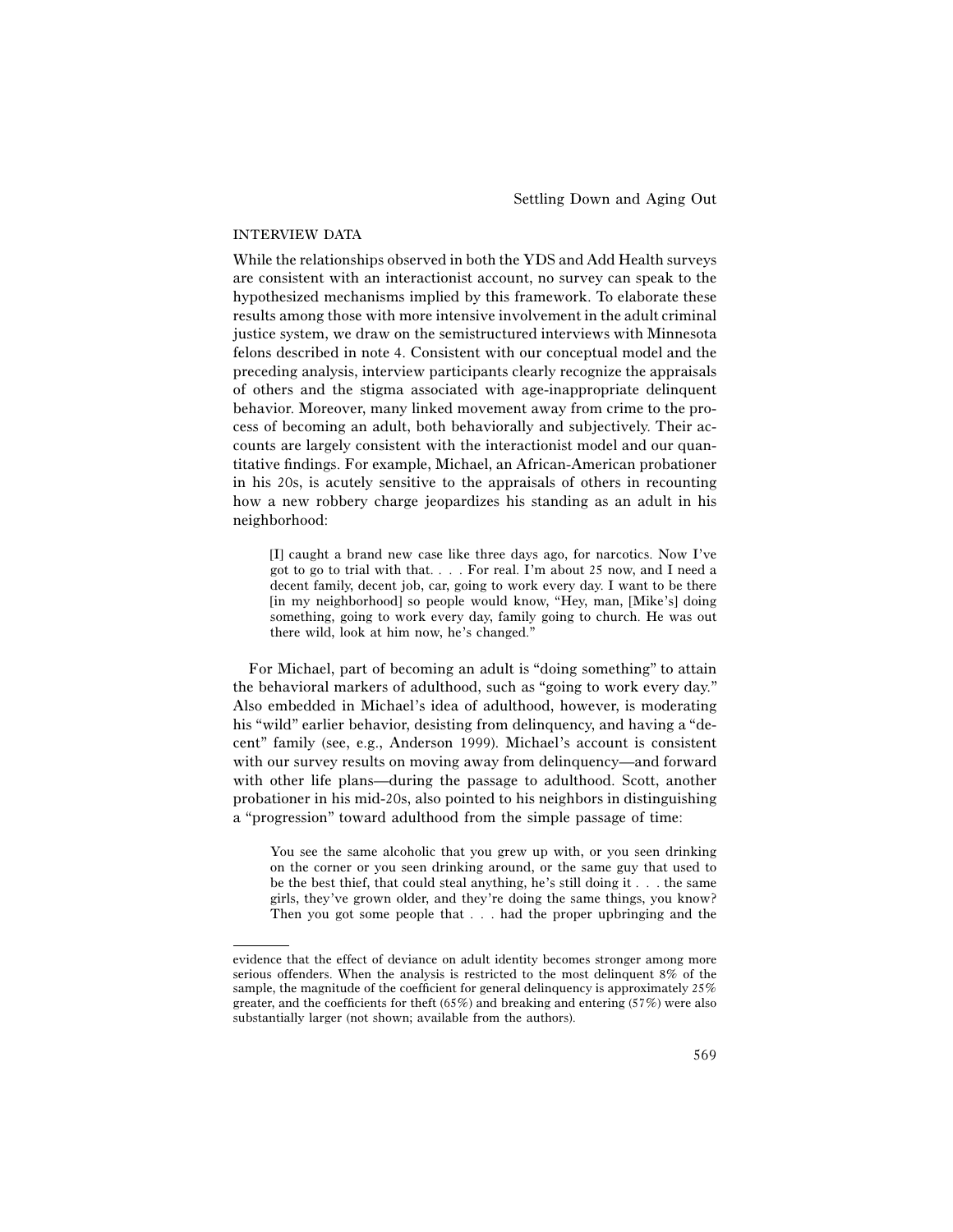father and . . . you see them progress, or you hear about their progression, you know in the time that you were gone. This is just things that I noticed when I was locked up and this is the things that I seen. That's why I believe that things just don't change just because time goes by.

Scott's account echoes those of recent narrative models of desistance (Maruna 2001; Farrall 2002) and Sheldon and Eleanor Glueck's classic distinction between maturation and "chronological age" (Glueck and Glueck 1945, p. 81). Returning from prison, he saw both desistance and persistence among the "guys and girls" in his neighborhood. Scott judges his adult passage against the actions and assessment of these peers—what we term reference group desistance—and against earlier points in his life what we term subjective desistance. More generally, Scott's comments underscore the centrality of desistance in understanding progress toward adult status.

Other interview participants made more explicit temporal comparisons, referring to themselves as children or juveniles in recalling times of active offending. Thomas, a parolee in his 20s, noted he "was a kid back then," but prison and "the fast life" grew incompatible with desired adult family roles:

You can't be a father when you're in jail. . . . I never had a father, [he] was out doing God knows what. And I don't want my children to have to go through that, so knowing that, as you grow, the older you get, the wiser you become. The more right. You know what I'm saying? 'Cause you can party 'til your head fall off, but you know it ain't all about that. I wanted to live the fast life, but it ain't all about that anymore.

Such accounts are not limited to males. Pamela, a woman in her 40s imprisoned on drug charges, similarly viewed fellow inmates as "kids" or children: "That's how the women are here, just beaten up. Beaten up little kids who grew up. They're like little kids walking around in woman bodies."

While Thomas and Pamela associated offending with childhood and adolescence, others elaborated on how the status of delinquent cuts against other adult roles. Karen, a prisoner in her 30s, ticked off examples of successful adult role behavior, while noting that her passage was blocked by her felon status: "I am so much more than a felon, I am educated, I'm hard working, I'm a good mother, I am dependable, all of those things." Dylan, who served over a decade in prison for a crime committed while a teenager, lamented his slow progress toward adult markers: "I have so much to make up for, like lost time, and I have nothing to show for it. I'll get out when I'm 34. I have no house, no car, no anything."

Dylan clearly understood and internalized the widely held cultural ex-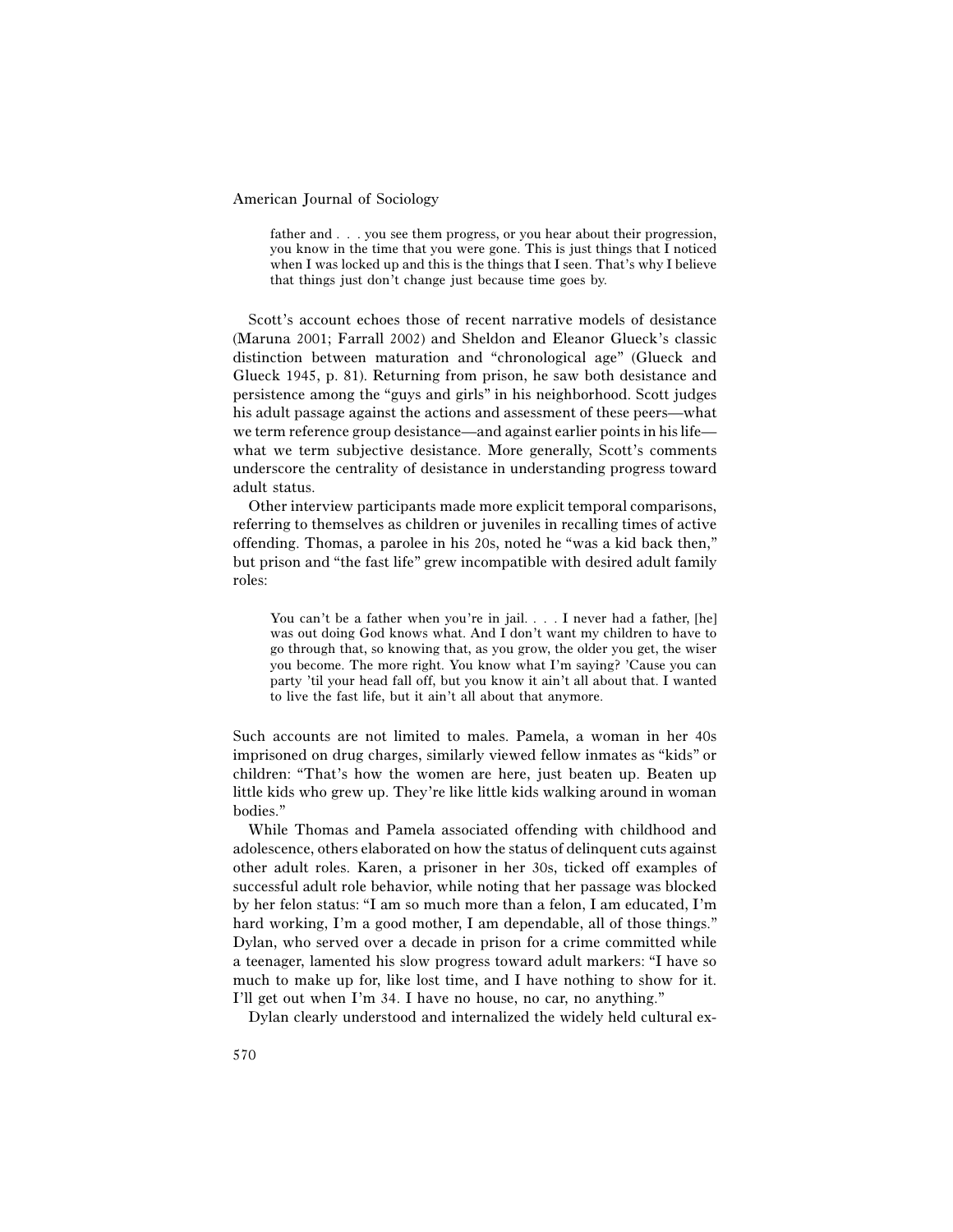pectations surrounding a successful adult transition. He was thus keenly aware how his years in the justice system stunted his passage to adulthood, in both a material and a subjective sense.

Taken together, the interviews and the more systematic analysis of YDS and Add Health survey data present a consistent picture. Across multiple indicators of desistance and contact with the justice system, movement away from delinquency emerges as an important part of the passage to adulthood. In the YDS analysis, the magnitude of the association between desistance and adult status is consistently exceeded only by having a child, placing desistance among the strongest predictors of subjective adulthood. These findings are similarly rendered in felons' accounts of their own passage. People measure their progress toward adult status against their earlier behavior and the expectations and behaviors of key reference groups. Those who do not move away from delinquency do not typically make a smooth adult transition, either subjectively or behaviorally. Such evidence supports conceptualizing desistance as a separate and important component of the multifaceted transition to adulthood.

# TOWARD AN INTERACTIONIST THEORY OF DESISTANCE AND ADULTHOOD

Over four decades ago, classic life course studies identified strong societal consensus in the age norms governing social behavior (Neugarten et al. 1965). By this time, theory and research in the sociology of deviance had begun to link crime and punishment to conceptions of adulthood (Sykes 1958; Erikson 1962; Becker 1963). As correctional populations swell, scholars are increasingly blending these research traditions to consider crime and punishment as a stratifying mechanism and important life event (Laub and Sampson 2003; Western 2006; Wakefield and Uggen 2010). Our kernel notion here is that movement away from delinquency is a distinct dimension of the transition to adulthood. With the unique and perhaps expected exception of parenthood, those who fail to desist generally fail to attain the markers of adulthood in a timely fashion and are not accorded adult status by others. Internalizing these appraisals, they come to see themselves as less than adults.

Some have suggested that the expansion of the penal state has reduced the number of "marriageable" male partners in some—predominantly African-American—communities (Wilson and Neckerman 1986; Staples 1987; but see Lopoo and Western 2005), but "doing time" impedes the timely transition to adulthood in a more general sense. Aside from involvement with the correctional system itself, a strong social expectation of desistance accompanies aging, such that cultural expectations about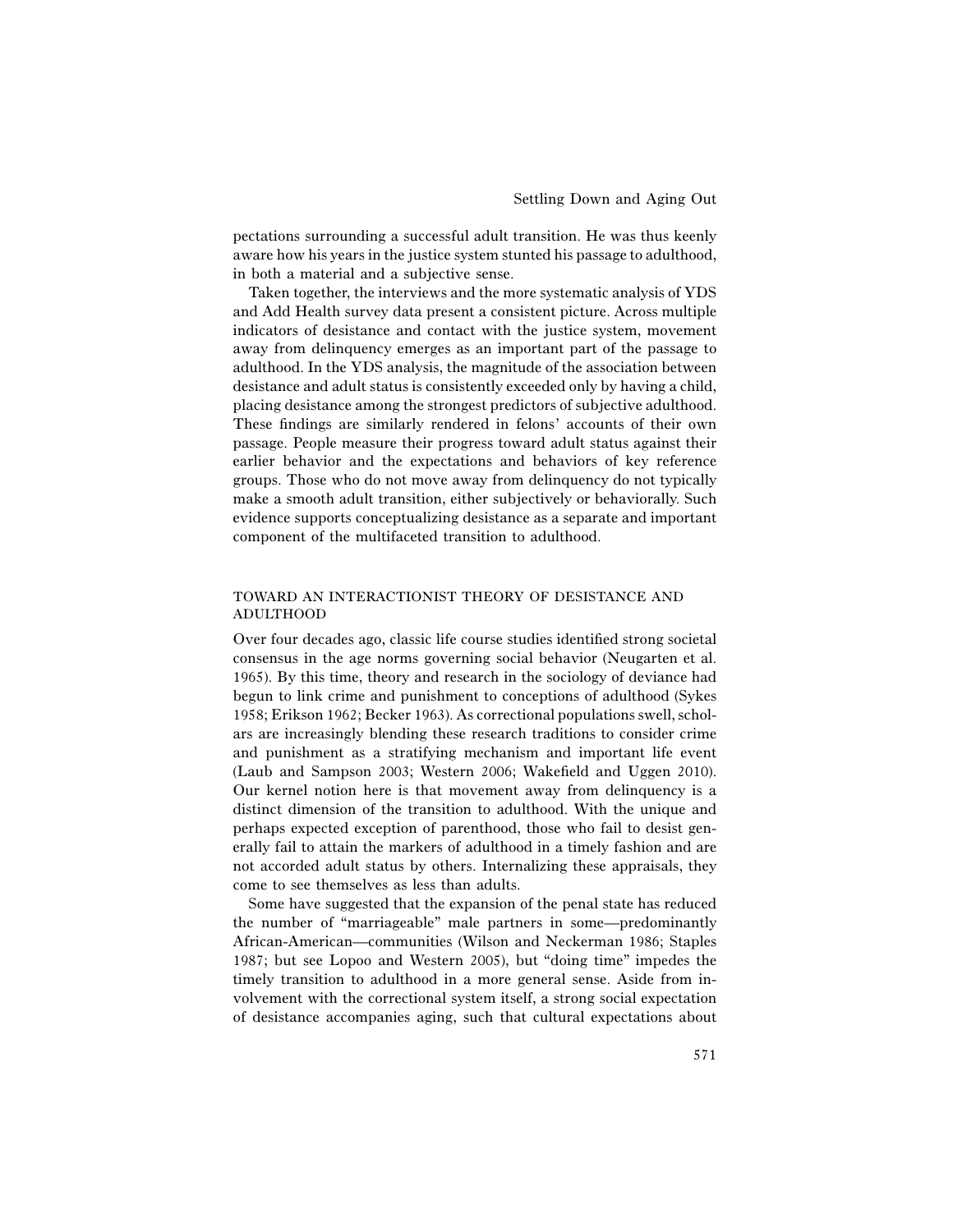leaving crime parallel expectations about attaining markers such as marriage and self-sufficiency. People connect desistance with adulthood because they have internalized ideas about the age-appropriateness of delinquent conduct and its inconsistency with a sense of oneself as an adult. Continued criminal justice involvement and the failure to settle down or desist from delinquent behaviors further diminish these subjective feelings of adulthood.

We first tested a model of the adult transition that includes desistance from delinquency alongside work and family transition markers. Consistent with the predictions of developmental psychologists from G. Stanley Hall (1904) to Jeffrey Arnett (2000), the latent class analysis reported in table 2 shows how desistance is tightly bound up with other adult markers. We then asked whether people feel more like adults while engaged in conforming activities and less like adults while engaged in delinquency. Consistent with our interviews and symbolic interactionist theories of role behavior (Mead 1934; Wells and Stryker 1988), figure 2 shows that prosocial acts such as voting evoke feelings of adulthood, whereas law violation inhibits such feelings. Figure 3 offered support for our hypotheses about formal sanctions (Erikson 1962; Becker 1963; Matsueda 1992; Maruna et al. 2004), as arrest diminishes perceptions that one is making timely progress toward adult family, school, and work transitions. We then considered the effects of delinquency and desistance on a global indicator of subjective adulthood. Consistent with labeling variants of symbolic interactionism, being arrested sharply diminishes the probability of feeling like an adult in our tables 3 and 4. Moreover, as predicted by interactionist models of role transitions (Heimer and Matsueda 1994), subjective desistance increases the likelihood that individuals come to view themselves as adults.

The overall consistency and magnitude of the effects suggest that desistance is a strongly predictive, and likely a constitutive, element of adulthood. In the final model of table 4, those who subjectively desist are approximately 68% more likely to report feeling like adults than those who persist. Net of subjective desistance, formal justice system contact further bars passage to adulthood, since arrested individuals are about 79% less likely to report feeling like an adult than those who are not arrested. With the exception of having children and our lagged subjective adulthood indicator, these effects are stronger than all other variables in the model.

Settling down or transitioning from "hell-raiser to family man" or woman (Hill 1974) is thus closely tied to both the behavioral transition to adulthood and a subjective sense of attaining adult status. Considered in life course perspective, this study complements work positing that adolescents engage in delinquency to attain adult status (Greenberg 1977;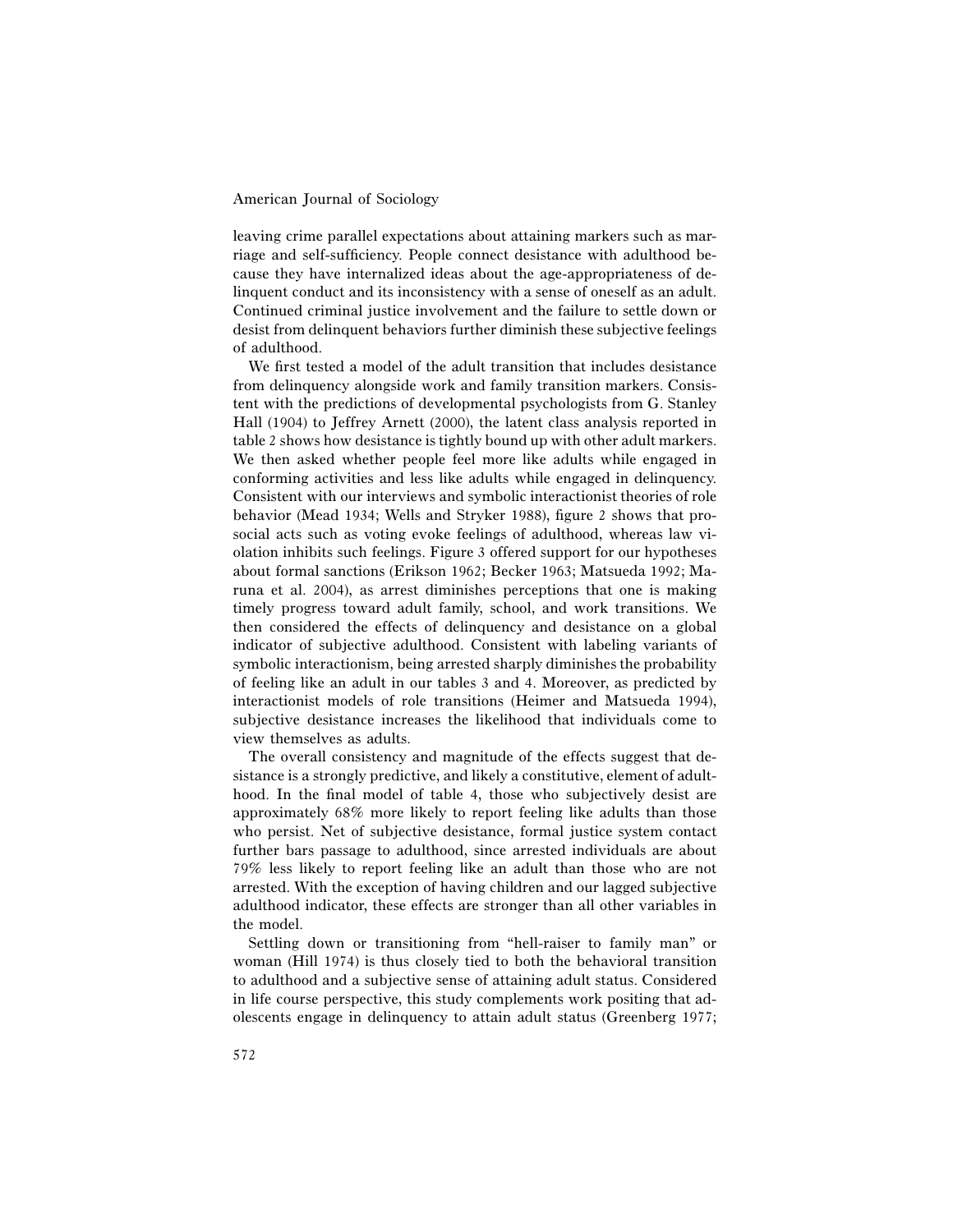Moffitt 1993) and work linking minor deviance with precocious adult transitions among younger teens (Staff and Kreager 2008). When the current research is contrasted with studies on children and adolescents, it reveals an important irony regarding the relationship between delinquency and adult status: while delinquency may look like adult behavior to the teen or "tween," we have shown that it consistently diminishes feelings of adult status for those in their late 20s and beyond.

The current study also helps refine research on identity shifts and desistance from crime (Maruna 2001; Giordano et al. 2002). Investigations based on interview data, case studies, and small-scale surveys are detailing a dynamic "secondary desistance" process, distinguishing simple gaps in offending from more fundamental identity shifts (Maruna, Immarigeon, and LeBel 2004, p. 19; see also Giordano et al. 2007, p. 1613). The present analysis leverages longitudinal data from a representative community survey to explicitly model one such transformation—the development of an identity as a full-fledged adult. By examining repeated measures of subjective adulthood across multiple conceptions of delinquency and desistance, we find general support for the transformation processes described in other work.

It is perhaps noteworthy that the extension of adolescence has coincided with large-scale incarceration practices that increase the visibility and penetration of the justice system in everyday life. Our findings thus accord with work on the extended adolescent period and recent documentation of a more halting and individualized progression toward adulthood in modern America (Shanahan 2000; Furstenberg et al. 2004), as well as research identifying incarceration as a common life event, particularly among less educated African-American men (Dickson 1993; Bonczar 2003; Pettit and Western 2004; Wakefield and Uggen 2010). Whereas prior work establishes the direct effect of punishment on adult status markers (Staples 1987; Pager 2003; Lopoo and Western 2005; Western 2006), however, we find that it also erodes individuals' sense of themselves as adults. We might speculate that erosion of adult status will, in turn, further delay progression into adult roles in the workplace, the family, and the community.

## **CONCLUSION**

Just as Neugarten et al. (1965) identified cultural norms regarding the ages of events such as marriage and childbirth, we point to parallel cultural expectations governing cessation from delinquency. Although delinquency is generally considered normative in adolescence, it becomes ageinappropriate by the late 20s, when adult roles of parent, employee, and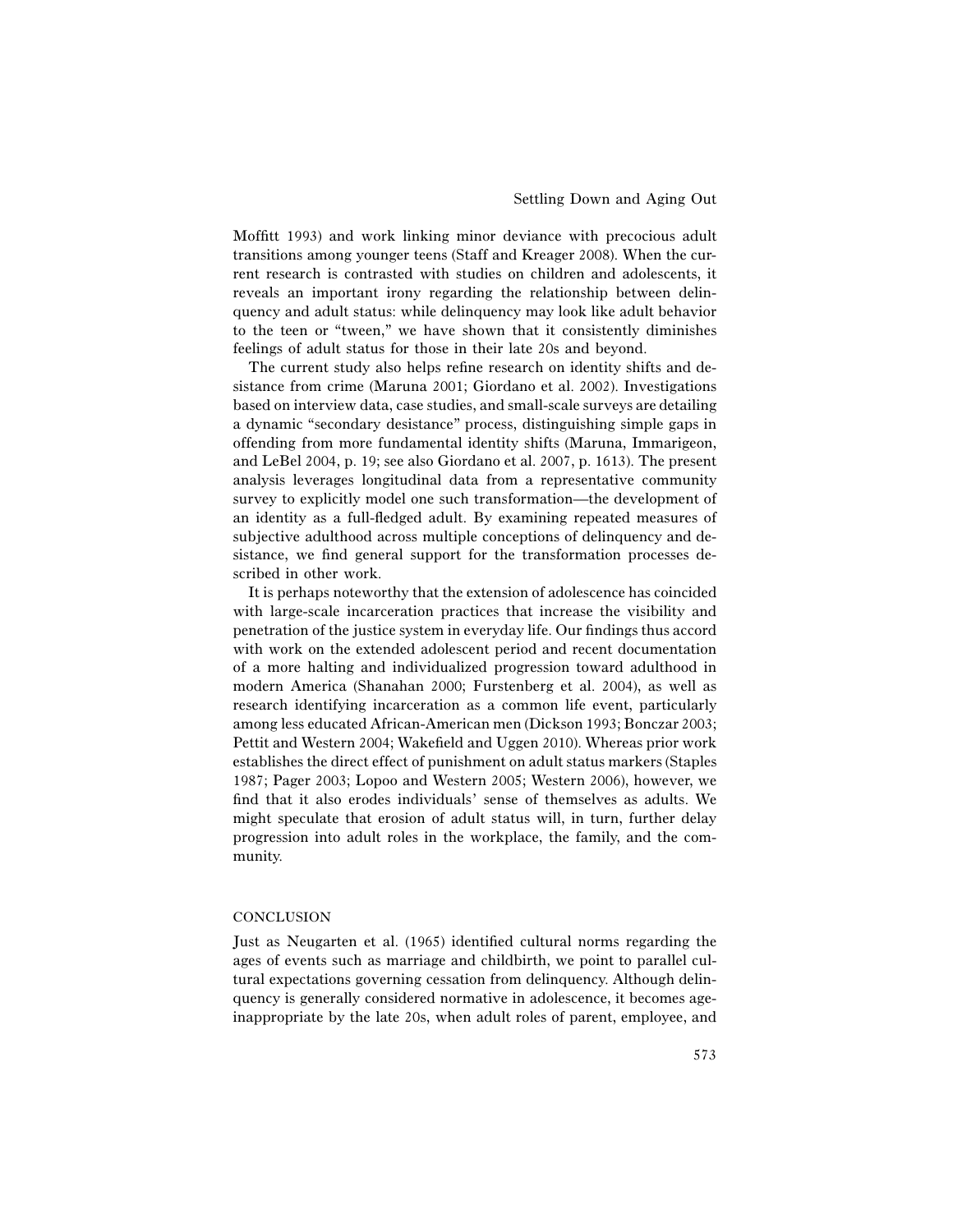partner support development of a generalized adult identity. Moreover, the failure to desist produces appraisals and assessments at odds with adulthood. Accordingly, those who persist are less likely to see themselves as adults or to be perceived by others as adults, marking desistance as a facet of the adult transition in the contemporary United States.

Across multiple data sources, we find a tight linkage between desistance from delinquency and adult status, whether measured by behavioral markers or by respondents' own sense of themselves as adults. While these results are largely consistent with interactionist accounts of desistance and the adult transition (Heimer and Matsueda 1994; Giordano et al. 2007), more work is needed to specify the relationship between delinquency and subjective understandings of what it means to be an adult. Two lines of inquiry are particularly important.

First, further work is needed to understand how historical context and cohort-specific experiences shape the relationship between illicit behavior and identity. A historical or cohort analysis might illuminate when, where, and for whom desistance matters most in shaping conceptions of adult status. In this regard, a more focused analysis of the role of peer and reference groups in the adult transition would be particularly fruitful, as would work on samples more diverse than those of the YDS and Add Health. Second, beyond more diverse samples, additional work is needed on the transition to adulthood for especially vulnerable populations, including those in foster care, those with mental or physical health problems, and those in the justice system (Osgood et al. 2005; Arnett 2007). Given the results presented here, it is likely that members of such groups may also have difficulty traversing the subjective transition and understanding themselves as adult citizens. Along similar lines, research on the life course consequences of punishment might specify how such punishment disrupts the transition to adulthood and, in turn, affects well-being and social functioning.

While much work remains, the core findings of this paper are important for understanding delinquency and identity in the transition to adulthood. Growing out of delinquency appears to be a key element of the subjective and behavioral transition to adulthood, consistent with our symbolic interactionist account of desistance and the adult transition. Our results support the contention that people internalize widely shared norms about delinquency and age-appropriateness. Continued involvement in the delinquent activities of adolescence is largely inconsistent with adult roles and incompatible with a global perception of oneself as an adult. Settling down or desisting from delinquency is thus an important component in the bundle of role behaviors that define adulthood in the contemporary United States.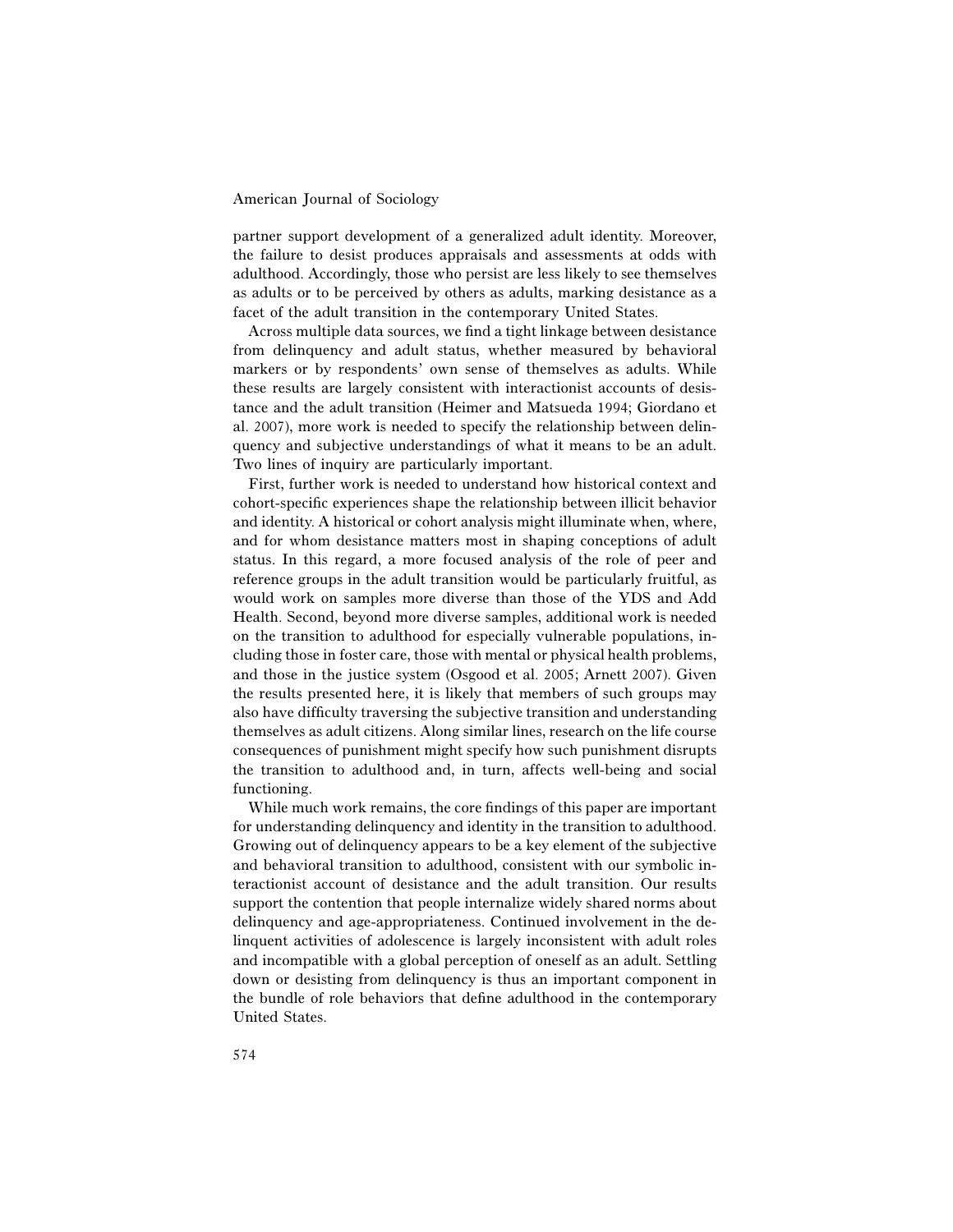# APPENDIX

Supplemental Analysis of National Longitudinal Survey of Adolescent Health

This appendix supplements and replicates the findings presented in tables 3 and 4 with the National Longitudinal Survey of Adolescent Health (Add Health). Add Health is a nationally representative study of adolescents and young adults. Starting in 1994, data at the individual, family, school, and community levels were collected over multiple waves. In the 2001– 2 survey, respondents were asked about the impact of adolescent experiences on young adulthood. Of particular relevance to this article is a question on subjective adulthood that closely matches our YDS indicator. We therefore conduct a supplementary investigation to test the robustness of our YDS results on the national Add Health sample.

The results in table A1 are clearly consistent with our YDS analysis. Even after we account for the effects of other life course markers, delinquency is significantly associated with diminished feelings of adult status. This relationship holds for petty delinquency, serious delinquency, and a summary scale. Moreover, when models are restricted to the most delinquent 25% of the sample, the relationship remains statistically significant for all four measures. We repeated this process among progressively more delinquent subsamples, finding stronger effects among more serious offenders. For example, when the analysis is restricted to the most delinquent 8% of the sample, the magnitude of the general delinquency coefficient is approximately 25% greater whereas the coefficients for theft (65%) and breaking and entering (57%) are also substantially larger (not shown; available from the authors).

As with the YDS analysis, delinquency is among the strongest predictors in these models predicting subjective adult status. The consistency of the relationship between crime and subjective adulthood is striking in light of differences in the analytic sample and collection protocol of the Add Health and YDS data. Such results provide further evidence linking desistance from delinquency to conceptions of adulthood in the contemporary United States.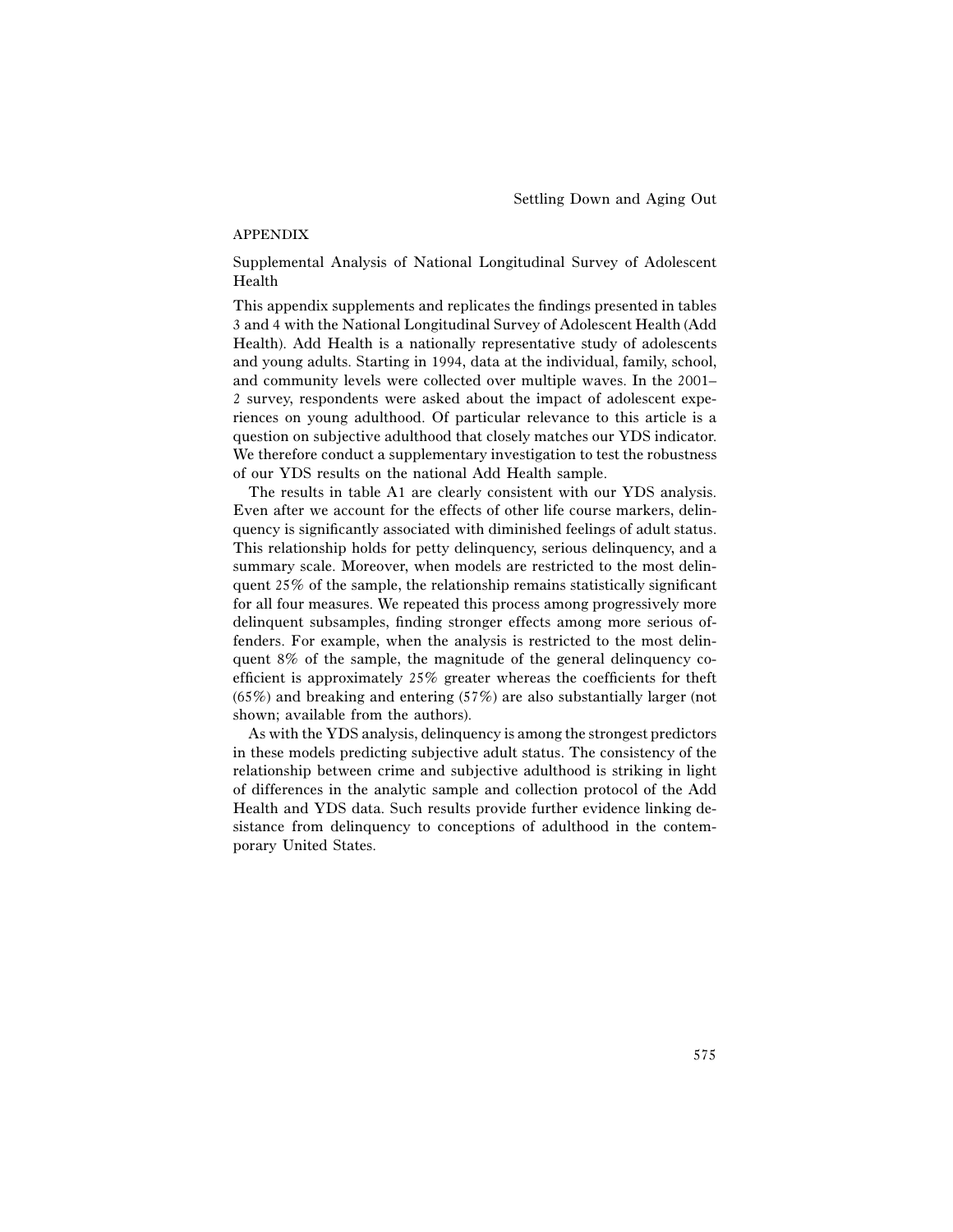TABLE A1 LOGISTIC REGRESSION ESTIMATES PREDICTING SUBJECTIVE ADULT STATUS: NATIONAL Longitudinal Study of Adolescent Health (Add Health)

| Variable                                    | Model 1   | Model 2   | Model 3   | Model 4   |
|---------------------------------------------|-----------|-----------|-----------|-----------|
|                                             | $-.292**$ | $-.303**$ | $-.275**$ | $-.307**$ |
|                                             | (.04)     | (.04)     | (.04)     | (.04)     |
| Race (black = 1)                            | $.353**$  | $.353**$  | $.341**$  | $.353**$  |
|                                             | (.05)     | (.05)     | (.05)     | (.05)     |
|                                             | $.058**$  | $.062**$  | $.059**$  | $.063**$  |
|                                             | (.01)     | (.01)     | (.01)     | (.01)     |
| Educational attainment                      | $.286**$  | $.278**$  | $.274***$ | $.277**$  |
|                                             | (.05)     | (.05)     | (.05)     | (.05)     |
|                                             | $.089*$   | $.091*$   | $.092*$   | $.092*$   |
|                                             | (.04)     | (.04)     | (.04)     | (.04)     |
| Married                                     | $.366**$  | $.382**$  | $.371**$  | $.386**$  |
|                                             | (.07)     | (.07)     | (.07)     | (.07)     |
| Children (living at home) $\dots\dots\dots$ | .013      | .019      | .017      | .016      |
|                                             | (.05)     | (.05)     | (.05)     | (.05)     |
| Household ownership                         | $.302**$  | $.295**$  | $.306**$  | $.301**$  |
|                                             | (.05)     | (.05)     | (.05)     | (.04)     |
|                                             | $.259**$  | $.263**$  | $.259**$  | $.263**$  |
|                                             | (.04)     | (.05)     | (.05)     | (.04)     |
| Wave 3 delinquency scale                    | $-.092**$ |           |           |           |
|                                             | (.02)     |           |           |           |
| Petty (theft of less than $$50)$            |           | $-.394**$ |           |           |
|                                             |           | (.11)     |           |           |
| Petty (property damage)                     |           |           | $-.374**$ |           |
|                                             |           |           | (.07)     |           |
| Serious (breaking and entering)             |           |           |           | $-.322*$  |
|                                             |           |           |           | (.14)     |

NOTE. $-N = 11,580$ . Numbers in parentheses are SEs. Delinquency scale includes a range of both serious (e.g., assault, gun violence) and minor (e.g., theft) indicators. The dependent variable is "Do you feel like an adult most of the time?"

 $*$  *P* < .01. \*\*\*  $P < .001$ .

# REFERENCES

Anderson, Elijah. 1999. *The Code of the Street: Decency, Violence, and the Moral Life of the Inner City*. New York: Norton.

Arnett, Jeffrey Jensen. 1994. "Are College Students Adults?" *Journal of Adult Development* 4:213–24.

———. 1997. "Young People's Conceptions of the Transition to Adulthood." *Youth and Society* 29:3–23.

———. 1998. "Learning to Stand Alone: The Contemporary American Transition to Adulthood in Cultural and Historical Context." *Human Development* 41:295–315.

<sup>\*</sup>  $P<.05.$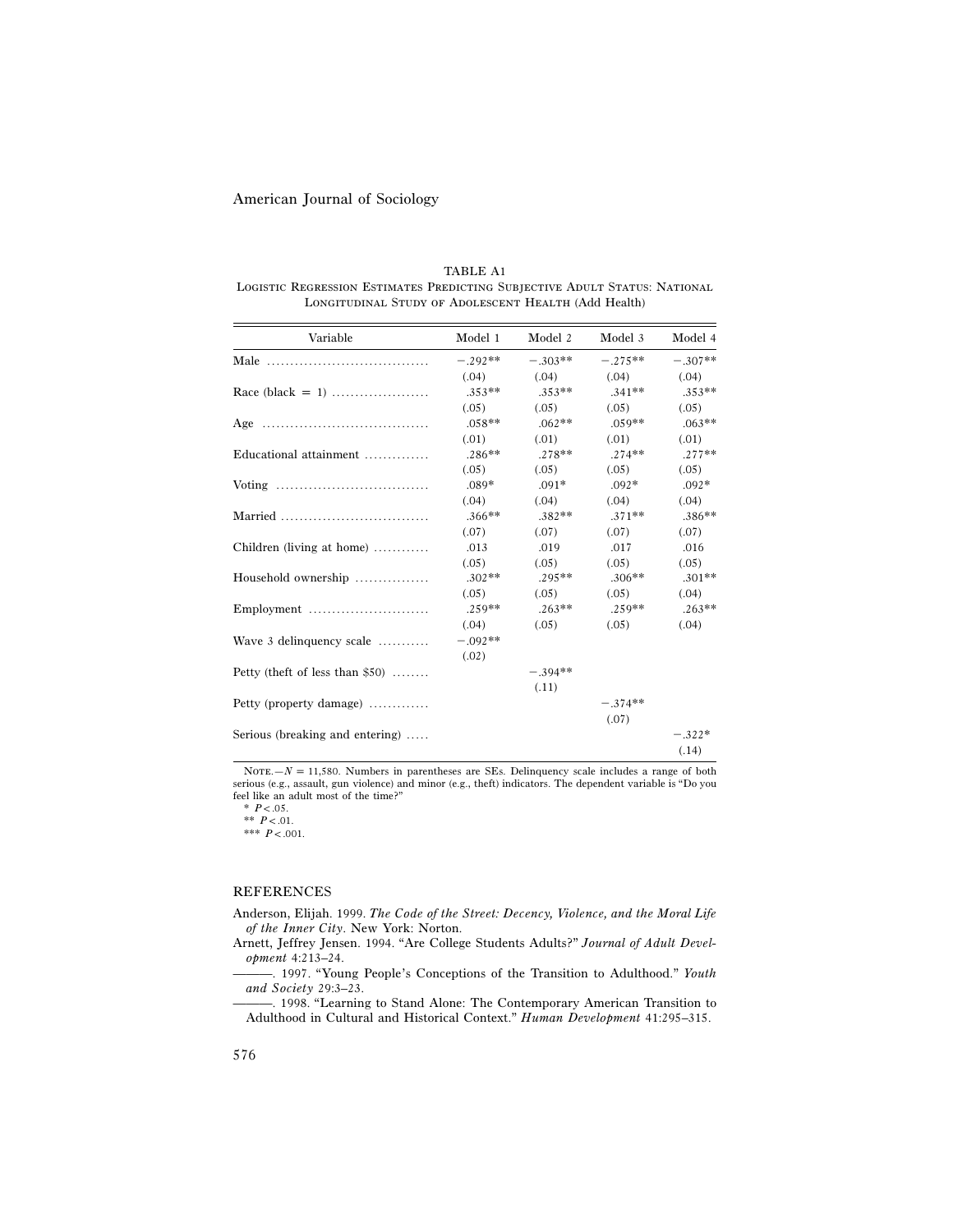———. 2000. "Emerging Adulthood: A Theory of Development from the Late Teens through the Twenties." *American Psychologist* 55:469–80.

- ———. 2001. "Conceptions of the Transition to Adulthood: Perspectives from Adolescence through Midlife." *Journal of Adult Development* 8:133–43.
- ———. 2003. "Conceptions of the Transition to Adulthood among Emerging Adults in American Ethnic Groups." Pp. 63–75 in *Exploring Cultural Conceptions of the Transition to Adulthood*, edited by Jeffrey J. Arnett and Nancy L. Galambos. San Francisco: Wiley.
- . 2007. "Emerging Adulthood: What Is It, and What Is It Good For?" Child *Development Perspectives* 1:68–73.
- Bachman, Jerald G., Patrick M. O'Malley, John E. Schulenberg, Lloyd D. Johnston, Alison L. Bryant, and Alicia C. Merline. 2002. *The Decline of Substance Use in Young Adulthood*. Mahwah, N.J.: Erlbaum.
- Becker, Howard S. 1963. *Outsiders*. New York: Free Press.
- Berger, Bennett M. 1962. "The Sociology of Leisure: Some Suggestions." *Industrial Relations* 2:31–45.
- Blumer, Herbert. 1969. *Symbolic Interactionism: Perspective and Method*. Englewood Cliffs, N.J.: Prentice-Hall.
- Bonczar, Thomas P. 2003. *Prevalence of Imprisonment in the U.S. Population, 1974–2001*. Bureau of Justice Statistics Special Report. Washington, D.C.: Government Printing Office.
- Bottoms, Anthony E., and F. H. McClintock. 1973. *Criminals Coming of Age: A Study of Institutional Adaptation in the Treatment of Adolescent Offenders*. London: Heinemann.
- Bottoms, Anthony, Joanna Shapland, Andrew Costello, Deborah Holmes, and Grant Miur. 2004. "Towards Desistance: Theoretical Underpinnings for an Empirical Study." *Howard Journal of Criminal Justice* 43:368–89.
- Buchman, Marlis. 1989. *The Script of Life in Modern Society: Entry into Adulthood in a Changing World*. Chicago: University of Chicago Press.
- Clogg, Clifford C. 1995. "Latent Class Models." Pp. 311–62 in *The Handbook of Statistical Modeling for the Social and Behavioral Sciences*, edited by Gerhard Arminger, Clifford C. Clogg, and Michael Sobel. New York: Plenum.
- Cooley, Charles H. 1922. *Human Nature and the Social Order*, rev. ed. New York: Scribners.
- Dayton, C. Mitchell. 1998. *Latent Class Scaling Analysis*. London: Sage.
- Dickson, Lynda. 1993. "The Future of Marriage and Family in Black America." *Journal of Black Studies* 23:472–91.
- Durkheim, Emile. (1893) 1984. *The Division of Labor in Society*. New York: Free Press.
- ———. (1895) 1982. *The Rules of Sociological Method*. New York: Free Press.
- Elder, Glen H., Jr., Monica Kirkpatrick Johnson, and Robert Crosnoe. 2003. "The Emergence and Development of Life Course Theory." Pp. 3–19 in *Handbook of the Life Course*, edited by Jeylan T. Mortimer and Michael J. Shanahan. New York: Plenum.
- Eliason, Scott R., Jeylan T. Mortimer, Michael Vuolo, and Eric Tranby. 2007. "Pathways to Adulthood, Subjective Timing, and Adult Identity: Normative Age Grading Revisited." Paper presented at the annual meetings of the American Sociological Association, New York, August 11–14.
- Elliott, Delbert S., and Susan S. Ageton. 1980. "Reconciling Race and Class Differences in Self-Reported and Official Estimates of Delinquency." *American Sociological Review* 45:95–110.

Erikson, Kai T. 1962. "Notes on the Sociology of Deviance." *Social Problems* 9:307–14. Facio, Alicia, and Fabiana Micocci. 2003. "Emerging Adulthood in Argentina." Pp.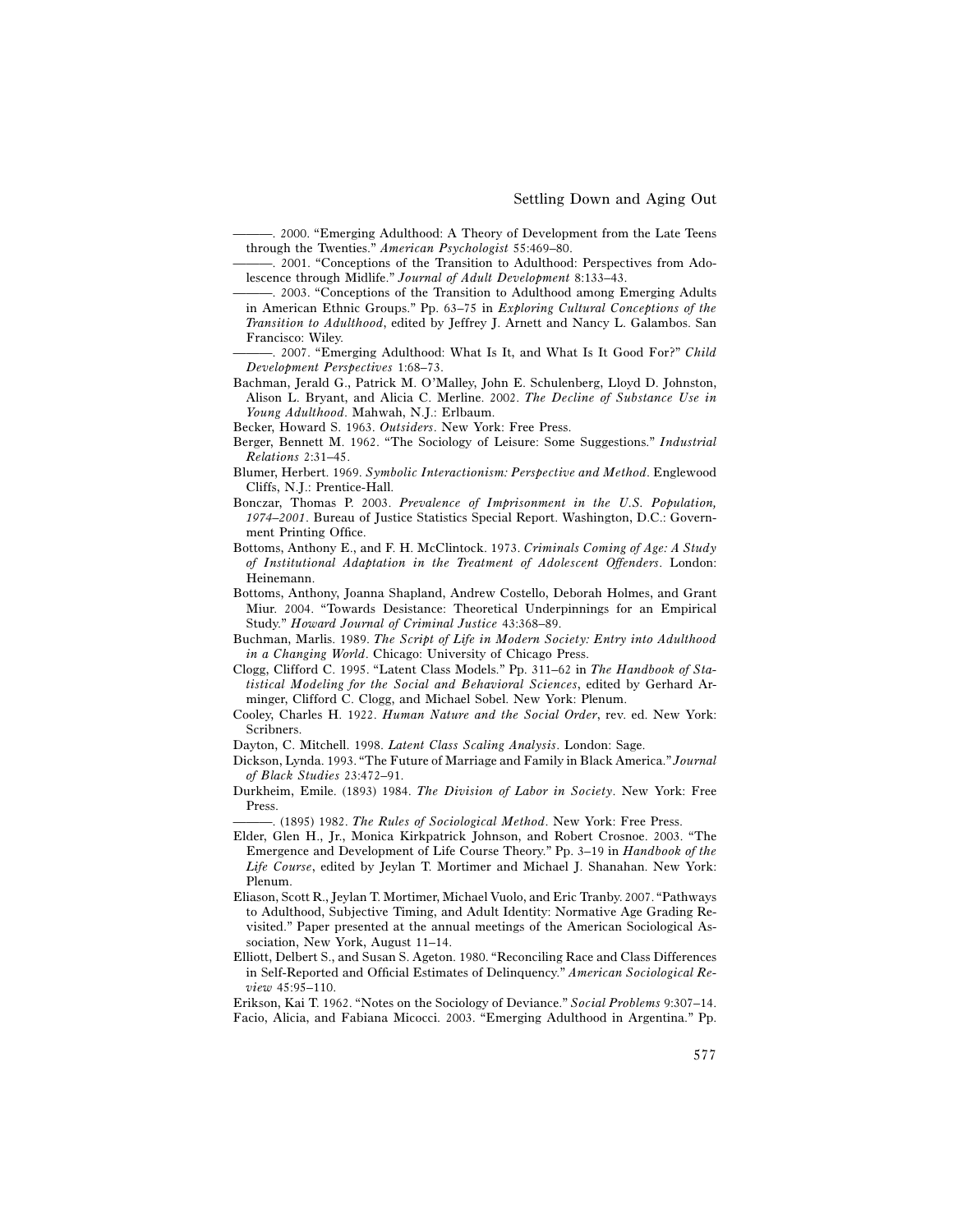21–31 in *Exploring Cultural Conceptions of the Transition to Adulthood*, edited by Jeffery J. Arnett, and Nancy L. Galambos. San Francisco: Wiley.

- Farrall, Stephen. 2002. *Rethinking What Works with Offenders: Probation, Social Context and Desistance from Crime*. Cullompton: Willan.
- Felson, Richard B. 1985. "Reflected Appraisal and the Development of Self." *Social Psychology Quarterly* 48:71–77.
- Festinger, Leon. 1954. "A Theory of Social Comparison Processes." *Human Relations* 7:117–40.
- Finkel, Steven E. 1995. *Causal Analysis with Panel Data*. Thousand Oaks, Calif.: Sage.
- Frye, Nancy, and Benjamin R. Karney. 2002. "Being Better or Getting Better? Social and Temporal Comparisons as Coping Mechanisms in Close Relationships." *Personality and Social Psychology Bulletin* 28:1287–99.
- Furstenberg, Frank, Jr., Sheela Kennedy, Vonnie G. McCloyd, Ruben G. Rumbaut, and Richard A. Settersten Jr. 2004. "Becoming an Adult: The Changing Nature of Early Adulthood." *Contexts* 3:33–41.
- Gabor, Thomas. 1994. *Everybody Does It*. Toronto: University of Toronto Press.
- Giordano, Peggy C., Stephen A. Cernkovich, and Jennifer L. Rudolph. 2002. "Gender, Crime, and Desistance: Toward a Theory of Cognitive Transformation." *American Journal of Sociology* 107:990–1064.
- Giordano, Peggy C., Ryan D. Schroeder, and Stephen A. Cernkovich. 2007. "Emotions and Crime over the Life Course: A Neo-Meadian Perspective on Criminal Continuity and Change." *American Journal of Sociology* 112:1603–61.
- Glueck, Sheldon, and Eleanor Glueck. 1945. *After-Conduct of Discharged Offenders*. London: Macmillan.
- Goffman, Erving. 1963. *Stigma: Notes on the Management of Spoiled Identity*. Englewood Cliffs, N.J.: Prentice-Hall.
- ———. 1967. *Interaction Ritual: Essays on Face-to-Face Behavior*. Garden City, N.Y.: Anchor.
- Goldscheider, Frances K., and Calvin Goldscheider. 1999. *The Changing Transition to Adulthood, Leaving and Returning Home*. Thousand Oaks, Calif.: Sage.
- Goring, Charles. 1913. *The English Convict*. Montclair, N.J.: Patterson Smith.
- Gottfredson, Michael R., and Travis Hirschi. 1990. *A General Theory of Crime*. Stanford, Calif.: Stanford University Press.
- Greenberg, David F. 1977. "Delinquency and the Age Structure of Society." *Contemporary Crises* 1:189–223.
- Greene, A. L., Susan M. Wheatley, and John F. Aldava. 1992. "Stages on Life's Way: Adolescents' Implicit Theories of the Life Course." *Journal of Adolescent Research* 7:364–81.
- Hagan, John. 1991. "Destiny and Drift: Subcultural Preferences, Status Attainments, and the Risks and Rewards of Youth." *American Sociological Review* 56:567–82.
- Hagan, John, and Ronit Dinovitzer. 1999. "Collateral Consequences of Imprisonment for Children, Communities and Prisoners." Pp. 121–62 in *Crime and Justice: A Review of Research*, vol. 26. Edited by Michael Tonry and Joan Petersilia. Chicago: University of Chicago Press.
- Hall, G. Stanley. 1904. *Adolescence: Its Psychology and Its Relation to Physiology, Anthropology, Sociology, Sex, Crime, Religion, and Education*, 2 vols. Englewood Cliffs, N.J.: Prentice Hall.
- Haynie, Dana. 2001. "Delinquent Peers Revisited: Does Network Structure Matter?" *American Journal of Sociology* 106:1013–57.
- Heimer, Karen, and Ross L. Matsueda. 1994. "Role Taking, Role Commitment, and Delinquency: A Theory of Differential Social Control." *American Sociological Review* 59:365–90.
- Hill, Thomas W. 1974. "From Hell-Raiser to Family Man." Pp. 186–200 in *Conformity*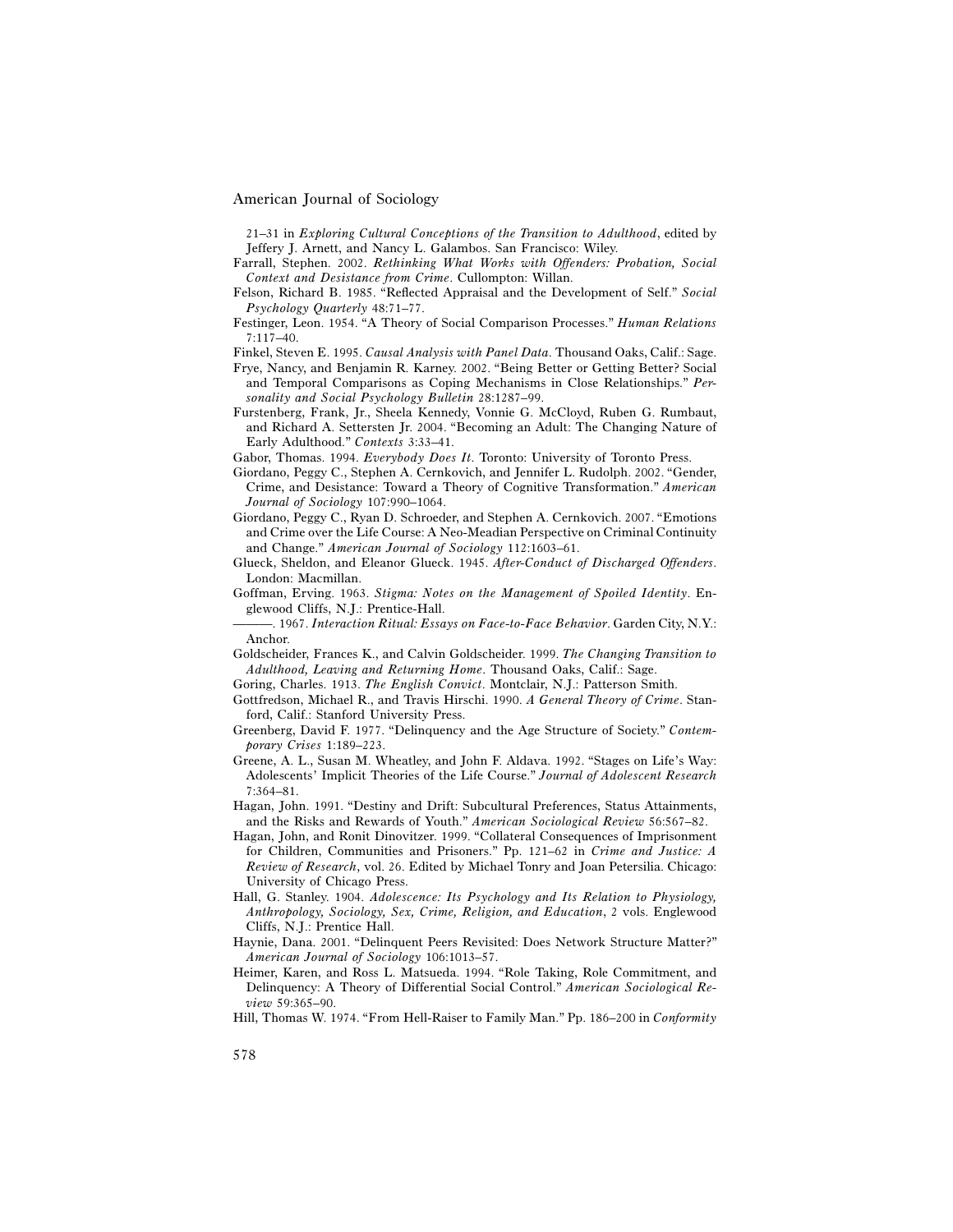*and Conflict: Readings in Cultural Anthropology*, 2d ed. Edited by James P. Spradley and David W. McCurdy. Boston: Little, Brown.

- Hirschi, Travis, and Michael Gottfredson. 1983. "Age and the Explanation of Crime." *American Journal of Sociology* 89:552–84.
- Hogan, Dennis P., and Nan M. Astone. 1986. "The Transition to Adulthood." *Annual Review of Sociology* 12:109–30.
- Horney, Julie D., Wayne Osgood, and Ineke Haen Marshall. 1995. "Criminal Careers in the Short-Term: Intra-individual Variability in Crime and Its Relation to Local Life Circumstances." *American Sociological Review* 60:655–73.
- Johnson, Monica Kirkpatrick, Justin Allen Berg, and Toni Sirotzki. 2007. "The Confluence Model of Subjective Age Identity Extended: Social Experience and Differentiation in Self-Perceived Adulthood." *Social Psychology Quarterly* 70:243–61.
- Johnston, Lloyd D., Patrick M. O'Malley, Jerald G. Bachman, and John E. Schulenberg. 2009. *Monitoring the Future: National Results on Adolescent Drug Use: Overview of Key Findings, 2008*. Bethesda, Md.: National Institute on Drug Abuse.
- Kinch, J. W. 1963. "A Formalized Theory of the Self-Concept." *American Journal of Sociology* 68:481–86.
- Laub, John H., Daniel S. Nagin, and Robert J. Sampson. 1998. "Trajectories of Change in Criminal Offending: Good Marriages and the Desistance Process." *American Sociological Review* 63:225–38.
- Laub, John, and Robert Sampson. 2003. *Shared Beginnings, Divergent Lives: Delinquent Boys to Age 70*. Cambridge, Mass.: Harvard University Press.
- Lazarsfeld, Paul F., and Neil W. Henry. 1968. *Latent Structure Analysis*. Boston: Houghton Mifflin.
- Lemert, Edwin M. 1951. *Social Pathology: Systematic Approaches to the Study of Sociopathic Behavior*. New York: McGraw-Hill.
- Little, Roderick J. A., and Donald B. Rubin. 1987. *Statistical Analysis with Missing Data*. New York: Wiley.
- Lopoo, Leonard M., and Bruce Western. 2005. "Incarceration and the Formation and Stability of Marital Unions." *Journal of Marriage and Family* 67:721–34.
- Manza, Jeff, and Christopher Uggen. 2006. *Locked Out: Felon Disenfranchisement and American Democracy*. New York: Oxford University Press.
- Marini, Margaret M. 1984. "Age and Sequencing Norms in the Transition to Adulthood." *Social Forces* 63:229–44.
- Maruna, Shadd. 2001. *Making Good: How Ex-Convicts Reform and Rebuild Their Lives*. Washington, D.C.: American Psychological Association.
- Maruna, Shadd, and Stephen Farrall. 2004. "Desistance from Crime: A Theoretical Reformulation." *Kölner Zeitschrift für Soziologie und Sozialpsychologie* 43:171–94.
- Maruna, Shadd, Russ Immarigeon, and Thomas LeBel. 2004. "Ex-Offender Reintegration: Theory and Practice." Pp. 3–26 in *After Crime and Punishment: Pathways to Offender Reintegration*, edited by Shadd Maruna and Russ Immarigeon. Cullompton: Willan.
- Maruna, Shadd, Thomas P. LeBel, Nick Mitchell, and Michelle Naples. 2004. "Pygmalion in the Reintegration Process: Desistance from Crime through the Looking Glass." *Psychology, Crime and Law* 10:271–81.
- Massoglia, Michael. 2006. "Desistance or Displacement? The Changing Patterns of Criminal Offending from Adolescence to Adulthood." *Journal of Quantitative Criminology* 22:215–39.
- Matsueda, Ross L. 1992. "Reflected Appraisals, Parental Labeling, and Delinquent Behavior: Specifying a Symbolic Interactionist Theory." *American Journal of Sociology* 97:1577–1611.
- Matsueda, Ross L., and Karen Heimer. 1997. "A Symbolic-Interactionist Theory of Role-Transitions, Role-Commitments, and Delinquency." Pp. 163–213 in *Develop-*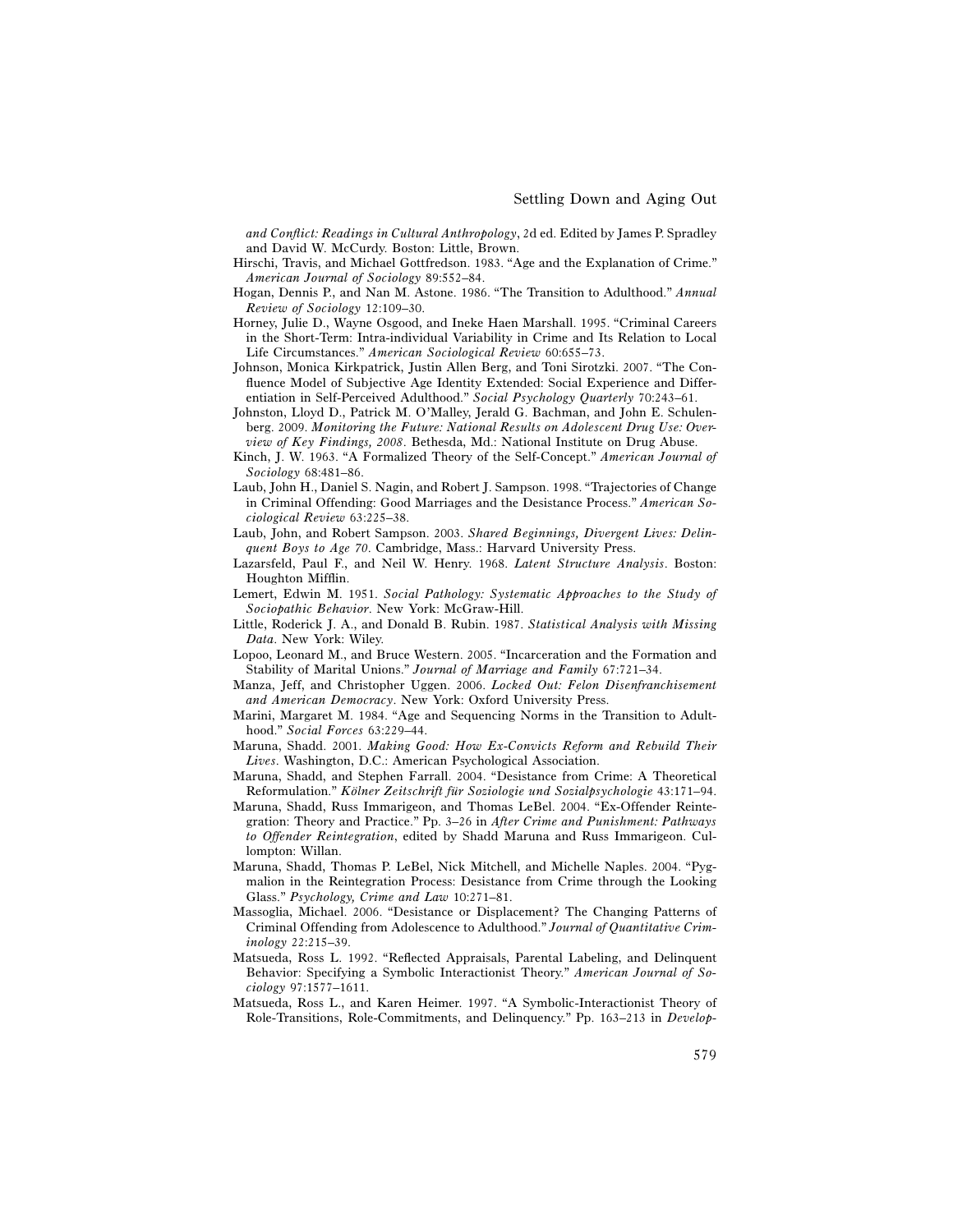*mental Theories of Crime and Delinquency*, Advances in Criminological Theory, vol. 7. Edited by Terence Thornberry. New Brunswick, N.J.: Transaction.

- Mayseless, Ofra, and Miri Scharf. 2003. "What Does It Mean to Be an Adult? The Israeli Experience." Pp. 5–20 in *Exploring Cultural Conceptions of the Transition to Adulthood*, edited by Jeffrey J. Arnett and Nancy L. Galambos. San Francisco: Wiley.
- McCutcheon, Allan L. 1987. *Latent Class Analysis*. Newbury Park, Calif.: Sage.
- McMorris, Barbara, and Christopher Uggen. 2000. "Alcohol and Employment in the Transition to Adulthood." *Journal of Health and Social Behavior* 41:276–94.
- Mead, George H. 1918. "The Psychology of Punitive Justice." *American Journal of Sociology* 23:577–602.
	- ———. 1934. *Mind, Self and Society*. Chicago: University of Chicago Press.
- Mears, Daniel P., Carter Hay, Marc Gertz, and Christina Mancini. 2007. "Public Opinion and the Foundation of the Juvenile Court." *Criminology* 45:223–58.
- Meisenhelder, Thomas. 1982. "Becoming Normal: Certification as a Stage in Exiting from Crime." *Deviant Behavior* 3:137–53.
- Modell, John. 1989. *Into One's Own: From Youth to Adulthood in the United States, 1920–1975*. Berkeley and Los Angeles: University of California Press.
- Moffitt, Terrie. 1993. "Adolescent-Limited and Life-Course Persistent Antisocial Behavior: A Developmental Taxonomy." *Psychological Review* 100:674–701.
- Mortimer, Jeylan. 2003. *Working and Growing Up in America*. Cambridge, Mass.: Harvard University Press.
- Neugarten, Bernice L., and Gunhild O. Hagestad. 1976. "Age and the Life Course." Pp. 35–55 in *Handbook of Aging and the Social Sciences*, edited by Robert H. Binstock and Ethel Shanas. New York: Van Nostrand–Reinhold.
- Neugarten, Bernice L., Joan W. Moore, and John C. Lowe. 1965. "Age Norms, Age Constraints, and Adult Socialization." *American Journal of Sociology* 70:710–17.
- Osgood, D. Wayne, E. Michael Foster, Constance Flanagan, and Gretchen R. Ruth, eds. 2005. *On Your Own without a Net: The Transition to Adulthood for Vulnerable Populations*. Chicago: University of Chicago Press.
- Pager, Devah. 2003. "The Mark of a Criminal Record." *American Journal of Sociology* 108:937–75.
- Pettit, Becky, and Bruce Western. 2004. "Mass Imprisonment and the Life Course: Race and Class Inequality in U.S. Incarceration." *American Sociological Review* 69: 151–69.
- Porterfield, Austin L. 1943. "Delinquency and Outcome in Court and College." *American Journal of Sociology* 49:199–208.
- Rindfuss, Ronald C., Gray Swicegood, and Rachel A. Rosenfeld. 1987. "Disorder in the Life Course: How Common and Does It Matter?" *American Sociological Review* 52:785–801.
- Rothman, David J. 1980. *Conscience and Convenience*. Boston: Little, Brown.
- Sampson, Robert, and John Laub. 1993. *Crime in the Making: Pathways and Turning Points through Life*. Cambridge, Mass.: Harvard University Press.
- Scheer, Scott D., Donald G. Unger, and Margaret B. Brown. 1996. "Adolescents Becoming Adults: Attributes for Adulthood." *Adolescence* 31:127–31.
- Schulenberg, John, and Jennifer L. Maggs. 2002. "A Developmental Perspective on Alcohol Use and Heavy Drinking during Adolescence and the Transition to Young Adulthood." *Journal of Studies on Alcohol* 14:54–70.
- Settersten, Richard A. 1998. "A Time to Leave Home and a Time Never to Return? Age Constraints around the Living Arrangements of Young Adults." *Social Forces* 76:1373–1400.
- Settersten, Richard A., Jr., and Gunhild O. Hagestad. 1996. "What's the Latest? Cultural Age Deadlines for Family Transitions." *Gerontologist* 36:178–88.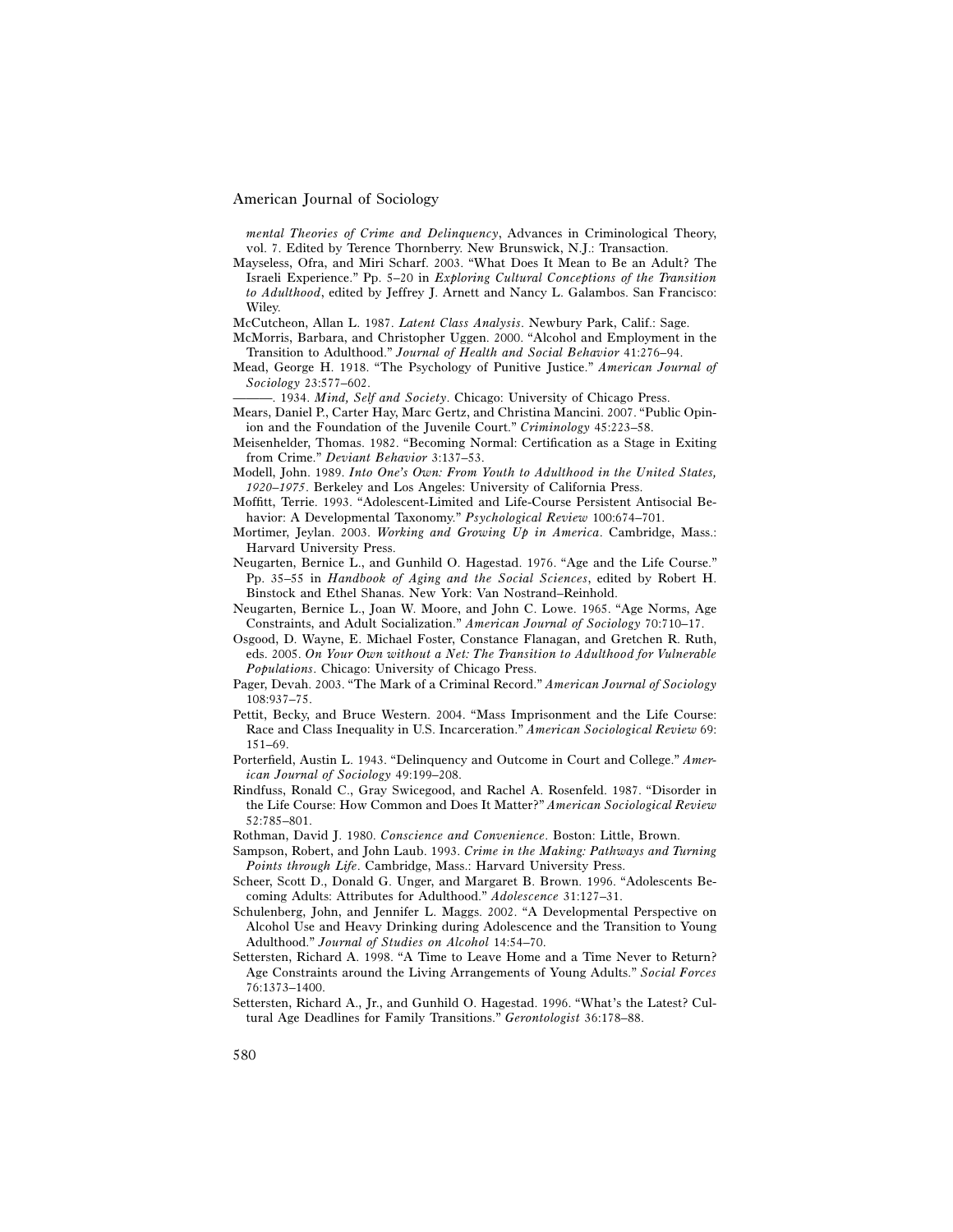- Settersten, Richard A., Jr., and Karl Ulrich Mayer. 1997. "The Measurement of Age, Age Structuring, and the Life Course." *Annual Review of Sociology* 23:233–61.
- Shanahan, Michael. 2000. "Pathways to Adulthood in Changing Societies: Variability and Mechanisms in Life Course Perspective." *Annual Review of Sociology* 26:667–92.
- Shanahan, Michael, Erik Porfeli, and Jeylan Mortimer. 2005. "Subjective Age Identity and the Transition to Adulthood: When Does One Become an Adult?" Pp. 225–55 in *On the Frontier of Adulthood: Theory, Research, and Public Policy*, edited by Richard Settersten, Frank F. Furstenberg, and Rubén G. Rumbaut. Chicago: University of Chicago Press.
- Short, James F., Jr., and F. Ivan Nye. 1957. "Reported Behavior as a Criterion of Deviant Behavior." *Social Problems* 5:207–13.
- Staff, Jeremy, and Derek A. Kreager. 2008. "Too Cool for School? Violence, Peer Status and High School Dropout." *Social Forces* 87:445–71.
- Staples, Robert. 1987. "Social Structure and Black Family Life: An Analysis of Current Trends." *Journal of Black Studies* 17:267–86.
- Stryker, Sheldon S. 1980. *Symbolic Interactionism: A Social Structural Version*. Menlo Park, Calif.: Cummings.
- Stryker, Sheldon S., and Peter J. Burke. 2000. "The Past, Present, and Future of an Identity Theory." *Social Psychology Quarterly* 63:284–97.
- Suls, Jerry, Rene Martin, and Ladd Wheeler. 2002. "Social Comparison: Why, with Whom and with What Effect?" *Current Directions in Psychological Science* 11: 159–63.
- Sykes, Gresham. 1958. *Society of Captives: A Study of a Maximum Security Prison*. Princeton, N.J.: Princeton University Press.
- Tannenbaum, Frank. 1938. *Crime and the Community*. Boston: Ginn.
- Tanner, Julian, Scott Davies, and Bill O'Grady. 1999. "Whatever Happened to Yesterday's Rebels? Longitudinal Effects of Youth Delinquency on Education and Employment." *Social Problems* 46:250–74.
- Thornberry, Terence P. 1987. "Toward an Interactional Theory of Delinquency." *Criminology* 25:863–91.
- Uggen, Christopher. 2000. "Work as a Turning Point in the Life Course of Criminals: A Duration Model of Age, Employment, and Recidivism." *American Sociological Review* 65:529–46.
- Uggen, Christopher, Jeff Manza, and Angela Behrens. 2004. "Less than the Average Citizen: Stigma, Role Transition, and the Civic Reintegration of Convicted Felons." Pp. 258–90 in *After Crime and Punishment: Pathways to Offender Reintegration*, edited by Shadd Maruna and Russ Immarigeon. Cullompton: Willan.
- Uggen, Christopher, and Sara Wakefield. 2005. "Young Adults Reentering the Community from the Criminal Justice System: Challenges to Adulthood." Pp. 114–44 in *On Your Own without a Net: The Transition to Adulthood for Vulnerable Populations*, edited by D. Wayne Osgood, E. Michael Foster, Constance Flanagan, and Gretchen R. Ruth. Chicago: University of Chicago Press.
- U.S. Department of Justice. 2004. *Bureau of Justice Statistics Bulletin: Prisoners in 2003*. Washington, D.C.: Government Printing Office. http://bjs.ojp.usdoj.gov/content/pub/pdf/p03.pdf.

———. 2009. *Bureau of Justice Statistics Correctional Surveys* (Annual Probation Survey, National Prisoner Statistics, Survey of Jails, and Annual Parole Survey). Washington, D.C.: Government Printing Office.

Wakefield, Sara, and Christopher Uggen. 2010. "Incarceration and Stratification." *Annual Review of Sociology*, in press.

Wallerstein, James S., and Clement J. Wyle. 1947. "Our Law-Abiding Law-Breakers." *Probation* 25:107–12.

Warr, Mark. 1998. "Life-Course Transitions and Desistance from Crime." *Criminology* 36:183–216.